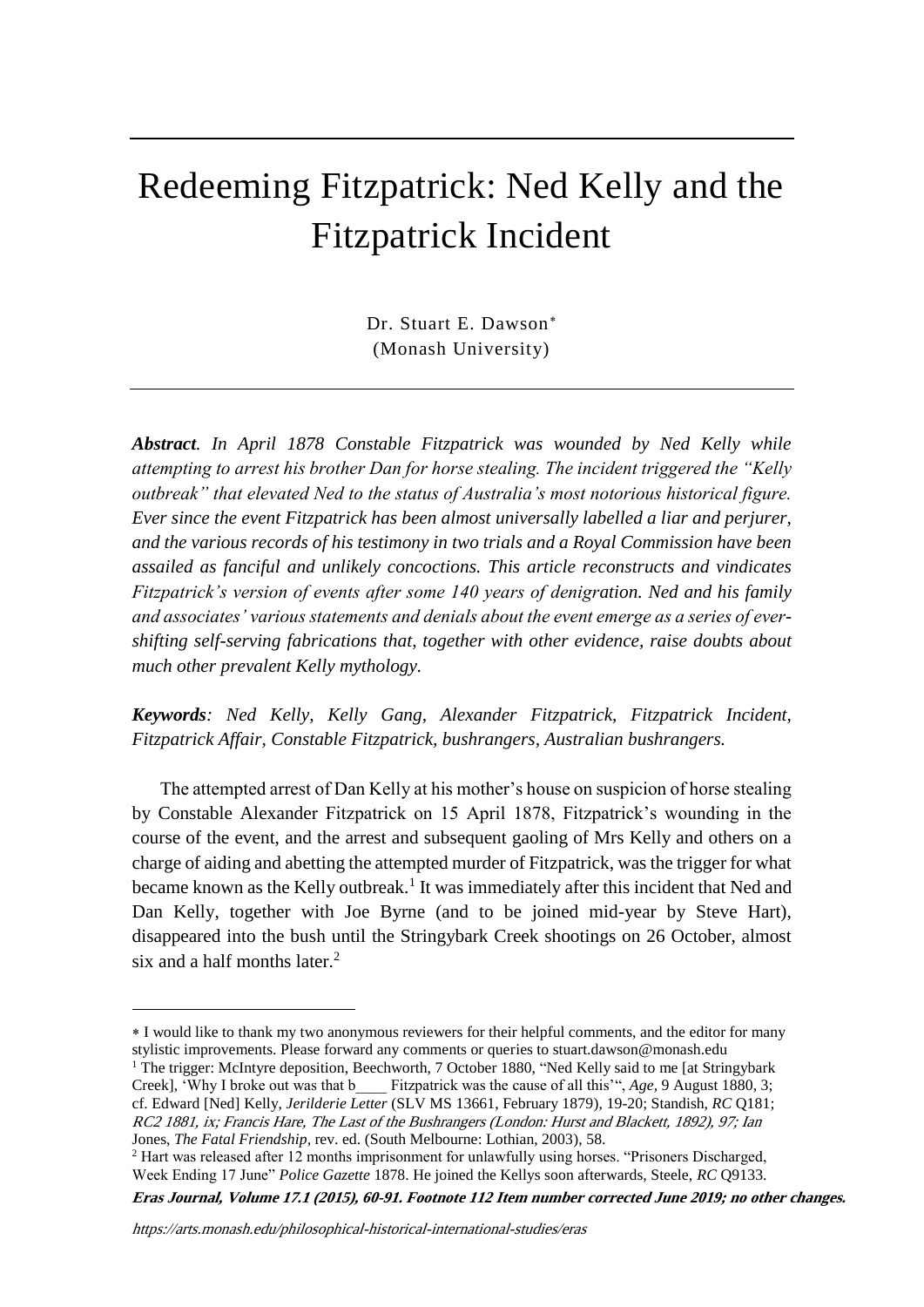The ensuing Kelly saga has been described as "a quintessential Australian story". <sup>3</sup> The government website *Australia.gov.au* notes that "more books, songs and websites have been written about Ned Kelly and the Kelly Gang than any other group of Australian historical figures".<sup>4</sup> Yet in their day the Kellys were merely notorious Greta stock thieves and larrikins, of no other significance until the Fitzpatrick incident, during which ex-convict Ned also first declared that "he would never again be taken alive".<sup>5</sup> Much discussion of the Kellys has been underpinned by theories of colonial sociopolitical relations focussed on "land wars, squatter tyranny and police harassment".<sup>6</sup> Some commentators even see Ned as a republican rebel hero and a "messiah of Australian democracy".<sup>7</sup> Such approaches confuse history with fantasy. This first full critical reconstruction of Fitzpatrick's narrative after 140 years of denigration demonstrates how far prevalent Kelly mythology is from historical truth.

Discussion of the Kelly outbreak has for the most part condemned Fitzpatrick's attempt to arrest Dan as an unauthorised, drunken and oafish escapade, followed by deliberate lying and exaggeration to his superiors as to what happened at the Kellys (where he was unquestionably assaulted), and perjury about the event in the resulting court case in which Mrs Ellen Kelly, William (Bill) Skillion and William ("Bricky") Williamson were sent to prison for substantial terms.<sup>8</sup> Fitzpatrick himself is typically introduced as one "whose first year in the force had been a chapter of unreliability, bad company, narrow scrapes, and a fondness for liquor".<sup>9</sup>

Yet there are reasons to doubt this damning portrait, not least of which is a petition signed by over a hundred prominent residents of Lancefield seeking Fitzpatrick's reinstatement to the force after his summary dismissal in April 1880.<sup>10</sup> In the light of recent work defending much of the police activity in the pursuit of the Kelly gang, it is

<sup>3</sup> Peter FitzSimons, *Ned Kelly: The Story of Australia's Most Notorious Legend* (Sydney: Heinemann, 2013), xi.

<sup>4</sup> http://www.australia.gov.au/about-australia/australian-story/ned-kelly, accessed 15/7/2015.

<sup>5</sup> The "notorious "Greta Mob," as it was termed", *Argus,* 30 October 1878, 6; *Argus,* 22 April 1878, 3.

<sup>6</sup> Ian Jones, *Ned Kelly: A Short Life,* new ed. (South Melbourne: Lothian, 2003), x; the quote, Doug

Morrissey, *Ned Kelly: a Lawless Life* (Ballarat: Connor Court, 2015), xi.

<sup>7</sup> Jones, *Short Life,* 191-2, 200-1, the quote, Max Brown, *Australian Son,* rev. ed. (Sydney: Angus & Robertson, 1981), x.

<sup>8</sup> Exemplified in George W. Hall, *The Kelly Gang, or The Outlaws of the Wombat Ranges* (Mansfield: G.W. Hall, 1879), 25-7, and Jerome J. Kenneally, *The Inner History of the Kelly Gang* [1929] 4th ed., (Melbourne: Roy Stevens, 1945), 48, 50. Mrs Kelly was sentenced to 3 years imprisonment, the others to 6 years each, all with hard labour, *O&M,* 15 October 1878, 3.

<sup>9</sup> Jones, *Short Life,* 97. The pattern is established through a number of sources, including, *RC2* 1881, x ("a very indifferent character"; "adverse opinions of Fitzpatrick"; "a liar and a larrikin"); cf. Frank Clune, *The Kelly Hunters: the authentic, impartial history of the life and times of Edward Kelly, the ironclad outlaw* (Sydney: Angus & Robertson, 1954), 129, "a liar, a perjurer and a drunkard"; Graham Jones, *Ned Kelly: The Larrikin Years* (Wangaratta: Charquin Hill, 1990), 69, a career "as short as it was unsatisfactory"; Kenneally, *Inner History,* 62; John Meredith and Bill Scott, *Ned Kelly after a Century of* 

*Acrimony* (Sydney: Landsdowne, 1980), 18; FitzSimons, *Kelly*, 130.

<sup>&</sup>lt;sup>10</sup> Lancefield petition, VPRS 4969 Unit 1 Item 30.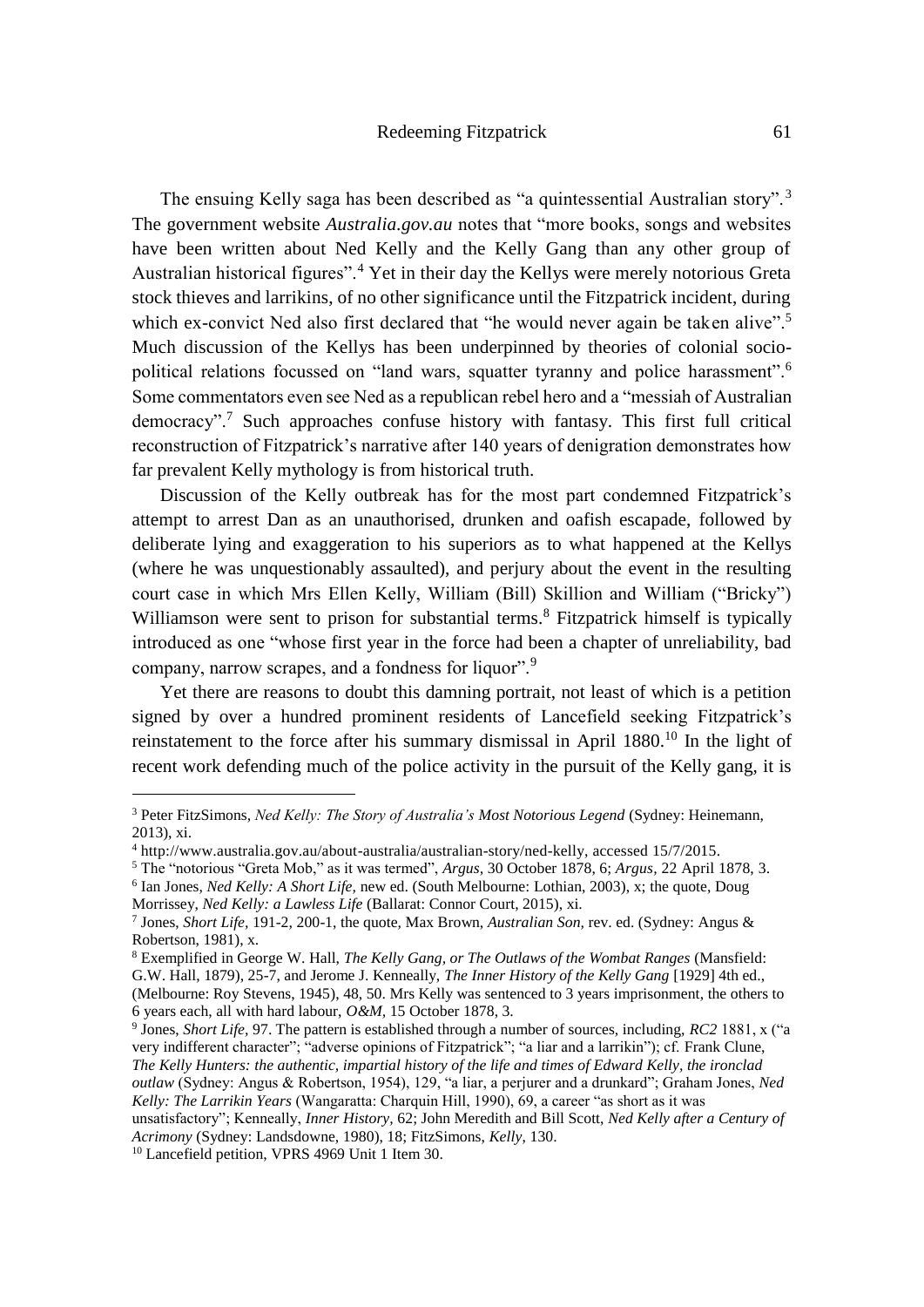timely to review the background and sequence of events of the Fitzpatrick incident.<sup>11</sup> It will be argued that a demonstrably wrong condemnation of Fitzpatrick and his actions continues to be recycled by partisan historians as a key justification for Ned Kelly's selfdeclared war on the police force of his day.<sup>12</sup> The extent to which Kelly could claim any justification from this incident for his subsequent actions will also be considered.

Alexander Wilson Fitzpatrick was born in 1856 and was working as a boundary rider when he was recommended by Crown Prosecutor Charles A. Smyth to Chief Commissioner Frederick Standish as a prospective police recruit.<sup>13</sup> He joined the force on 20 April 1877, received three months mounted police training at Richmond Depot, and was then stationed at Benalla from 1 August.<sup>14</sup> Const. Thomas McIntyre, the sole survivor of the later Stringybark Creek shootings, knew him from this period. He was never stationed with Fitzpatrick but knew him casually, and described him as "a decent young fellow".<sup>15</sup> Despite some difficulties in his personal life, he seems to have conducted his duties responsibly.<sup>16</sup> No negative remarks or disciplinary comments were recorded against him during the 12 months to April 1878, and he was still regarded positively and as efficient in June 1878 on his transfer to Beechworth.<sup>17</sup> Not until 1879 did his Record of Service slide towards the tarnished reputation for which he has been remembered and reviled.

On Thursday 11 April 1878, Inspector Brooke Smith in Beechworth, who would know Fitzpatrick's duty roster for the week, telegraphed Sgt. Whelan, Officer In Charge (OIC) Benalla, that upon his return from duty elsewhere, Fitzpatrick was to take charge

<sup>11</sup> Kate Spinks, "A Forgotten History of the Kelly Gang: Stories from Victoria Police", in *Conference Papers,* Museums Australia National Conference, 2010; Ian MacFarlane, *Unmasking the Kelly Gang* (South Melbourne: Oxford University Press, 2012); Elizabeth Marsden, "The Police Perspective", in Craig Cormick ed., *Ned Kelly Under the Microscope* (Collingwood: CSIRO Publishing, 2014); Morrissey, *Lawless life*.

<sup>&</sup>lt;sup>12</sup> Edward [Ned] Kelly, *Euroa Letter*, (VPRS 4966 Unit 1 Item 3, 14 December 1878), 16-7, "I will seek revenge … while god gives me the strength to pull a trigger"; Gloster deposed at the Beechworth Assizes that at Faithfull's Creek (9 December 1878) Ned Kelly had said "The police are my natural enemies" and that if his mother was not released soon "he would possibly overturn the train", VPRS 4961 Unit 1 Item 6; Reardon testified that Ned said at Glenrowan, "I expect a train from Benalla with a lot of police and black fellows, and I am going to kill all the —", *RC* Q7607; Kelly quoted in *Argus,* 29 June 1880, 5, that he had "intended to rake it with shot"; cf. Curnow, *RC* Q17597, lines 30-3.

<sup>13</sup> Justin Corfield, *The Ned Kelly Encyclopedia* (South Melbourne: Lothian, 2003), 163 - Fitzpatrick was born at Mount Egerton, Victoria; Standish, *RC* Q182; for Smyth's career, *Argus,* 17 June 1908, 7. <sup>14</sup> Alexander Fitzpatrick 2867, *Record of Conduct and Service*, in VPM 10018; Police Muster Rolls, VPRS 55 Unit 7 (1877, Ovens).

<sup>&</sup>lt;sup>15</sup> McIntyre prosecution brief (cross-examination), 7 August 1880, VPRS 4966 Unit 1 Item 6.

<sup>&</sup>lt;sup>16</sup> His fiancée was pregnant and he was already paying maintenance elsewhere; see Corfield, *Encyclopedia*, 163.

<sup>17</sup> Fitzpatrick, *Record of Service*. Nothing against Fitzpatrick's character was brought to Standish's attention before his posting to Benalla (*RC* Q182-3); it then had nothing to do with his duty but his postponed marriage to a pregnant woman (Jones, *Short Life*, 96). Whelan (OIC Benalla) said nothing adverse to the 1881 Royal Commission about his behaviour or character during his more than 9 months at Benalla.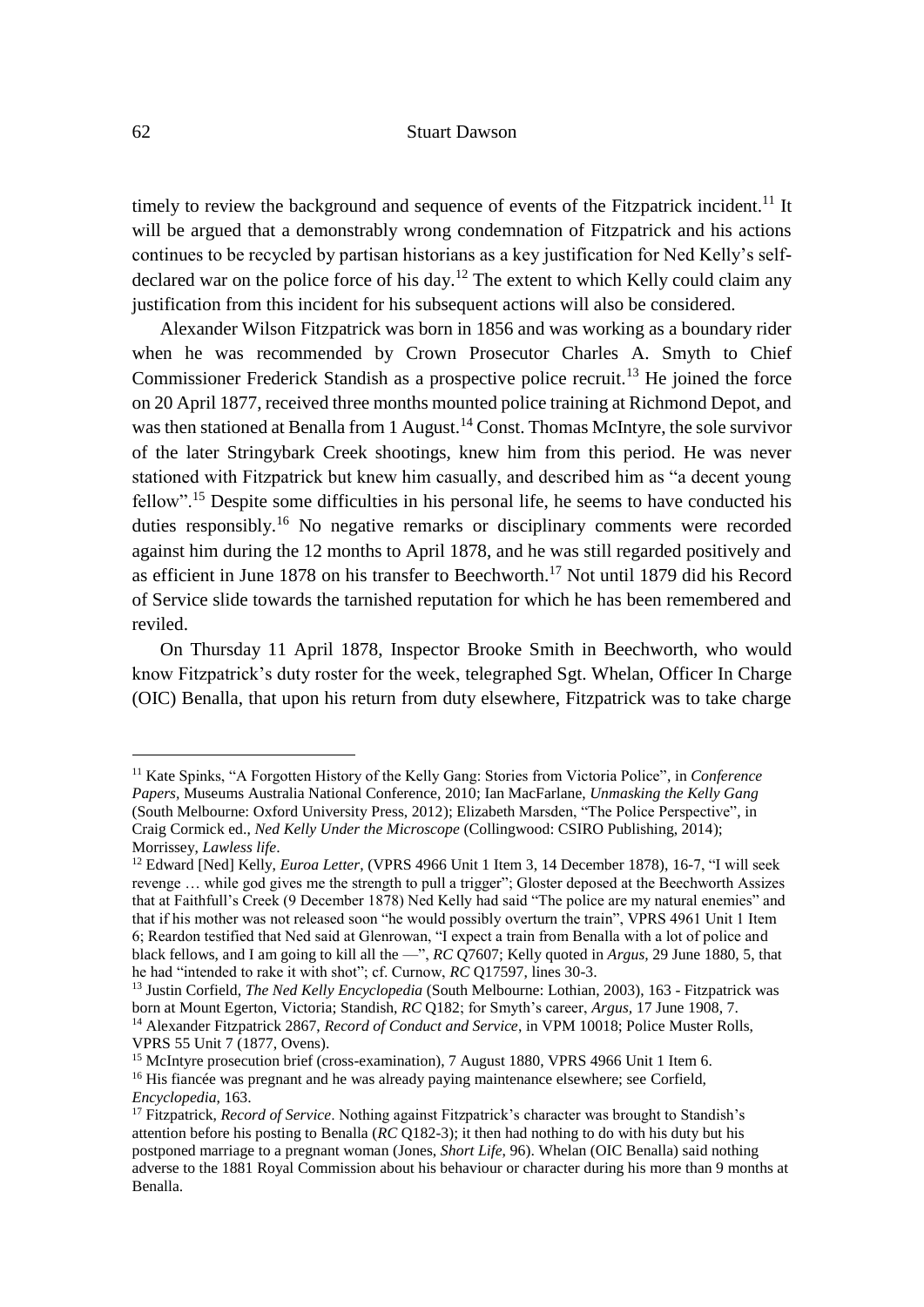# Redeeming Fitzpatrick 63

of Greta police station during OIC Strahan's temporary absence.<sup>18</sup> That same day Fitzpatrick would have left on a 25 mile journey by horse to Cashel, sent for two days duty at a race meeting which must have been on the Friday and Saturday.<sup>19</sup> He doubtless slept at Cashel police station again on Saturday after his day's work, left for Benalla on Sunday morning, and unsurprisingly did not return "in the forenoon".<sup>20</sup> Ian Jones and others who have accused him of laxity, and returning shamefaced a day late to Benalla, have ended the races on the Friday and failed to allow a good half day for travelling each way to Cashel.<sup>21</sup> Whelan would not have expected him back before Sunday afternoon, and accordingly despatched Const. Healy to Greta to stay overnight and patrol back on Monday 15th. Healy returned at 1pm Monday, and Whelan duly despatched Fitzpatrick at 2pm.<sup>22</sup> This was to be Fitzpatrick's first acting OIC position, and clearly he was thought capable of fulfilling it . 23

On what must from the following have been that Monday morning, Fitzpatrick read in the current *Police Gazette* that Dan Kelly and his cousin John ("Jack") Lloyd were wanted on warrants sworn at Chiltern for horse stealing.<sup>24</sup> Fitzpatrick had seen Dan riding a mare "two or three days previous to that", i.e. on the Friday or Saturday, while at Cashel.<sup>25</sup> Years later he recalled of that Monday that he had been on duty at Cashel two days earlier, and had met Dan "with a young fellow named Lloyd" while returning, i.e. on the Sunday.<sup>26</sup> Most have assumed these refer to the same encounter with Dan, but the contexts are different. The first is about him recognising Dan's mare at the Kelly's later that Monday afternoon; the second is about him having met Dan with a Lloyd on the way back to Benalla. He said to Whelan that if he found Dan at home on his way to Greta, he would arrest him and take him along to the Greta lock-up.<sup>27</sup> Whelan knew that Fitzpatrick had seen the *Gazette* notice, and either said or confirmed that there was a warrant out for

<sup>&</sup>lt;sup>18</sup> "As soon as M.C. Fitzpatrick returns send him to Greta. S.C. Strahan will have left", telegram, Brooke Smith to Whelan, 11 April 1878 and endorsements, cited by Jones (*Short Life*, 97, 382), who noted that Whelan erroneously said 12 April in *RC* Q5944.

<sup>19</sup> Whelan, *RC* Q5944; Fitzpatrick in Brian W. Cookson, "*The Kelly Gang from within: Articles written by Brian W. Cookson for the Sydney 'Sun", 27 August to 24 September 1911*", compiled and edited by Brian McDonald (Bondi, N.S.W.: Australian History Promotions, 2005), 93 (23 September).

<sup>&</sup>lt;sup>20</sup> Whelan, *RC* O5944. Dookie police station had recently been renamed Cashel (*Police Gazette* 1878, 80).

<sup>21</sup> Jones, *Short Life*, 97; FitzSimons, *Kelly*, 130. (Kenneally, *Inner History,* 48 wrongly had Fitzpatrick return "on Monday forenoon"; he returned Sunday 14th, Whelan *RC* Q5944.)

<sup>22</sup> Whelan, *RC* Q5944.

<sup>23</sup> Fitzpatrick, *RC* Q12836.

<sup>24</sup> *Police Gazette* 10 April 1978, 110; seen by Fitzpatrick, cross-examination, *Argus,* 22 May 1878, 10; cf. Fitzpatrick, *RC* Q12812. Warrants issued 5 April; for Dan's, VPRS 4966 Unit 1 Item 4.

<sup>25</sup> Fitzpatrick, *RC* Q12822.

<sup>26</sup> Fitzpatrick in Cookson, "*Kelly Gang"*, 93 (23 September).

<sup>27</sup> Fitzpatrick, *RC* Q12841; Greta lock-up, *RC* Q12848.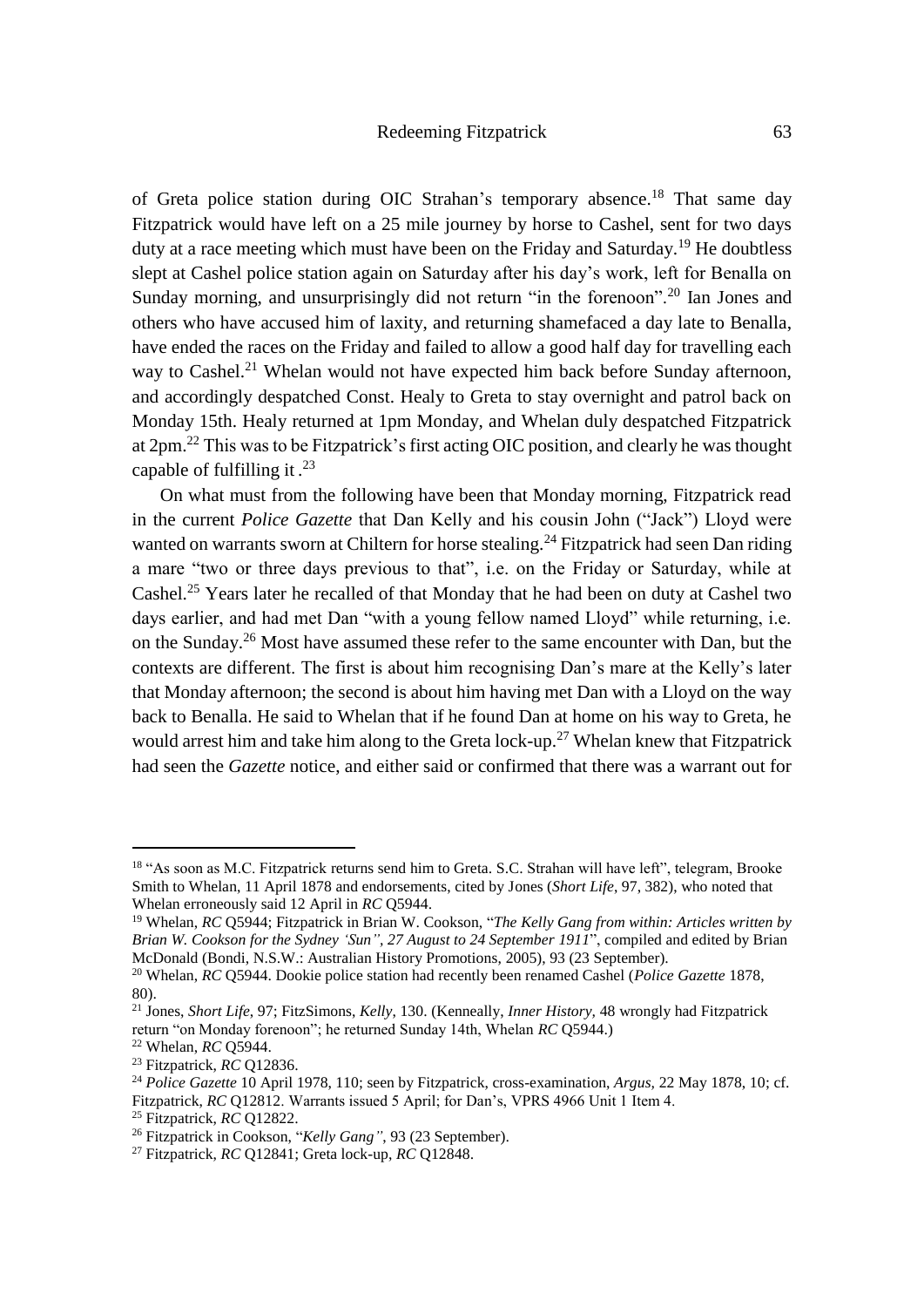Dan.<sup>28</sup> Fitzpatrick subsequently headed for Greta, and would attempt to arrest Dan on the way.

Regardless that Whelan knew Fitzpatrick's intention, many have insisted that Fitzpatrick's call at the Kellys was unauthorised or dubious. This view rests on any combination of four claims to be examined below: that Fitzpatrick did not have a warrant to arrest Dan in his possession and so was acting without requisite authority; that Fitzpatrick and the other police of the district had been directed by Superintendent Charles Nicolson that the Kelly house was a dangerous place, and was not to be visited by a policeman unless accompanied by at least one other officer; that Fitzpatrick was not ordered to make the arrest but was acting more on an alcohol-fuelled whim; and that he was at least as much interested in seeing the daughter Kate Kelly than in any official business concerning her brother Dan.

Fitzpatrick was legally empowered to arrest Dan on the basis of a notice of a warrant for stock theft published in the *Police Gazette*. <sup>29</sup> Mrs Kelly's alleged challenge to Fitzpatrick, echoed by many since, that he could not arrest Dan because he could not produce a written warrant, is unfounded.<sup>30</sup> It was usual for, and, under the *Police Offences Statute* the legislated duty of, police to arrest persons wanted for larceny (and other matters), whether or not they had a written warrant in their possession at that moment.<sup>31</sup> The arrested person would then be remanded to the place specified when the warrant was issued. Even without any warrant, a policeman had a duty to arrest a person where he had a reasonable suspicion of that person having committed a crime.<sup>32</sup> In this case Fitzpatrick knew from the *Gazette* that there was a warrant, and Mrs Kelly and others did, in some way to be examined, prevent the lawful attempt of Fitzpatrick to arrest Dan from being carried out.

It has been claimed that Fitzpatrick disregarded an order by Supt. Nicolson that no policeman should go unaccompanied to the Kellys.<sup>33</sup> Nicolson told the 1881 Royal Commission that in April 1877 he had visited the Kelly house on his way to Benalla. He

<sup>&</sup>lt;sup>28</sup> Whelan, *RC* Q5949; Fitzpatrick, Benalla deposition, 17 May 1878, VPRS 4966 Unit 1 Item 4; cf. Fitzpatrick, *RC* Q12816.

<sup>29</sup> See *Police Offences Statute 1865*, Secs.19, 61.

<sup>&</sup>lt;sup>30</sup> Kelly, *Euroa Letter*, 6, "Mrs. Kelly said he [Dan] need not go unless he liked without a warrant. She told the trooper he had no business on her premises without some authority besides his own word"; Mrs Kelly in Cookson, "*Kelly Gang"*, 7 (28 August), "he had no warrant or anything"; cf. Hall, *Outlaws*, 23, 25; "*Kelly's Defence by a Lady*" [1880], VPRS 4967 Unit 1 Item 52; Clune, *Kelly Hunters*, 133.

Fitzpatrick testified that "Mrs Kelly never asked me to see the warrant", *O&M,* 10 October 1878, 5. <sup>31</sup> Whelan, *RC* Q5951; Fitzpatrick, *RC* Q12813-4; *Police Offences Statute 1865*, Sec.56. Questioning of the acceptability of this standard practice did not in any event apply to police in uniform whose authority was evident; Judge Cope was quoted in May 1876 on this question (see Jones, *Larrikin Years*, 73). <sup>32</sup> Whelan, *RC* Q5951.

<sup>33</sup> John McQuilton, *The Kelly Outbreak 1878-1880* (Carlton: Melbourne University Press, 1987), 85, "disobeying the specific order given by Sergeant Whelan and the general order issued by Nicolson, he detoured to the Kellys, alone"; William Joy and Tom Prior, *The Bushrangers* (Sydney: Shakespeare Head Press, 1963), 80-1, "Fitzpatrick had been ordered to ride straight to Greta and not to visit the Kelly home alone under any circumstances"; cf. Clune, *Kelly Hunters*, 129.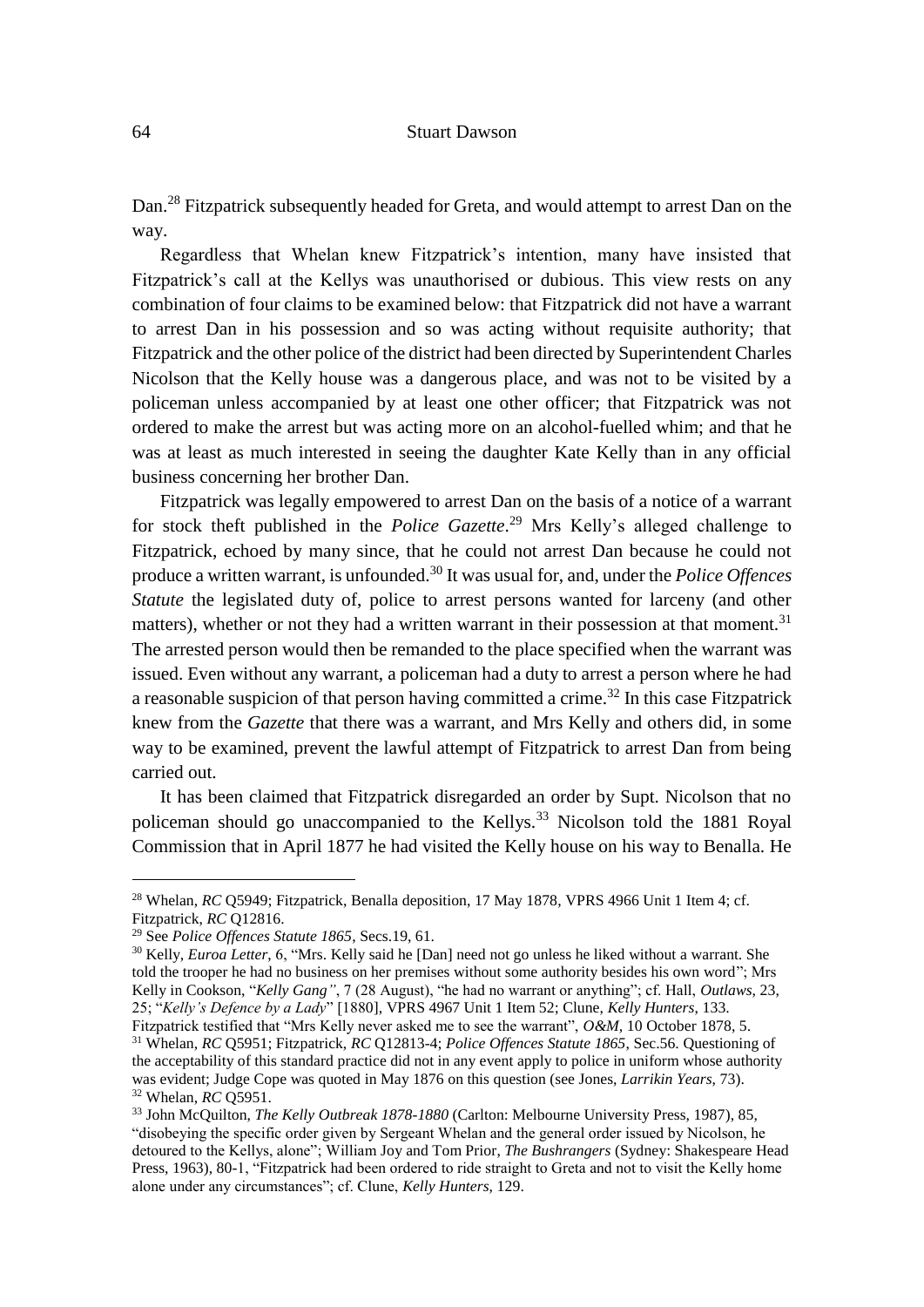took Const. Hayes from Greta with him part of the way and "instructed him", just as he said he had Const. Thom (OIC Greta), "and warned him never to go near that house, and to tell the other police that came there [i.e. to Greta] never to go near that house alone [as they were absolutely dangerous all through]; … simply because I knew if there were two constables together, bad characters were always afraid to proceed to extremities with them, because [one] constable is a witness and support to the other".<sup>34</sup> Yet there is no evidence that Nicolson ever made his instruction or warning known outside of these verbal warnings to the two police then at Greta in early 1877. Had any formal instruction or order existed, Nicolson would have cited or produced it to the Commission during his response to Q1035-6.

Certainly Fitzpatrick was not aware of "any regulation in that district … that no single constable should go to arrest characters such as Dan Kelly",  $35$  and he had worked there for over 8 months. If Fitzpatrick had breached a direct instruction by Nicolson this would necessarily have led to disciplinary action or at least some internal correspondence, but there is not a single notation against him. Whelan agreed with Fitzpatrick's intention to arrest, despite some misgivings about his personal safety, and said nothing to oppose it. He advised Fitzpatrick only to be careful, as the Kellys were thought dangerous and likely to resist.<sup>36</sup> For his own part, Fitzpatrick knew the Kellys.<sup>37</sup> He was confident that Dan would not resist arrest, (which initially proved correct), and that he was quite capable of taking him away if he did resist.<sup>38</sup> He also believed that Ned would not be home as the police were then searching for him on a warrant related to an ongoing horse-stealing investigation.<sup>39</sup> The arrest attempt was clearly known and sanctioned, and no order or regulation was breached in the process.

It has been argued that because Whelan did not directly order Fitzpatrick to arrest Dan, the attempt was an independently conceived action taken on a whim.<sup>40</sup> A common variation on this theme is that Fitzpatrick's decision to make the arrest in the first place

<sup>&</sup>lt;sup>34</sup> Nicolson, *RC* Q1035-6, cf. Q1020. Nicolson had visited the original ("old") hut on the Kelly selection. <sup>35</sup> Fitzpatrick, *RC* Q12815.

<sup>36</sup> Fitzpatrick, *RC* Q12817-8, Q12837-41, Q12847, Q12850; Whelan, *RC* Q5950; cf. Fitzpatrick in Cookson, "*Kelly Gang"*, 93 (23 September). *RC2*, x, found no breach of duty, though his visit was "unfortunate in its consequences".

<sup>&</sup>lt;sup>37</sup> He arrested Ned for drunkenness on 16 September 1877, followed by a brawl en route to court the next day (see Jones, *Friendship*, 56), and in October 1877 Ned persuaded Dan and two Lloyd brothers to surrender to Fitzpatrick after an assault at Winton (*RC* Q12873; *Police Gazette* 10 October 1877, 271; *O&M,* 13 October 1877, 4).

<sup>&</sup>lt;sup>38</sup> Dan consented as expected, including telling his mother to 'shut up" when she objected (Fitzpatrick, Benalla deposition, VPRS 4966 Unit 1 Item 4; cf. *RC* Q12822). Ned also said Dan consented to be arrested (*Age,* 9 August 1880, 3).

<sup>39</sup> Fitzpatrick, *RC* Q12819-20. Warrant for Ned, *Police Gazette* 20 March 1878, 78; Baumgarten case summarised, McQuilton, *Kelly Outbreak,* 84-5.

<sup>&</sup>lt;sup>40</sup> Fitzpatrick, Benalla cross-examination: "Had no instructions to go to Kellys. Was acting perhaps as an amateur constable on the occasion", *Argus,* 22 May 1878, 10.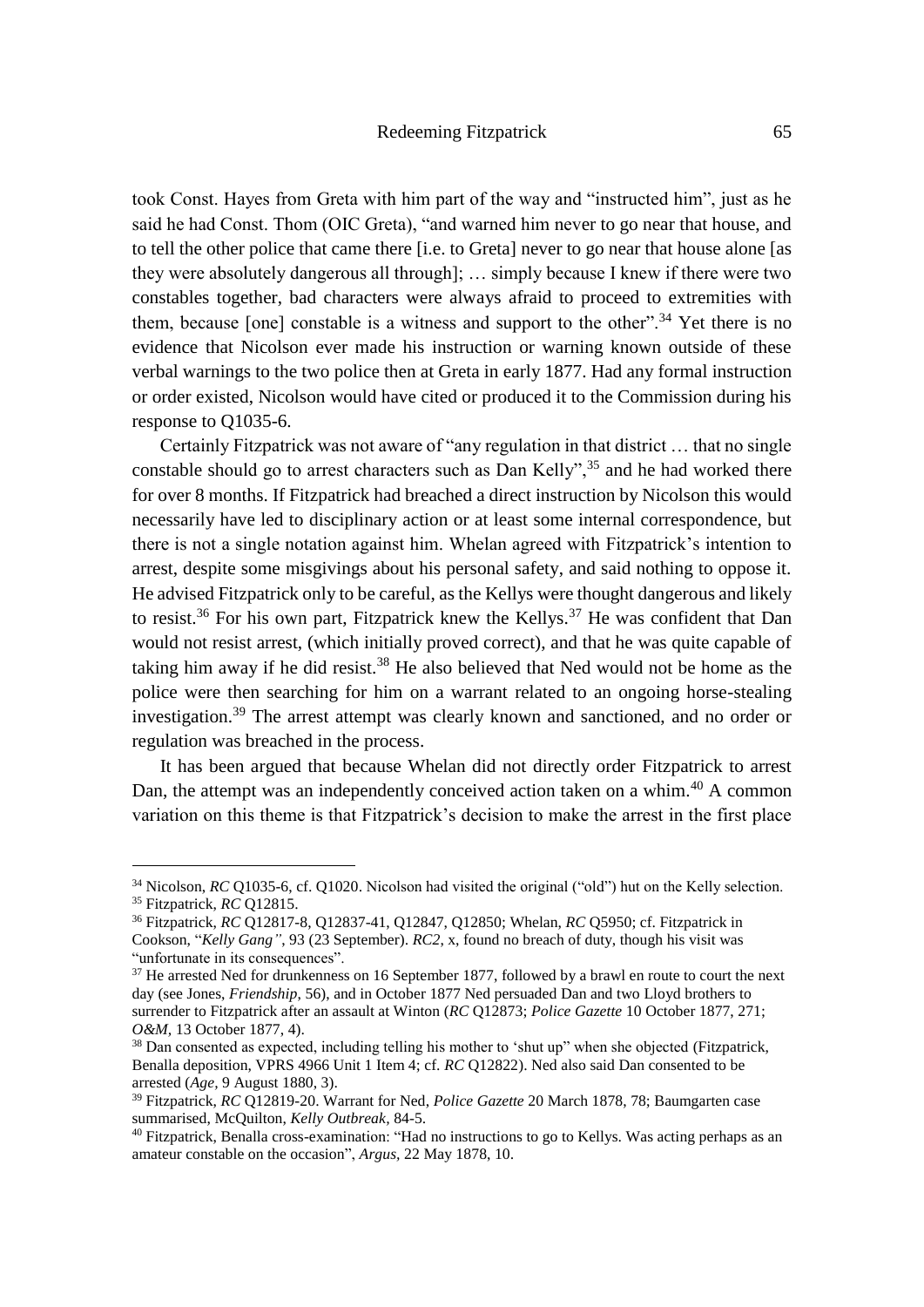occurred as a whim under the influence of alcohol consumed mid-route at Winton.<sup>41</sup> According to Jones, this whim was a response to the prospect of police retrenchments by the Berry Ministry. Of that time ex-Supt. Sadleir wrote (against Standish), that "the shadow of Black Wednesday was still over the service, no officer felt secure in his position under the Berry regime. Indeed, Mr Berry made no secret of his view that the police service could be carried on altogether without officers whose names were never mentioned in the courts as having arrested anyone".<sup>42</sup> For Jones, "any constable remotely unsure of his position … would undoubtedly try to convince his superiors of his zeal and his value to the force".<sup>43</sup> But Berry's views (even if implemented) would not have panicked Fitzpatrick, given his established arrest record.

Jones claimed that the "unreliable" Fitzpatrick had returned a day late from Cashel, and his intended arrest of Dan on a newly published warrant was mostly a spur of the moment bid to win his way back into favour with Whelan and prove his usefulness in the job.<sup>44</sup> Against Jones, the evidence rather suggests that Fitzpatrick did not return late, and his *Record of Service* to that time was satisfactory. Other than his contentious Cashel dates, Jones had nothing behind his hostile claim that Fitzpatrick was "again in trouble with Sergeant Whelan", allegedly "exasperated" by his "late" return to Benalla, "full of implausible excuses".<sup>45</sup> Jones perversely ignored the dates on the negative comments in Fitzpatrick's service record, and two other files of material related to his discipline and dismissal, all of which apply only from March 1879 onwards, and repeatedly read them back into his first year of service.<sup>46</sup> In fact Whelan and others saw Fitzpatrick then as capable and responsible, and Whelan expected his officers to use initiative. While he did not directly order Fitzpatrick to arrest Dan he clearly endorsed it, and later strongly defended the attempt.<sup>47</sup> Fitzpatrick's call to arrest Dan was both planned and sanctioned, and it was certainly not a whim as some have suggested.

An often linked claim is that Fitzpatrick was "well under the influence of liquor" when he arrived at the Kellys.<sup>48</sup> The accusation was started and maintained by the Kellys, popularised by Hall and Kenneally, and has been broadly accepted and recycled ever since.<sup>49</sup> Against it, Whelan knew Fitzpatrick's intended movements that day, and that he

<sup>41</sup> Corfield, *Encyclopedia*, 163, he decided "on his way to take up the [Greta] post"; "Sir Solomon", "Did Fitzpatrick Cause the Kelly Outbreak?", *Singleton Argus*, 17 May 1924, 3; Clune, *Kelly Hunters*, 128-9; FitzSimons, *Kelly*, 131.

<sup>42</sup> John Sadleir, *Recollections of a Victorian Police Officer* (Melbourne: Robertson, 1913), 183.

<sup>43</sup> Ian Jones, "A new view of Ned Kelly", in Colin Cave ed., *Ned Kelly: Man and Myth* (North Ryde:

Cassell, 1968), 161; cf. Jones, *Short Life*, 97.

<sup>44</sup> Jones, *Friendship*, 57; so too FitzSimons, *Kelly*, 131.

<sup>45</sup> Jones, *Short Life*, 96-7.

<sup>46</sup> VPRS 4969 Unit 1 Item 30; VPRS 3991 Unit 1257 Item 81/5048.

<sup>47</sup> Fitzpatrick, *Record of Service*, "An efficient constable" (22/6/78); McIntyre testified that he "never saw anything wrong with Fitzpatrick", *Age,* 9 August 1880, 3; Whelan, *RC* Q5951.

<sup>48</sup> Kenneally, *Inner History,* 50.

<sup>&</sup>lt;sup>49</sup> Mrs Kelly, "He was drunk," in Cookson, "*Kelly Gang*", 8 (28 August); and Jim Kelly in Cookson, 16-

<sup>17 (30</sup> August), although Jim was in gaol at the time. Bowman for the defence of Mrs Kelly and others at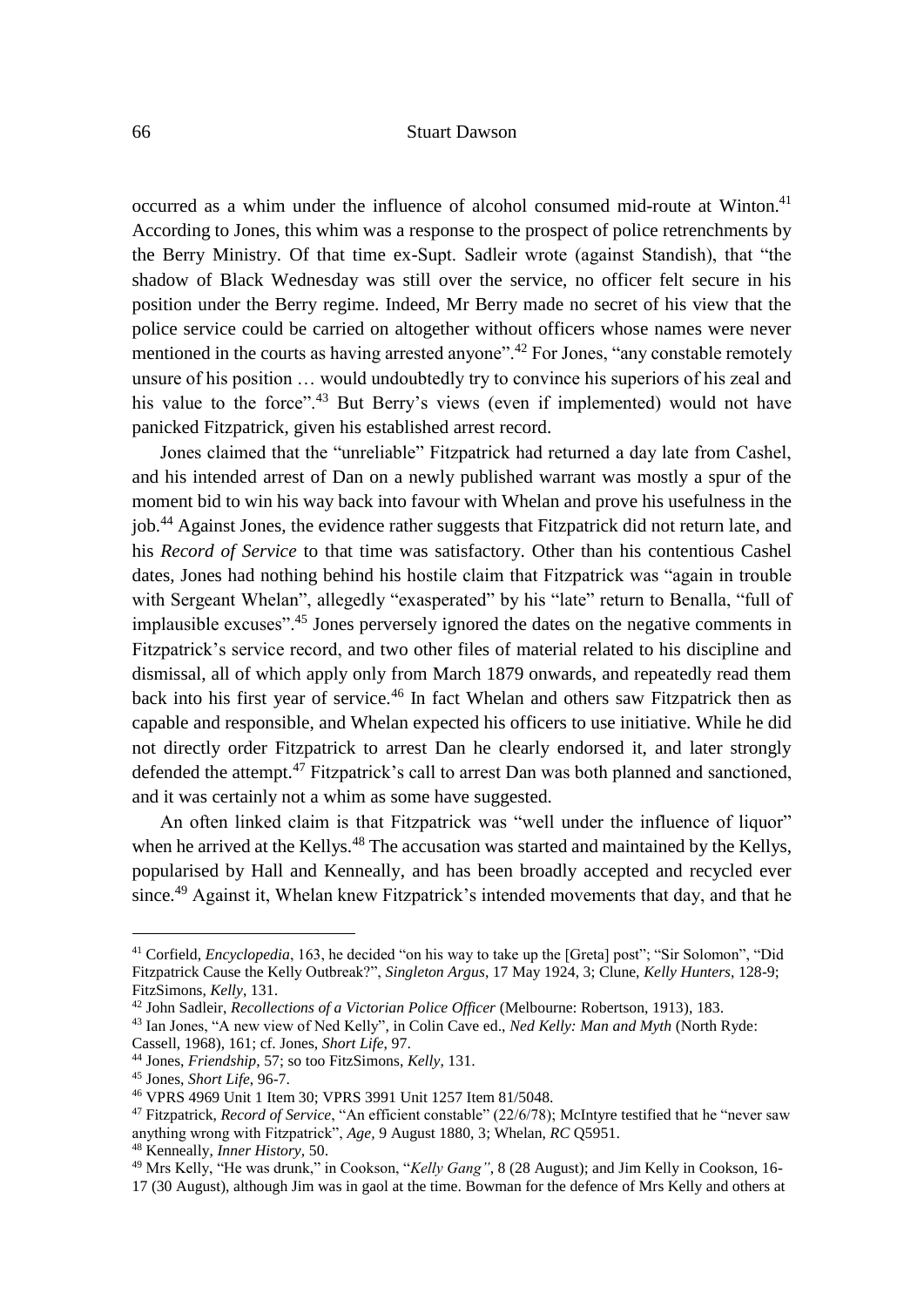was en route to Greta police station where Mrs Strahan and her family resided, to remain there until Strahan returned.<sup>50</sup> It was always a highly unlikely tale that he stopped off for "a couple of hours" drinking at Lindsay's 'shanty" on the way.<sup>51</sup> It is based solely on a wish to believe that Fitzpatrick was a drunkard who took an otherwise inexplicably long time to get to the Kellys after leaving Benalla, and it is demonstrably wrong.<sup>52</sup>

Fitzpatrick was despatched by Whelan at 2pm, and arrived at the Kelly's between 4 and 5pm.<sup>53</sup> As the maximum possible window is three hours, FitzSimon's allegation of "a couple of hours" break at Winton is on any account unsustainable; and one can also establish a more precise timeframe for the journey. To be despatched is to be given an order; it is not a time of departure.<sup>54</sup> Upon despatch, Fitzpatrick would have gone to bridle and saddle his horse, ready it for riding, collect his revolver and any equipment or pack that he would take for an overnight stay, and then depart, as he testified unchallenged, about 2:30pm.<sup>55</sup> The minimum time a mounted constable in a hurry needs to saddle up, collect basic equipment and depart is about 15 minutes, but there was no urgency here.<sup>56</sup> Thirty minutes for Fitzpatrick to prepare and depart is by no means unreasonable.

The other end of the equation is his arrival at the Kellys. After his first call there, he spoke to Williamson some quarter of a mile up the range behind the house, then started

Beechworth Assizes argued that Fitzpatrick knew nothing of what had happened as he was drunk (*O&M,* 10 October 1878, 5). While in the Beechworth gaol, Ned claimed that Fitzpatrick "got drinking at some place in the neighbourhood while he was watching for Dan to come home", *Age,* 9 August 1880, 3; Hall, *Outlaws*, 25, the Kelly party aver he was "pretty well on" at arrival and drank more alcohol there; Kenneally, *Inner History,* 48, "several drinks [at Winton]. He drank spirits"; Clune, *Kelly Hunters*, 129, "a drink or two – perhaps several"; Brian Carroll, *Ned Kelly: Bushranger*, (Dee Why West: Lansdowne, 1976), 55, "at Lindsay's Hotel … and possibly other hotels"; Keith McMenomey, *Ned Kelly: The Authentic Illustrated History* (South Yarra: Hardie Grant, 2001), 67, "stopped at Lindsay's unlicensed shanty … for a few drinks"; Alex McDermott, ed. and introduction to *Ned Kelly: The Jerilderie Letter* (London: Faber & Faber, 2001), xiv, "while drunk, attempted to arrest Dan"; Jones, *Short Life*, 96, "aglow with brandy"; FitzSimons, *Kelly*, 131, "several brandy and waters ... not drunk per se, but certainly merry".

<sup>50</sup> Whelan *RC* Q5945.

<sup>51</sup> FitzSimons, *Kelly*, 131; so too Jones, *Short Life*, 99. The "unlicensed shanty" slur is from Kelly, *Euroa Letter*, 16. Lindsay was the licensed owner of the Commercial Hotel, *RC* Q12844; Gary Dean and Dagmar Balcarek, *Ned and the Others,* rev. ed. (Glenrowan: Glen Rowen Cobb & Co, 2014), 181. <sup>52</sup> E.g. Corfield, *Encyclopedia*, 163, "It took Fitzpatrick between two and three hours to reach the Kelly homestead. This tends to corroborate the Kelly's account that he was partially intoxicated"; cf. FitzSimons, *Kelly*, 130-1.

<sup>53</sup> Whelan, *RC* Q5944; Fitzpatrick, Benalla deposition, VPRS 4966 Unit 1 Item 4.

<sup>54</sup> Consistent operational meaning of "despatch" throughout Victoria Police documents and records confirmed by Victoria Police historian Dr Robert Haldane, email 14/9/2014.

<sup>55</sup> Fitzpatrick, Benalla deposition (cross-examination), VPRS 4966 Unit 1 Item 4. The Benalla Occurrences Book (see Robert Haldane, *The People's Force: A History of the Victoria Police,* 2nd ed. [Carlton South: Melbourne University Press, 1995], 111) should give certainty if found.

 $56$  At Melbourne's Mounted Police Depot Open House (27 July 2014) in reply to my questions about speedy departures on horse, an officer said she could be ready in 15 minutes if urgent – saddle up, get her gear, clipboard, etc., and depart; but would normally take an hour to warm the horse up and head off on duty.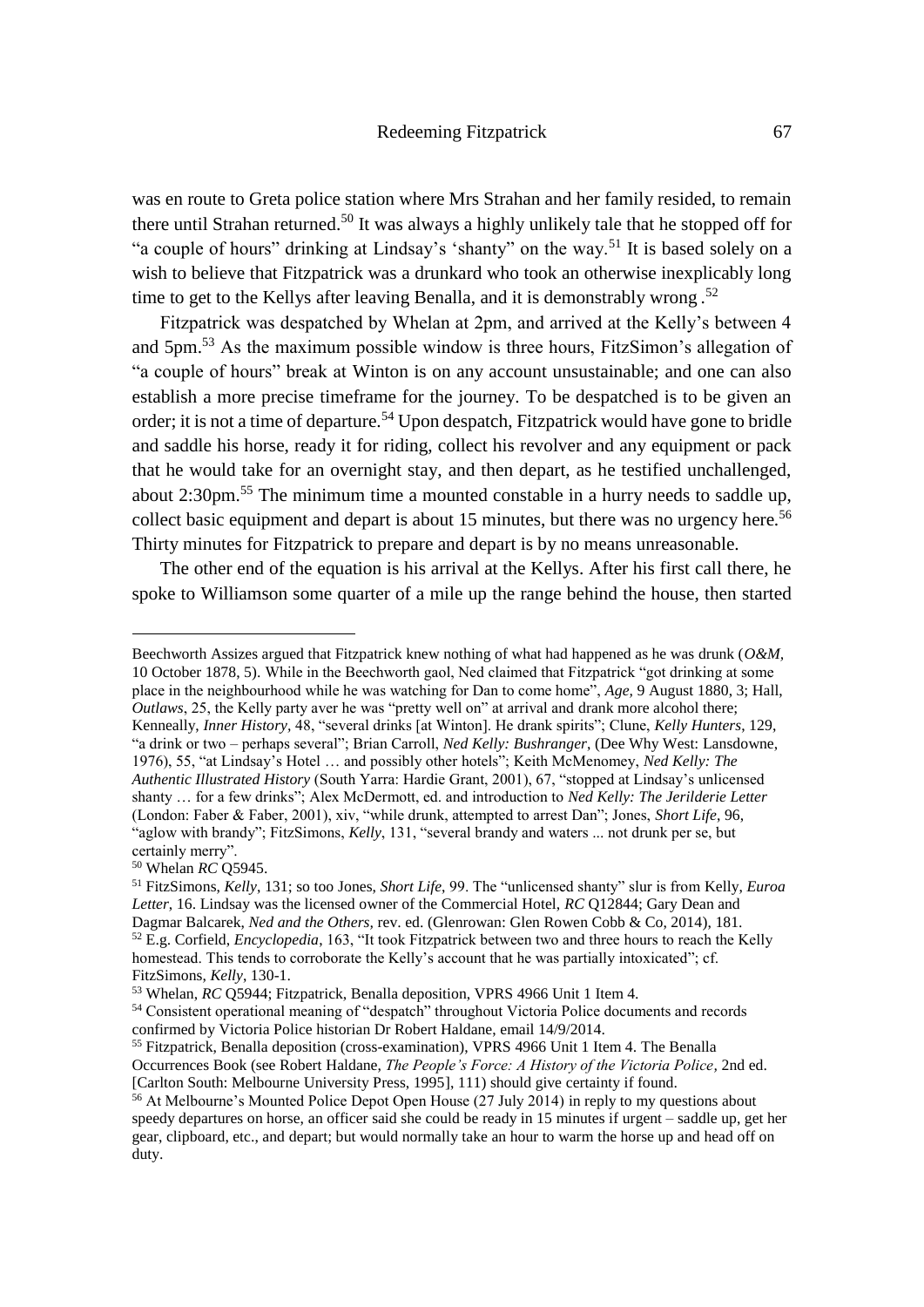for Greta. Williamson started for home 'shortly afterwards … about sundown", which at Eleven Mile Creek on 15 April 1878 was 5:51pm.<sup>57</sup> Allowing two minutes for "shortly". ten for conversing on Williamson's statement, and perhaps six or seven to end his first conversation with Mrs Kelly, get his horse, ride up, and locate Williamson, he would have headed uphill from the Kellys around 5:30pm. He had been speaking with Mrs Kelly "about an hour or more" before that, which places his first arrival at the Kellys around 4:30pm, two hours after he left Benalla.<sup>58</sup> Jones was led astray by believing Skillion's statement to Strahan that the last he saw of Fitzpatrick was passing his place about 5pm en route to the nearby Kellys, fabricated to distance himself from the later fracas.<sup>59</sup> Fitzpatrick's statement of arriving "between 4 and 5pm" is literal, consistent with other parts of the story, and has some indirect corroboration on timing via Williamson.<sup>60</sup> The question is whether two hours' travel time was reasonable, or whether he may have spent a significant part of it in a hotel or otherwise dawdling en route.

Fitzpatrick's intended fifteen mile journey from Benalla police station to Greta took him along the old Sydney Road to Winton, then directly past the Kelly selection at Eleven Mile Creek on the Greta-Winton Road.<sup>61</sup> It is almost seven miles from Benalla to Winton, another four miles from Winton to the Kellys, and a further four miles from there to Greta.<sup>62</sup> His journey as far as the Kellys took him eleven of those fifteen miles. In that era, police horses were "not officially permitted to go out of a walking pace except upon an emergency".<sup>63</sup> There was no urgency, so a comfortable, well-paced walk is likely. This is typically around five and a half miles per hour, affirmed by contemporary mounted police and a horse breeder.<sup>64</sup> At that rate it would take about two hours to cover the eleven miles on horseback.

<sup>57</sup> Fitzpatrick, Benalla deposition, VPRS 4966 Unit 1 Item 4; Williamson, remission letter, 6 August 1881, VPRS 4969 Unit 1 Item 52; Geoscience Australia, Sunrise&Sunset results.

<sup>58</sup> Fitzpatrick, Benalla deposition, *Federal Standard,* 25 May 1878, 3.

<sup>59</sup> Jones, *Short Life*, 104; Strahan's report, VPRS 4966 Unit 1 Item 4. Hearty and Ryan equally swore Skillion was 4 miles away horse dealing with them in Winton from 5.30pm (*O&M,* 10 October 1878, 5); but Williamson saw Fitzpatrick speak to Skillion near Kelly's on his own way back home (around 6pm), VPRS 4969 Unit 1 Item 52.

<sup>60</sup> Williamson, ibid..

 $<sup>61</sup>$  The Kelly selection fronted the Greta-Winton Road. It is block 57A on the Winton district plan in</sup> McMenomy, *Illustrated History*, 72.

 $62$  Benalla to the Kellys "is reckoned 11 miles", Fitzpatrick deposition, VPRS 4966 Unit 1 Item 4; about 4 miles from the Kellys to Greta, Nicolson, *RC* Q1028. Distances checked on Google maps: Benalla Police Station to Winton, almost 7 miles (10.6 km) on the old Sydney Road; Winton to Greta via the Greta-Winton Road, 8 miles; 15 miles in total.

<sup>63</sup> Ex-Mtd. Const. Thomas McIntyre mentioned this incidentally in his memoir (McIntyre, "*A True Narrative of the Kelly Gang*" [unpublished typescript, VPM 2991, ca. 1922], 99).

<sup>&</sup>lt;sup>64</sup> At Melbourne's Southbank Mounted Police Depot Open House (27/7/14) I spoke to an officer with over 30 years mounted service. He regularly used to ride on duty from the Depot to Windy Hill football ground at Essendon (11 km = 6.87 miles) at a "good, comfortable pace", which took  $1/4$  hours. This equates to just under 5.5mph. He said this was good exercise for the horse and not taxing; an enjoyable ride for horse and rider. The parallel is 1¼ hours from Benalla Police Station to Winton (10.6 km = 6.62 miles, at 5.3mph), plus another 4 miles at the same rate from Winton to the Kellys (45 mins) = 2hrs.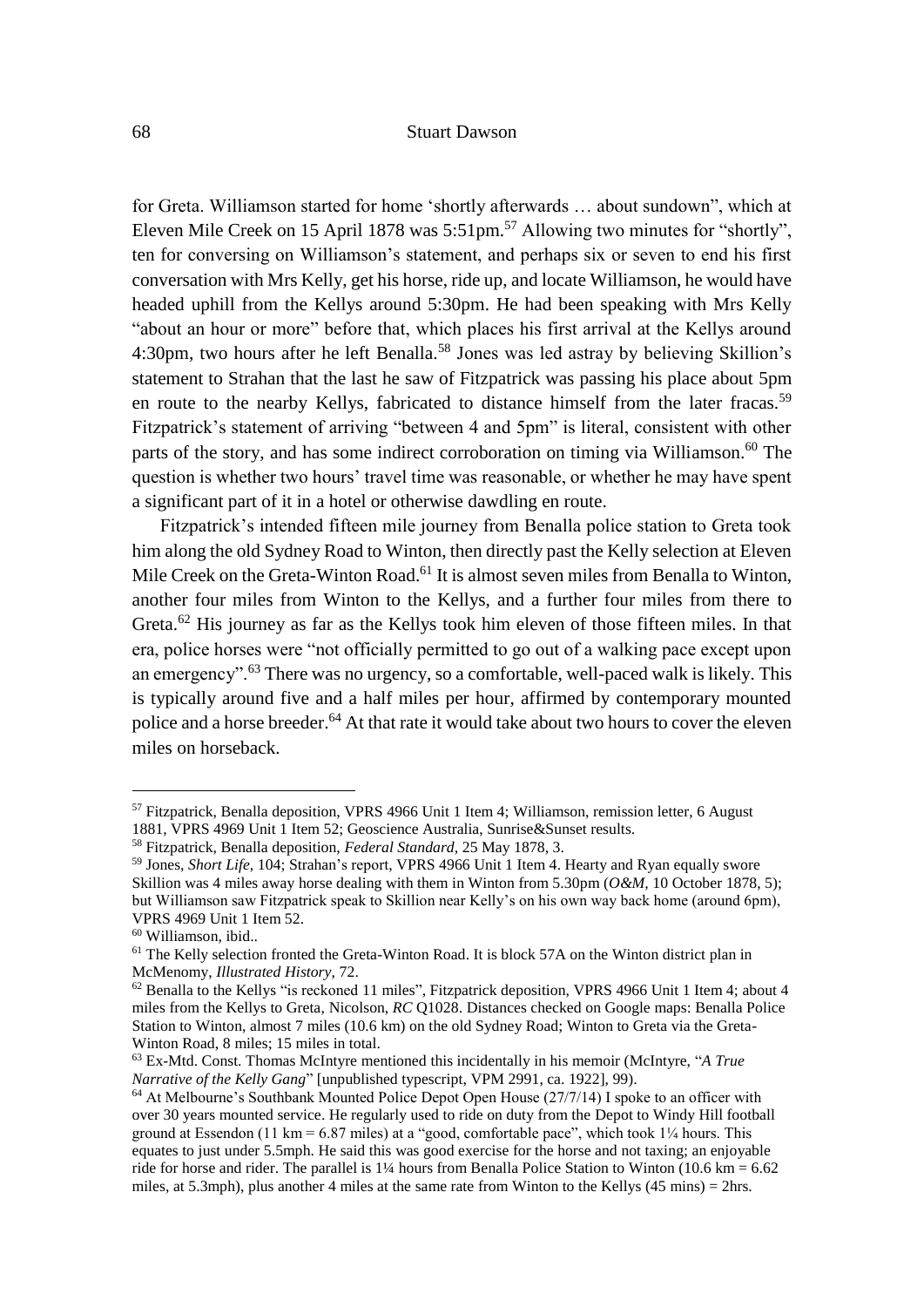At its outset, the intended fifteen mile trip to Greta could be reasonably anticipated by both Fitzpatrick and his sergeant to take about three hours: two hours to the Kellys, plus a further hour for a stop to arrest Dan and escort him to Greta. On Fitzpatrick's statement he stopped at Lindsay's hotel in Winton for information, had some lemonade and brandy (i.e. one drink), and stopped nowhere else on the way.<sup>65</sup> When he arrived at the Kellys' some forty-five minutes after leaving Winton, he would likely have had a blood alcohol content around 0.01 at most.<sup>66</sup> Had he turned up "half drunk" it is doubtful that Mrs Kelly would have invited him in for a pleasant chat over afternoon tea and fresh scones while Kate sat darning socks, as Molony held, or for the later fracas to culminate in a friendly dinner get-together, as Kenneally was led to believe.<sup>67</sup>

In summary, Fitzpatrick was despatched by Whelan at 2pm for an overnight stay at Greta. He went to fetch his gear, ready his horse, and left Benalla around 2:30pm, arriving at the Kellys around 4:30pm after a comfortably paced 2 hour ride with a short stop at Winton. Clearly he did not spend "a couple of hours" drinking en route, and neither did he arrive drunk or "merry" at the Kellys. There is no reason to believe that Fitzpatrick had more than his stated lemonade and brandy at Winton on his way to make an arrest and then stay at Greta with Strahan's wife and family. Nothing lies behind the accusation of drunkenness that day but the Kellys" desperate slur against him.

A fourth claim is that Fitzpatrick, then aged 22, had taken a fancy to Kate Kelly, then three months short of 15, and had visited the Kellys at least as intent on paying court to Kate as in arresting Dan, who was not at home when Fitzpatrick made his first of two calls at the house that afternoon.<sup>68</sup> Jones went so far as to describe Fitzpatrick as a "possible boyfriend" and "former suitor" of Kate.<sup>69</sup> But the belief has no other foundations than Mrs Kelly's allegation that Fitzpatrick tried to kiss Kate during his visit,

Another officer said she would not trot her horse (8+ mph) for more than half an hour in the interests of the horse; it could do it, but it would tax the horse unnecessarily. I went on a public tour and did not give any context before my enquiries other than that I was interested in history and horse travel in the nineteenth century. On 12/10/14 a western district horse breeder told me that an average walking pace would be somewhere around 5.5mph depending on the horse.

<sup>65</sup> Fitzpatrick to Bowman, Beechworth Assizes, *O&M,* 10 October 1878, 5; Benalla deposition (crossexamination), VPRS 4966 Unit 1 Item 4.

<sup>66</sup> Moderation Management, http://www.moderation.org/bac/bac-men.shtml, accessed 5/9/14. Fitzpatrick weighed 170 lbs at 10 August 1878 (*Record of Service*).

<sup>67</sup> John Molony, *I am Ned Kelly* (Ringwood: Penguin, 1982), 98, went far beyond his source (Samuel Jamieson, "Drunken Trooper Started Kelly Gang", *Dubbo Liberal*, 11 November 1933, 2) in his fanciful depiction of Mrs Kelly's hospitality; Kenneally, *Inner History,* 51, followed even more creatively by Clune, *Kelly Hunters*, 134.

<sup>68</sup> Fitzpatrick born 18 February 1856; Kate (Catherine) born 12 July 1863 (the dates, Corfield, *Encyclopedia*). Hall, *Outlaws*, 26 (sceptically), no intention of arresting Dan, but went 'simply to make a call"; Molony, *Ned Kelly*, 97, Kate was central to his mind's "basic workings"; Jones, *Short Life*, 92 "infatuation"; 96, "always eager to see Kate".

<sup>69</sup> Jones, "New view", 161; *Friendship*, 56; *Short Life*, photo caption following p. 78; cf. Morrissey, *Lawless life*, 43, "girlfriend"; 46ff.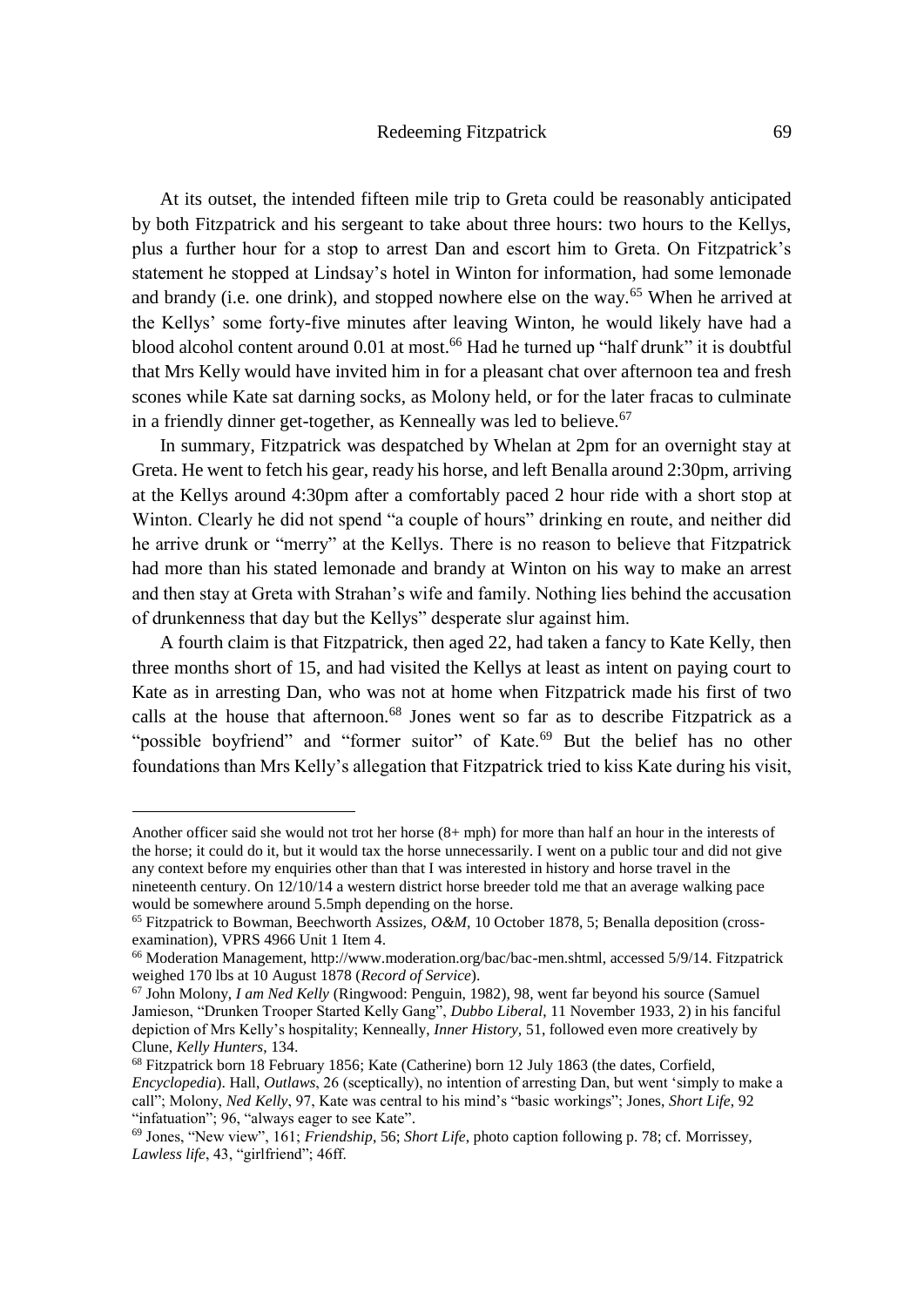and in Ashmead's fantasy of a moonlight romance.<sup>70</sup> Fitzpatrick saw himself at that time as friendly with the Kellys.<sup>71</sup> If he did try to kiss Kate there is no need to read more into it than a friendly gesture that affronted her police-hating mother.<sup>72</sup> Ashmead's moralising typescript is unreliable throughout.<sup>73</sup> Indeed, his purple prose on the claimed romance, which Jones quoted extensively as something Ashmead "witnessed or was told", is so implausible that Jones himself acknowledged that their alleged lover's conversation was simply imagined.<sup>74</sup> Fitzpatrick later said of his arrival at the Kellys, "They all showed me bitter dislike from the time that I rode up. Their whole attitude to the police force was one of intense hostility".<sup>75</sup> The idea that Fitzpatrick was ever a suitor of 14 year old Kate is idle fancy, particularly given that Fitzpatrick was then engaged, if problematically.<sup>76</sup>

There are two principal versions of the fracas that followed the attempted arrest of Dan, and both have been creatively embroidered.<sup>77</sup> The first is that given by Fitzpatrick on his return to Benalla after the incident and subsequently. In this version Fitzpatrick was shot in the wrist by Ned, struck on the helmet with a fire shovel by Mrs Kelly, and fainted before being bandaged and released later that night. The second account is that predominantly given by the Kellys and is notable for the absence of Ned. In this version, Fitzpatrick drew his gun during the attempted arrest. Dan wrestled him and seized it, and Fitzpatrick sustained his wrist injury on a door latch. A frequent enhancement is that Mrs Kelly and Dan were defending Kate from an assault by Fitzpatrick. Given these very different accounts it is necessary to establish whether or not Ned was there.

# WAS NED PRESENT?

Ned and his circle made a number of conflicting statements as to his presence during the fracas. At the Beechworth Assizes, Ned's cousin Joseph Ryan swore he had bought a

<sup>70</sup> Mrs Kelly in Cookson, "*Kelly Gang"*, 7 (28 August); Joseph W. Ashmead, "*The Thorns and The Briars: A True Story of the Kelly Gang*" (unpublished typescript, SLV MSPA PA, Box 55, [1922]), ch. 8. <sup>71</sup> Fitzpatrick, *RC* Q12871; Kelly, *Jerilderie Letter*, 34, "he said we were good friends and even swore it".

<sup>72</sup> "He tried to kiss my daughter", Mrs Kelly in Cookson, "*Kelly Gang"*, 8 (28 August); her first husband was an ex-convict; 3 sons had already served prison terms (*RC* Appendix 10); she had escaped convictions on past charges of keeping unlicensed premises and furious riding, and her daughter Annie had died two days after giving birth to an illegitimate child apparently fathered by a policeman (MacFarlane, *Unmasking*, 41-2).

<sup>73</sup> Most obviously, Ashmead, "*Thorns*", places McIntyre inside the police tent at the start of the Stringybark Creek attack, and has the tent still at the site the next day when it had been well reported burned (ch.10); he has £8000 not £2000 taken from Euroa (ch.11); and he makes Joe Byrne and Aaron Sherritt cousins (ch.15).

<sup>74</sup> Jones, *Short Life*, 91-2. Ashmead's preface acknowledges that his story is "clothed in fiction".

<sup>75</sup> Fitzpatrick in Cookson, "*Kelly Gang"*, 94 (23 September).

<sup>76</sup> Jones, *Short Life*, 97; Fitzpatrick married (under pressure from Standish) in July 1878, and raised three children (Corfield, *Encyclopedia*, 165-6).

<sup>77</sup> See e.g. Hall, *Outlaws*, 23-7; Charles White, *History of Australian Bushranging. Vol. 2: 1863-1880, Ben Hall to the Kelly Gang* (Sydney: Angus and Robertson, 1903), 263-4.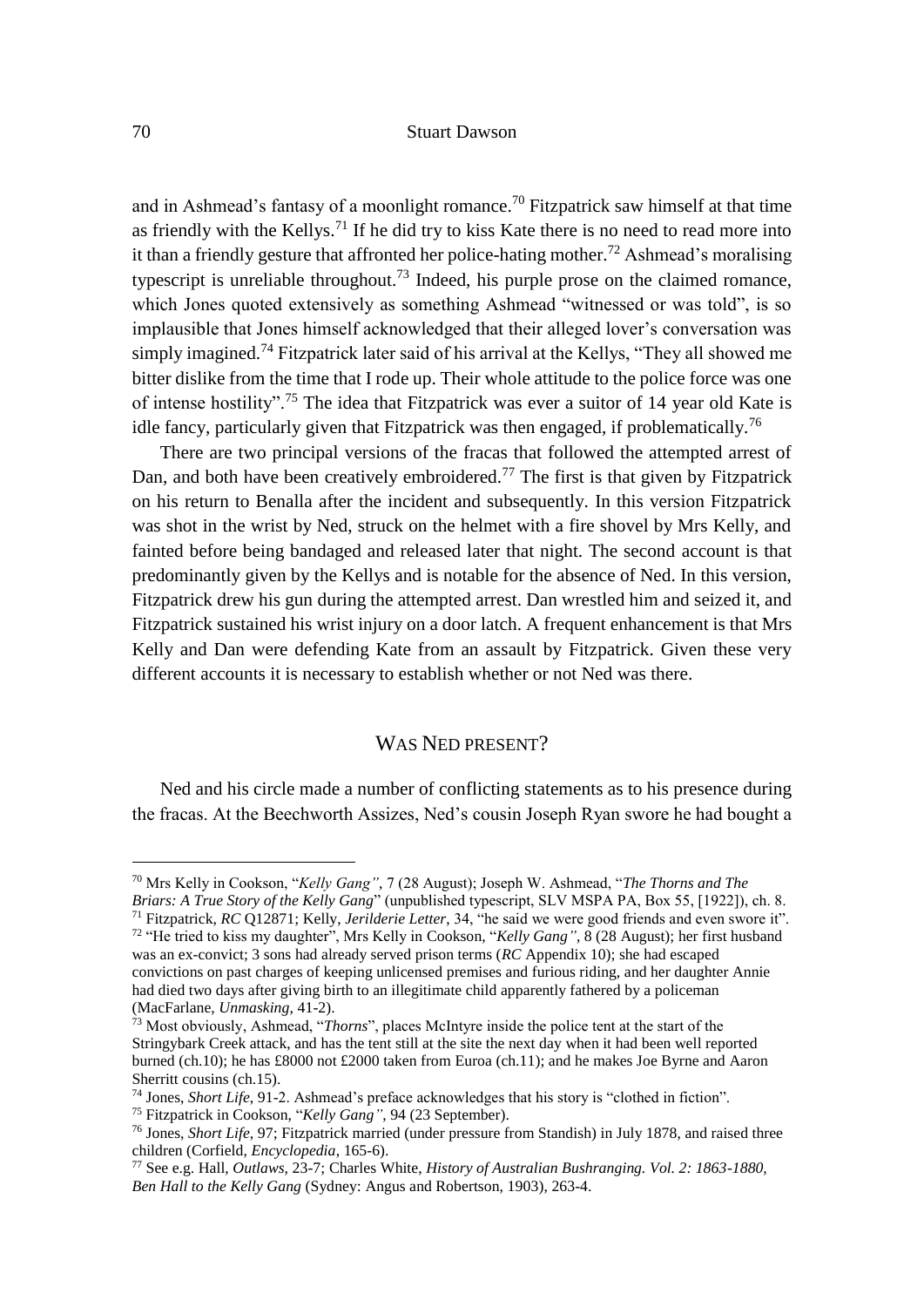# Redeeming Fitzpatrick 71

horse from Ned for £17 cash on the 15th. He produced a receipt which he said was written that same evening, thereby placing Ned in the area.<sup>78</sup> On 26 October at Stringybark Creek, Ned admitted he had shot Fitzpatrick to McIntyre, saying "I almost swore after letting him go that I would never let another one go".<sup>79</sup> He then turned to denial, except directly after capture.

Ned told some of his Euroa captives that "he could prove he was 15 miles away at the time Fitzpatrick was shot in the wrist".<sup>80</sup> From this point the distance claimed grew rapidly. Still at Euroa, Ned told captive James Gloucester that "he was 200 miles away at the time of the alleged shooting at Greta".<sup>81</sup> In the Euroa letter (December 1878), Ned said Fitzpatrick was inside with Dan and their mother when a fracas developed over the lack of a written warrant. Ned directly denied being in Victoria at that time.<sup>82</sup> A page later he claimed he was 400 miles away at the time of "this transaction", which appears to refer to the remand of his mother and others pending trial. In the Jerilderie letter (February 1879), the Euroa letter's simple denial has been replaced by a wordier claim that he had left the colony as a "rambling gambler" over the relevant period.<sup>83</sup> Ned also said, identically to the Euroa letter, that he "heard nothing of this transaction until very close on the trial I being then over 400 miles from Greta".<sup>84</sup>

Still at Jerilderie, Ned told Const. Devine he was "200 miles away at the time that Fitzpatrick was shot".<sup>85</sup> Ned then told his captives at the Jerilderie Royal Mail Hotel that he "was 400 miles away from home" when he heard of the incident, that he was "entirely innocent" of shooting Fitzpatrick, and that he was married. $86$  He again claimed in a statement published while in the Beechworth gaol awaiting trial, "I was not within hundreds of miles of that place at the time, and I never at any date shot at Fitzpatrick".<sup>87</sup>

After Ned's capture at Glenrowan (and receiving the Last Rites) Sgt. Steele said Ned "was asked if it was true about his shooting Fitzpatrick. He said 'Yes it is true; I shot him."<sup>88</sup> Snr. Const. Kelly similarly testified that in the Benalla lock-up about 3am the morning after Ned's capture, in Const. Ryan's presence, he asked if Fitzpatrick's

<sup>78</sup> Ryan deposition, *O&M,* 10 October 1878, 5.

<sup>79</sup> McIntyre deposition, 7 August 1880, VPRS 4966 Unit 1 Item 1.

<sup>80</sup> *Argus,* 12 December 1878, 5.

<sup>81</sup> *Argus,* 29 October 1880, 6.

<sup>82</sup> Kelly, *Euroa Letter*, 5-6.

<sup>83</sup> Kelly, *Jerilderie Letter*, 20.

<sup>84</sup> Kelly, *Jerilderie Letter*, 26. Jones (*Friendship*, 59) argued that this sentence is "ambiguous but consistent with him being present, though leaving before the arrests were made". Such a reading is unsupported given Ned's separate unambiguous denials of his presence in the colony in both letters. <sup>85</sup> *Argus,* 30 October 1880, 8.

<sup>&</sup>lt;sup>86</sup> *Herald*, 14 February 1879, 3. No corroborative support for his marrying has ever surfaced.

<sup>87</sup> *Age*, 9 August 1880, 3. In a shorter prior version, Gaunson relayed Ned's claim "that he was not near the place when the affray took place", *Age*, 7 August 1880, 6.

<sup>88</sup> Gibney, *RC* Q12346; Steele deposition, *Argus,* 30 October 1880, 8.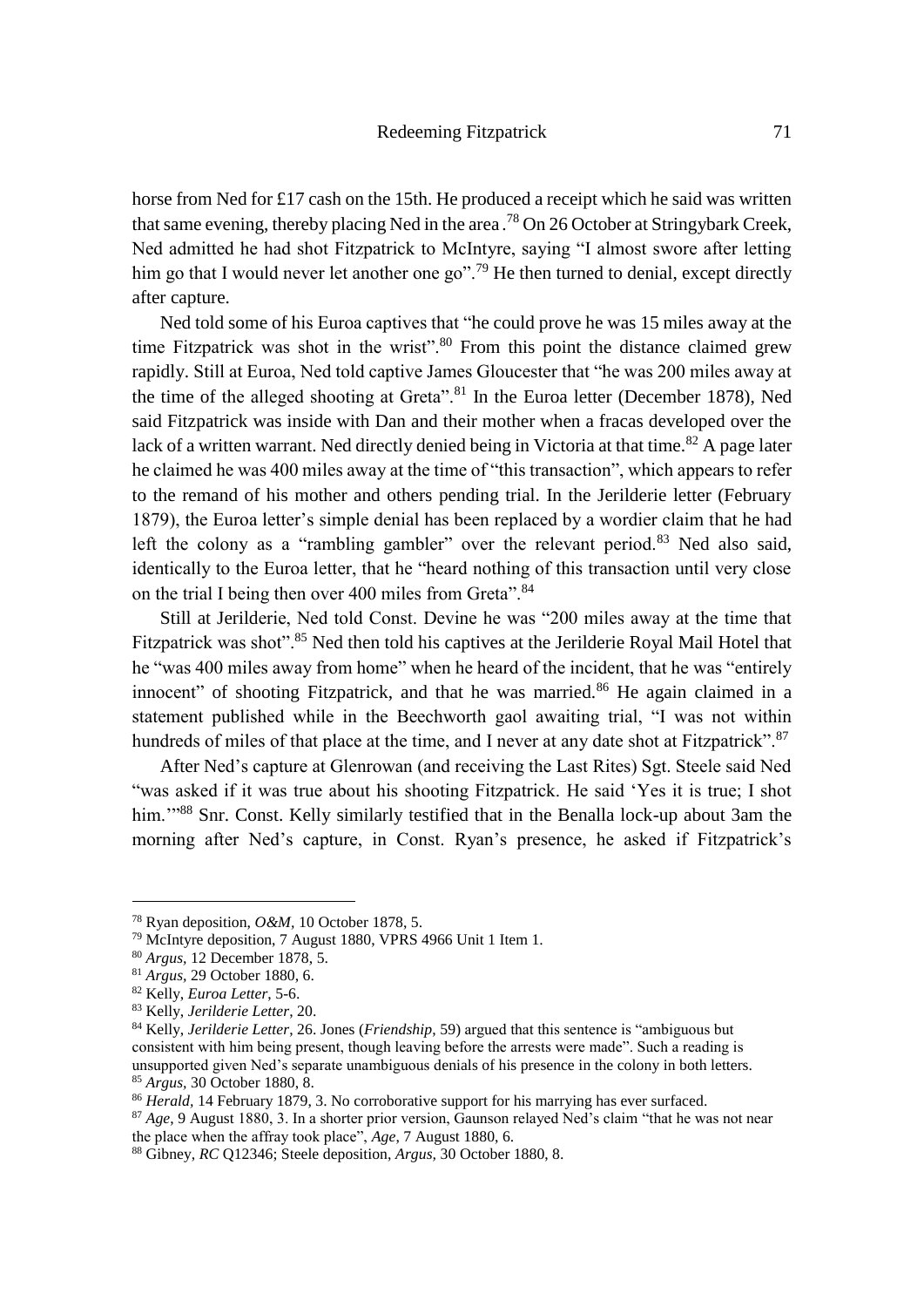statement was correct, and Ned said "Yes, it was I that fired at him".<sup>89</sup> Ned lived to be tried for murdering Lonigan at Stringybark Creek, and in his Governor letter of 3 November 1880 he again claimed unconvincingly, "From February to October [1878] I can prove I never was  $\ldots$  in the locality" when Fitzpatrick was shot.<sup>90</sup> In sum, there are at least three occasions on which Ned freely admitted his presence and action.<sup>91</sup> Once to Const. McIntyre, once as relayed to Sgt. Steele, and once to Constables Kelly and Ryan.

The night after the incident Mrs Kelly denied to Strahan that Fitzpatrick had been at her house the previous night, or Ned "for the last four months", but then admitted her assault on Fitzpatrick to Steele during her arrest.<sup>92</sup> Many years later she admitted that Ned had been present, but claimed Fitzpatrick's own revolver had gone off accidentally such that he shot himself in the wrist; an unlikely claim given the damage a .442 Webley bullet would do close up.<sup>93</sup> Mrs Kelly's eventual admission is not surprising. Ned is present in Kenneally's version of the fracas, and in the fourth edition of his 1929 *Inner History* Kenneally revealed his informant as Tom Lloyd, often called the "fifth member" of the Kelly gang.<sup>94</sup>

Kate Kelly is recorded on the same statement to Strahan as her mother, identically holding that neither Fitzpatrick nor Ned were there the previous night. If ever there was a time to complain about Fitzpatrick's conduct causing an affray, or to display outrage and distress at an assault, that was it; but the story had not yet been invented. Offered the opportunity by the prosecution to take the stand at her mother's trial in October ("to bear out the defence that Ned was not there"), it was not taken.<sup>95</sup> But in February 1879 Kate began telling anyone who would listen that Fitzpatrick was violently assaulting her when Ned came to the door, rushed for his revolver and shot Fitzpatrick in the wrist.<sup>96</sup> In Kate's version her (now gaoled) mother does not appear at all. It is the only version that has her in the house alone when Fitzpatrick arrived, yet it is set just before the shooting when, in other Kelly versions including her mother's, Fitzpatrick entered the house with Dan, and was with him and Mrs Kelly when the fracas erupted minutes later. Ned joined in briefly in February, telling some Jerilderie captives that Kate "had a revolver put to her head,

<sup>89</sup> John Kelly deposition, VPRS 4966 Unit 1 Item 6. These were separate disclosures a day apart. <sup>90</sup> Kelly, dictated to Buck, 3 November 1880, VPRS 4966 Unit 2, Item 10.

<sup>&</sup>lt;sup>91</sup> There is also a hearsay report "by a person worthy of belief that [Kelly] voluntarily stated in this person's hearing soon after the alleged shooting of Fitzpatrick that every word stated by him was correct except that Skillian and Williamson did not pursue Fitzpatrick but that they mounted their horses to do so", Memo, 3 November 1880, VPRS 4969 Unit 1 Item 29.

<sup>92</sup> Strahan, report, 27 September 1878, VPRS 4966 Unit 1 Item 4; Steele, *RC* Q9214-5.

<sup>&</sup>lt;sup>93</sup> Mrs Kelly in Cookson, "*Kelly Gang*", 8, 10 (28 August), "the boys" being Ned and Dan. From 1873 the mounted police were progressively issued .442 Webley revolvers (Bill Denheld, "The Bullets of Kelly's Creek", www.denheldid.com/twohuts/bullets.html, accessed 26/8/14; cf. Steele, *RC* Q9085; "Webley RIC presentation revolver", http://collectish.com/Items/653, accessed 5/10/2014); damage, Jones, *Short Life*, 105.

<sup>94</sup> Kenneally, *Inner History,* 50 (presence); 9-10 (informant). Fifth member, Jones, *Short Life*, ix.

<sup>&</sup>lt;sup>95</sup> Whelan, undated note, VPRS 4965 Unit 4 Item 316.

<sup>96</sup> *Herald*, 7 February 1879, 3; *Burra Record*, 21 February 1879, 3.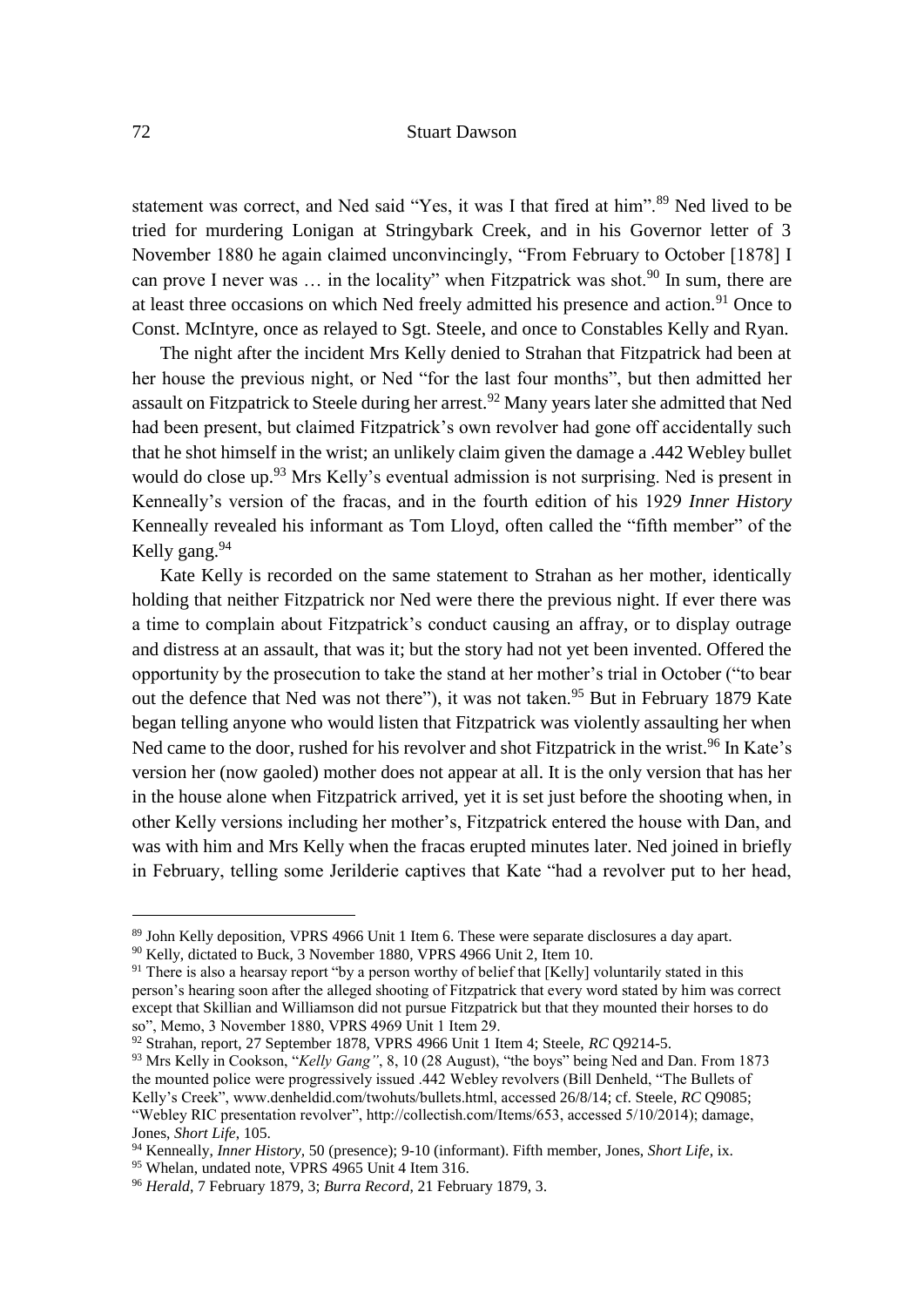demanding her to submit her virtue or be shot by Fitzpatrick".<sup>97</sup> But Ned strongly denied any such assault elsewhere; and in February's Jerilderie letter the fracas was again blamed on the lack of a written warrant.<sup>98</sup>

For influential Kelly historian and scriptwriter Ian Jones, the Kelly outbreak was the direct end-result of Ned's impulsive pistol-wielding rush into the house to defend Kate from an assault by Fitzpatrick, who had attempted to pull her onto his knee or otherwise molest her.<sup>99</sup> The tale of Fitzpatrick's alleged outrageous conduct gained wide acceptance in north eastern Victoria.<sup>100</sup> It was printed in several newspapers of the day and in Hall's February 1879 Mansfield pamphlet, featured as a key scene in Tait's 1906 film *The Story of the Kelly Gang*, and was promulgated widely by Kenneally's *Inner History*. <sup>101</sup> From this point, it entered mainstream cultural mythology. Molony's *I am Ned Kelly* grew the tale to savagely abuse Fitzpatrick. While he did not detail an assault on Kate in his description of the Fitzpatrick incident, he cited the 1933 recollections of Samuel Jamieson, an old local who (despite glaring errors in his story) claimed to have known the Kellys well. Jamieson claimed that the "half drunk" Fitzpatrick "sat down beside Kate on the couch" and attempted "to make free with Kate" while Mrs Kelly was making tea in the same room, upon which Mrs Kelly "ran from the stove and felled him with the fire shovel".<sup>102</sup> To Molony, Jamieson's story "repeats the universal family tradition that Fitzpatrick forcibly attempted to make love to Kate"; from this base he subsequently decried what he described as Fitzpatrick's "old habit of molesting young women".<sup>103</sup> In his 2011 National Portrait Gallery lecture, he went even further, alleging the literal rape of Kate.<sup>104</sup>

Yet the worst Mrs Kelly had to say of it some 30 years later, despite great bitterness about her life ruined in the aftermath of that incident, was that Fitzpatrick had tried to kiss

<sup>97</sup> *Herald,* 14 February 1879, 3.

<sup>98</sup> Kelly, *Jerilderie Letter*, 22-3; Ned quoted, *Age,* 9 August 1880, 3.

<sup>99</sup> Jones, *Short Life*, 106, cf. 101-3. Jones co-wrote the screenplay for the 1970 film *Ned Kelly*, depicting a violent assault by a slobbering, hairy Fitzpatrick; he also co-scripted and produced *The Last Outlaw* miniseries (1980), depicting an aggressive seizure of Kate whilst in the kitchen with her family; cf. Dean and Balcarek, *Ned and the Others*, 173-4.

<sup>100</sup> Brown, *Australian Son,* 42.

<sup>101</sup> Hare, *Bushrangers*, 155 (newspapers); Hall, *Outlaws*, 26; Kenneally, *Inner History,* 50. Douglas Stewart, *Ned Kelly* (1943) Act 1 Sc.2 has Ned say, "If the trap Fitzpatrick had kept his dirty hands off the Kelly girls, none of this would have happened", and "Fitzpatrick wanted Kate, that started it all". Cf. Sidney Nolan's *Kate Kelly* paintings (1945, 1946), and the collection of Kelly songs etc. in Meredith and Scott, *Acrimony*.

<sup>102</sup> Molony, *Ned Kelly*, 98, (Fitzpatrick's "breach of hospitality"); 271 n.6; Samuel Jamieson articles, *Dubbo Liberal*, 23 September to 30 November 1933, "Drunken Trooper Started Kelly Gang", 11 November, 2.

<sup>103</sup> Molony, *ibid.*, 204.

<sup>104</sup> National Portrait Gallery, 2011, *Convicts to Colonies*, "Ned Kelly, our heroic outlaw with John Molony", 6:14-32ff. Molony there postulated a cover-up, ignoring Kate's own public allegations of February 1879.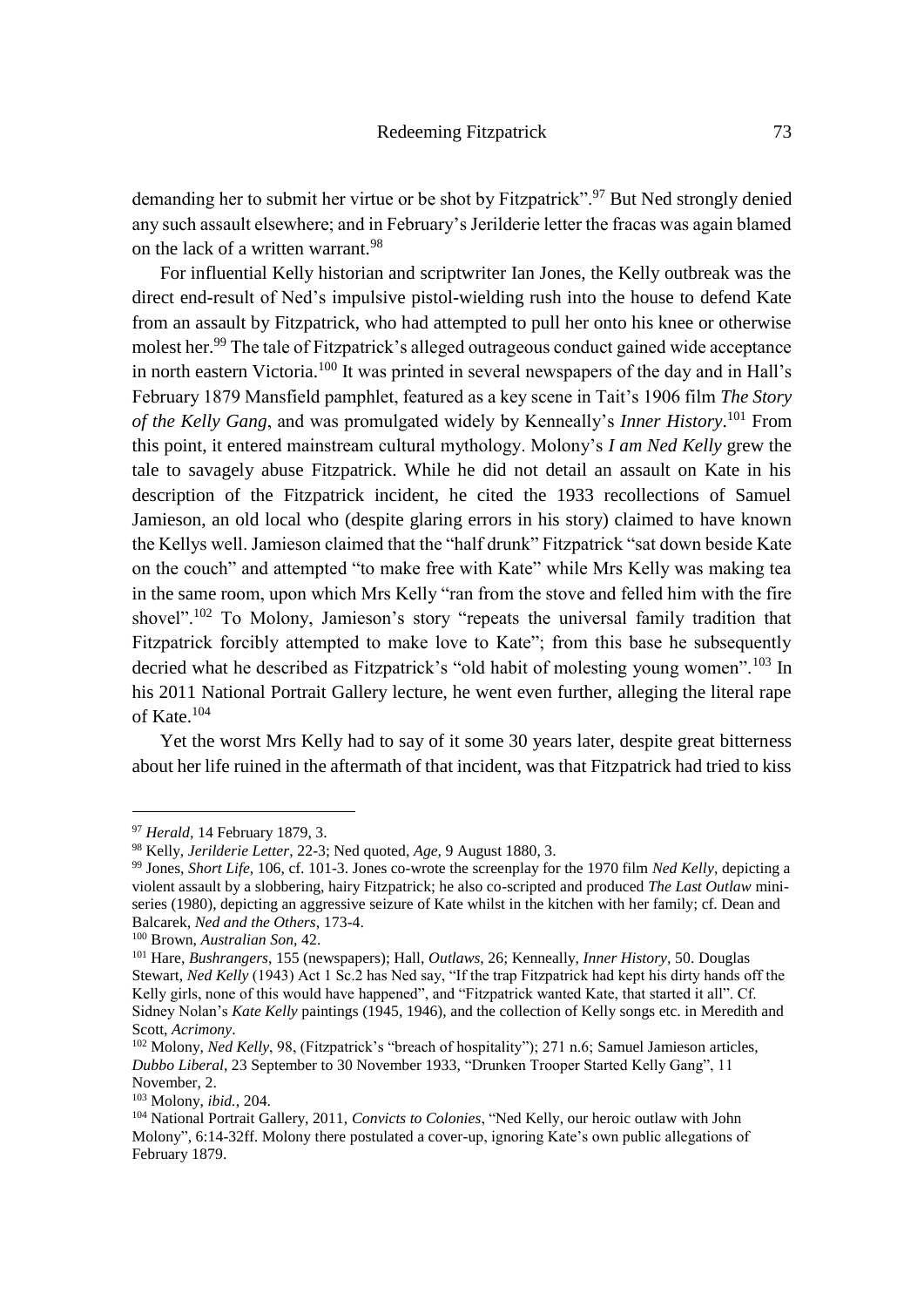her daughter.<sup>105</sup> The story was dismissed out of hand by staunch Kelly defender Max Brown, who said that "the myth does not fit the evidence".<sup>106</sup> Clearly nothing adverse occurred during the hour or so of Fitzpatrick's first call. Any alleged assault must be located upon his return some half an hour later, while he was in the kitchen with Dan and Mrs Kelly. Both Mrs Kelly and Kate eventually admitted Ned's presence, and the last word on Kate should go to Ned after his capture, in line with Fitzpatrick's explicit denial: "If he or any other policeman tried to take liberties with my sister, Victoria would not hold him".<sup>107</sup>

In 1911 Jim Kelly claimed that he himself (although then gaoled) had been present at the fracas. He recycled the Kelly tale of Fitzpatrick shooting himself in a drunken struggle to arrest Dan, though without molesting Kate, whom he has sitting in a chair at the time.<sup>108</sup> In that account Ned did not appear; but Jim had given a different version in 1909 which had a drunken Fitzpatrick tearing "half the clothes" from Kate, before Ned came and shot him from the doorway as Mrs Kelly knocked him down with her shovel. This version closely parallels Fitzpatrick's testimony. It too had the gaoled Jim present as "only a kid" (he was 20 in 1878), and ended with Fitzpatrick shot dead.<sup>109</sup> Jim later endorsed Kenneally's 1929 *Inner History* which has Ned present (and unique to Kenneally's version, Fitzpatrick firing a shot), as a true and reliable account of events, as did James Ryan, another Kelly cousin.<sup>110</sup> Jim also told a relative that Ned had shot Fitzpatrick, when he had no reason to lie about Ned's presence.<sup>111</sup>

Standish testified that in a prison interview 'some months after" the incident, probably 30 October, Williamson corroborated Fitzpatrick's statement, necessarily including that he was shot by Ned.<sup>112</sup> Other statements by Williamson admit that despite his denials upon arrest, he was present at the incident and its immediate aftermath.<sup>113</sup> But it was not until his 1881 remission application that he stated he was outside the house when Ned rushed to the door and fired 2 shots at Fitzpatrick, reconfirming much of Fitzpatrick's description of events in the process.<sup>114</sup> Ned's uncle, Patrick Quinn, also said he believed Fitzpatrick was shot by Ned, "from what I heard and can make out".<sup>115</sup>

<sup>105</sup> Mrs Kelly in Cookson, "*Kelly Gang"*, 8 (28 August).

<sup>106</sup> Brown, *Australian Son*, 42.

<sup>107</sup> Ned quoted, *Age,* 9 August 1880, 3; Fitzpatrick in Cookson, "*Kelly Gang"*, 94 (23 September). At Benalla Fitzpatrick testified, "Know Miss Kelly; never attempted to take any liberties with her", *Federal Standard,* 25 May 1878, 3.

<sup>108</sup> Jim Kelly in Cookson, "*Kelly Gang"*, 16-7 (30 August). Jim gaoled in NSW for 3 years from 27 June 1877 (*RC* Appendix 10); discharged 18 January 1880, telegram, VPRS 4965 Unit 2 Item 141.

<sup>109</sup> Datas, *The Memory Man, by Himself* (London: Wright and Brown [1932]), 170-2.

<sup>110</sup> Kenneally, *Inner History,* 102, 312, 314.

<sup>111</sup> Jones, *Short Life*, 102, 382, citing his own interview with a descendant.

<sup>112</sup> Standish, RC Q3; telegram, 30 October 1878, VPRS 4965 Unit 3 Item 228.

<sup>&</sup>lt;sup>113</sup> Williamson to Green, 29 October 1878 (VPRS 4965 Unit 5 Item 353); cf. Williamson in Kenneally, *Inner History,* 54. Denial on arrest, Steele statement, 17 May 1878, VPRS 4966 Unit 1 Item 4. <sup>114</sup> Williamson, 6 August 1881, VPRS 4969 Unit 1 Item 52.

<sup>115</sup> Quinn, *RC* Q17967; uncle, Q17713.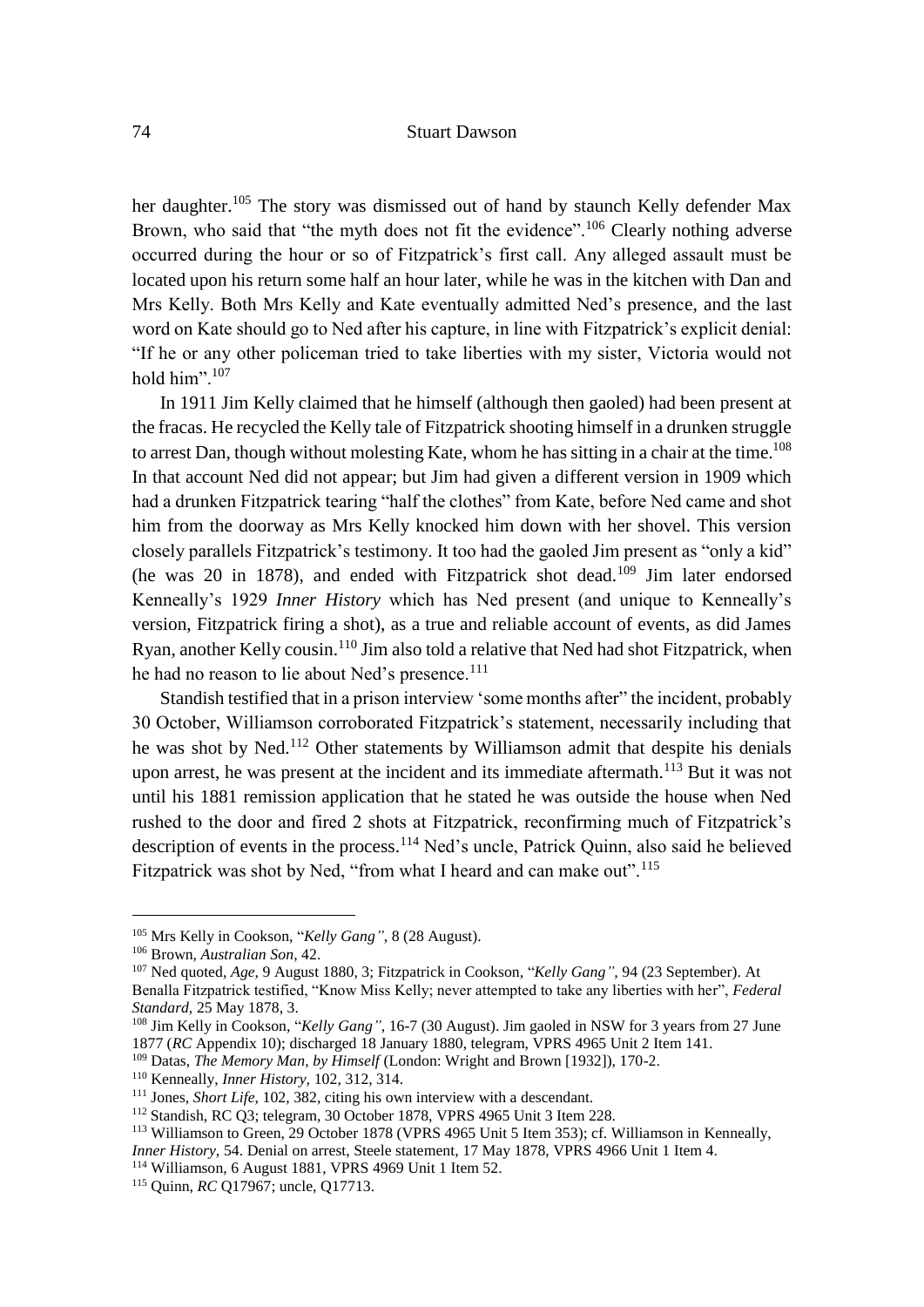The sum of evidence from all angles is compelling: Ned's presence is amply attested. He rushed up to the house, possibly to prevent the arrest of Dan without then knowing of Dan's consent, and probably also, as Jones argued, because he thought the intruder was Const. Flood,<sup>116</sup> and fired a revolver at Fitzpatrick. Until Ned burst onto the scene, Dan was willing to go with Fitzpatrick, and would likely have escaped conviction in court as his identically-charged cousin John Lloyd did just three weeks later.<sup>117</sup> The alleged assault on Kate was fabricated in a series of inconsistent, often self-contradictory attempts by the Kellys to claim provocation and generate sympathy; and it was remarkably successful in doing so.<sup>118</sup> The only consistency in all Kelly versions, excepting Kate's, is violent resistance to the attempted arrest of Dan, initiated by Mrs Kelly.<sup>119</sup> Having established Ned's presence, it is possible to more rigorously review the events of 15 April.

# WHAT HAPPENED DURING THE FRACAS?

While Jones claimed that Fitzpatrick's account "has been widely discredited throughout the years" and was "far from the truth", $120$  it has never been reconstructed from its different sources and presented in full such that it may be properly reviewed, corroborated, and indeed vindicated. In this the starting point is Fitzpatrick's deposition in the Benalla Police Court on 17 May 1878, which led to the subsequent trial at the Beechworth Assizes in October. The official record of Fitzpatrick's deposition was written down by a law clerk as it was delivered in court. Another record by a journalist was printed in the *Federal Standard*.<sup>121</sup> The two records of this same testimony each contain important details missed by the other; both because law clerks did not use shorthand in this period and so could not record every spoken word, and because newspapers typically edited text down to save space.<sup>122</sup>

The narrative below follows the structure of the official record, incorporating Fitzpatrick's cross-examination responses, along with additional testimony from the

<sup>116</sup> Jones, *Short Life*, 105; 383. This is consistent with Ned asking Skillion after the fracas, "Why didn't you tell me it was Fitzpatrick?", and telling Fitzpatrick that if he had known it was him, he would not have fired; a position supported editorially by *O&M*, 10 October 1878, 4: "The arrest [of Dan] would have involved serious consequences to himself and others, and imagining the Constable was a man against whom he had a special hatred, he rushed in and fired, with a deliberate desire to commit murder". <sup>117</sup> *RC2* 1881, x; cf. McMenomy, *Illustrated History*, 79.

<sup>118</sup> Cf. "Insult to Kate - An old theory denied", *Mirror* (Perth), 20 January 1923, 2.

<sup>119</sup> Mrs Kelly to Steele, "you would not like to a see a son of yours taken", *RC* Q9214; cf. Hall, *Outlaws*, 26.

<sup>120</sup> Jones, *Short Life*, 99, 100.

<sup>121</sup> Fitzpatrick, Benalla deposition, VPRS 4966 Unit 1 Item 4; *Federal Standard,* 25 May 1878, 3.

<sup>122</sup> Shorthand, see McIntyre, "*True Narrative*", 103. An almost identical report to the *Federal Standard*'s was printed in the *Argus* (22 May, 10), but the *Argus* cut it down from what is obviously the same original text.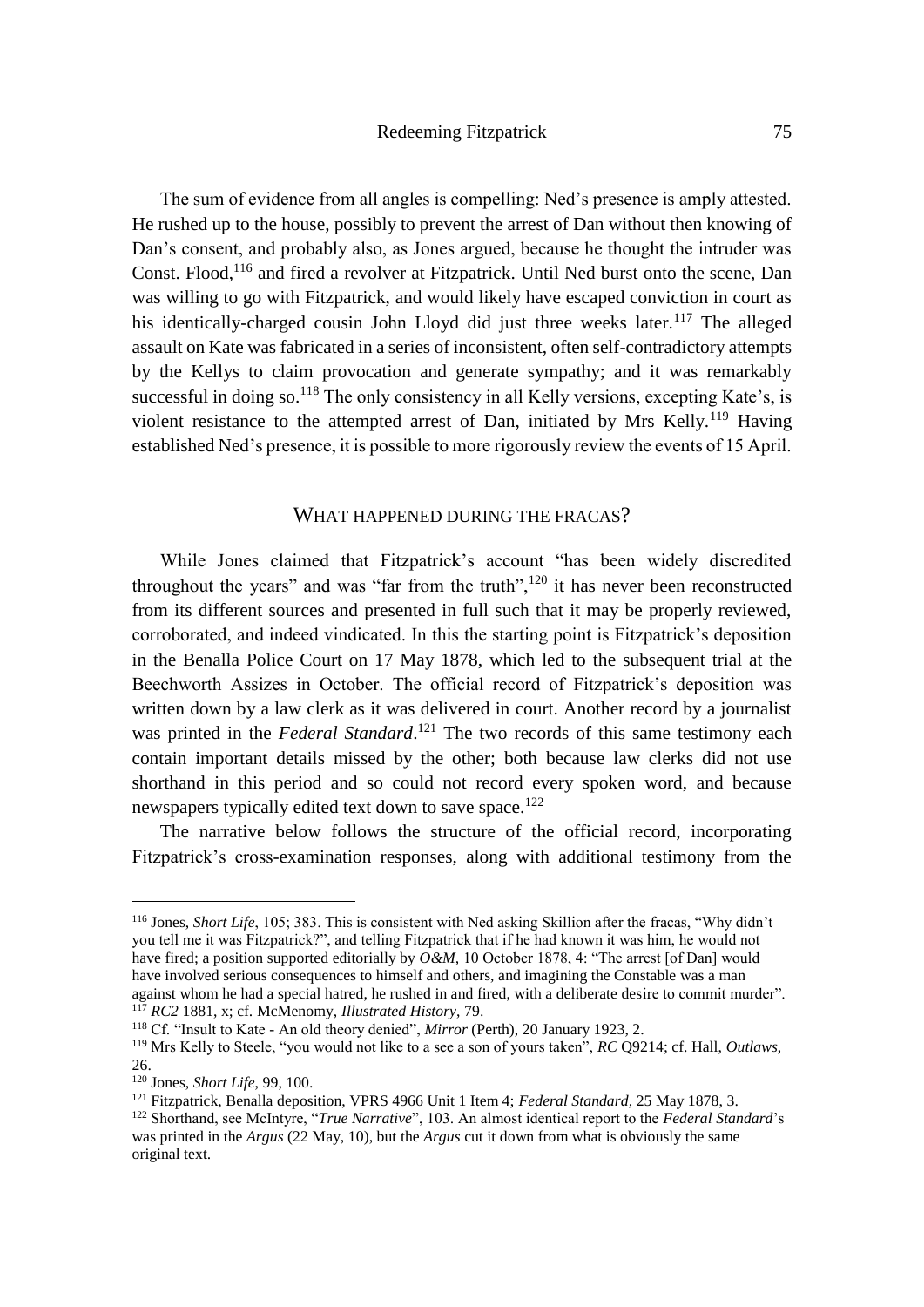*Federal Standard*'s record, shown in italics, such that both are read together. To this combined record of the Benalla deposition have been added further details from Fitzpatrick's depositions both at the Beechworth Assizes in October 1878 and the 1881 Royal Commission, and other evidence. All such supplementations to the combined Benalla record are referenced as they occur. Although Fitzpatrick's original statement to Whelan upon his return to Benalla is lost, Whelan attested that his depositions both at Benalla and Beechworth "did not prevaricate in the least from the statement he first made"<sup>123</sup> The resulting amalgamated statement provides for the first time a comprehensive narration of Fitzpatrick's version of events, which was highly consistent over time and survived rigorous cross-examination. Additional notes, particularly from Williamson's 1881 remission letter, are given in square brackets.<sup>124</sup>

Fitzpatrick deposed that on 15 April he was on duty in uniform when he left Benalla for Greta about 2:30pm, *having been instructed to relieve* Sgt. Strahan *there*. He stopped at Lindsay's public house at Winton, for information, and had some lemonade and brandy.<sup>125</sup> He did not stop anywhere else before reaching the Kellys between 4 and 5pm. He dismounted and went in to see if Dan was about. Mrs Kelly and three children *were*  in the house.<sup>126</sup> He stayed about an hour *or more* talking with Mrs Kelly, to see if there was a chance of Dan coming in.<sup>127</sup> Hearing the sound of chopping up the hill behind the hut, he said he would go up and see who it was. He rode about half a mile up towards the range where he found Williamson, a man who used to live with the Kellys, splitting rails.<sup>128</sup> Fitzpatrick spoke with him, and asked him if he had a splitting licence, to which Williamson said that he did not need one as he was on selected land. [On Williamson's statement, the conversation lasted about ten minutes and ended shortly before sundown. $129$ ]

Fitzpatrick had started again for Greta when he saw two horsemen *riding towards Kelly's house, and* enter the slip panels in front of the old hut.<sup>130</sup> He followed them down there and rode around the paddock to see who they were.<sup>131</sup> By the time he got there, however, one of them had disappeared. He went down and spoke to Skillion, who was

<sup>123</sup> Whelan, *RC* Q5947.

<sup>124</sup> Williamson, remission letter, 6 August 1881, VPRS 4969 Unit 1 Item 52.

<sup>125</sup> Fitzpatrick, Beechworth Assizes, *O&M,* 10 October 1878, 5. Ned Kelly (*Euroa Letter*, 16-7) hated Lindsay as a police informant.

<sup>126</sup> For Kate included in the children, see Fitzpatrick in Cookson, "*Kelly Gang"*, 93 (23 September). The baby is nowhere mentioned and may have been in a bedroom.

<sup>127</sup> Fitzpatrick, *RC* Q12821**.**

<sup>128</sup> Fitzpatrick, *RC* Q12822; Fitzpatrick, *O&M,* 10 Oct 1878, 3. Williamson, who lived there, gave the distance as "about a quarter of a mile" (remission letter), so somewhat over a quarter of a mile seems likely.

<sup>129</sup> Williamson, ibid.

<sup>130</sup> Started for Greta, Williamson, ibid. This paragraph is heavily supplemented from Fitzpatrick, *RC* Q12822.

 $131$  Fitzpatrick reckoned the time between leaving the Kellys and returning as "about a quarter of an hour" (Benalla cross-examination). On this analysis it would be about 20 minutes from his leaving Mrs Kelly's new hut and returning to the old hut on her property in search of the two horsemen he followed there.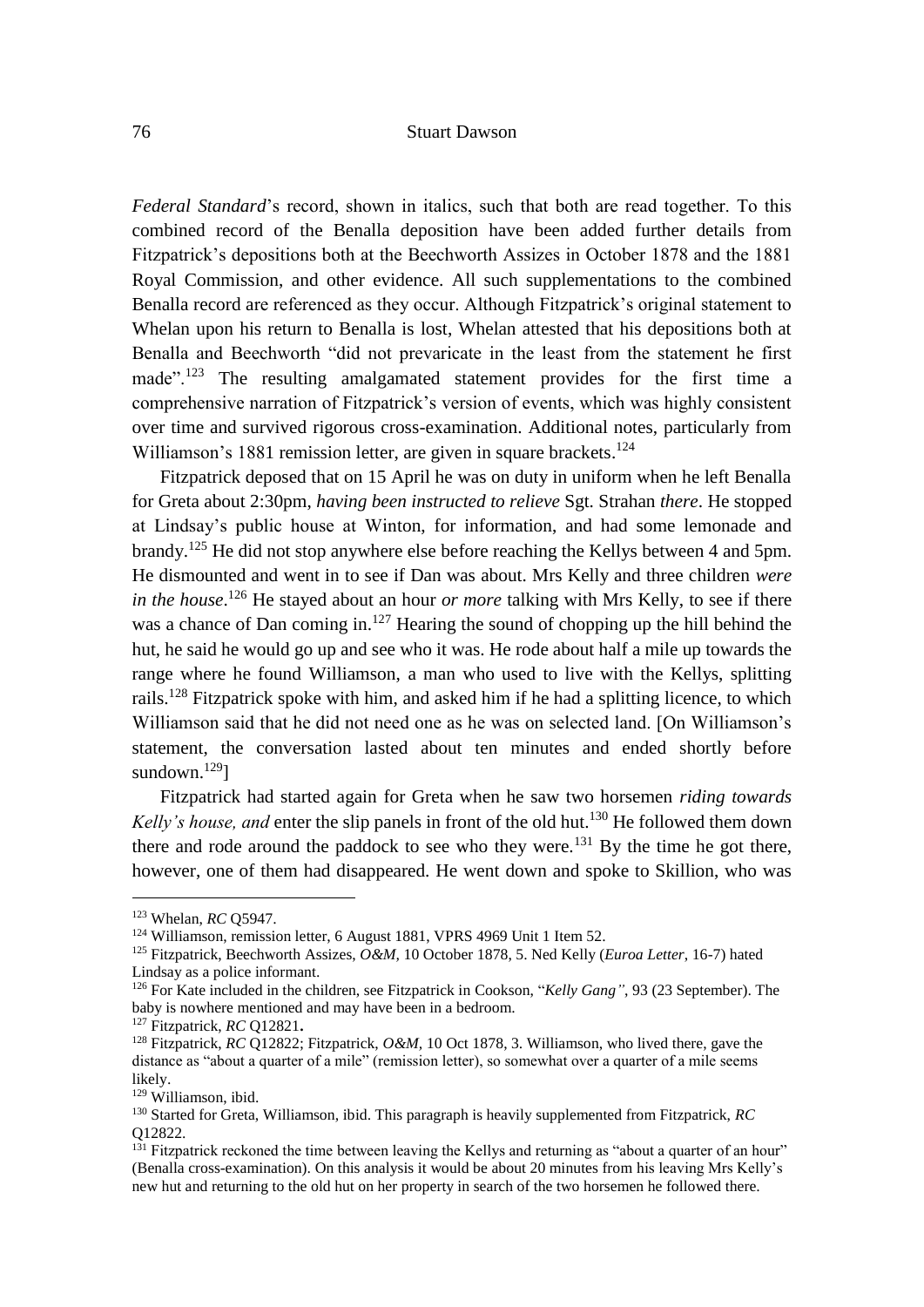leading one horse by the bridle and another by the mane, just inside the slip-panels.<sup>132</sup> [Against Jones' theory that Fitzpatrick here mistook Joe Byrne for Skillion, he did not know Byrne, and Williamson corroborated that Fitzpatrick spoke with Skillion then at the Kelly's fence.<sup>133</sup>] There was a third horse in the panel, recently ridden, with a saddle on but the bridle taken off. He asked Skillion who had been riding it, and Skillion said he did not know. Fitzpatrick examined the horse, saw it was the *mare* he had seen Dan riding two or three days previously [at Cashel], and asked where Dan was. Skillion said *he supposed* Dan was up at the [new] house.

Fitzpatrick rode back to Mrs Kelly's and called to Dan, who came out in his shirt sleeves with a knife and fork in his hand.<sup>134</sup> [Williamson stated that Skillion started for home about the time Fitzpatrick called to Dan.<sup>135</sup>] He *spoke to Dan about some stray horses, and* said he would have to arrest him as there was a warrant *out for him* on a charge of horse stealing. Dan did not refuse to be arrested. He said, "Very well, but let me get something to eat, as I have been out riding all day". Fitzpatrick *consented to this*, *and* followed Dan inside. It was just getting dusk. [Dusk was 6:17pm.<sup>136</sup>] He drank no alcohol at the Kelly's, and was perfectly sober at the time of the fracas.<sup>137</sup> Mrs Kelly and Kate [and from the foregoing, two other girls] were in the room *while Dan was getting his supper*. <sup>138</sup> Mrs Kelly whispered something to the girls, who [excepting Kate] ran out to the back hut, to alert Ned as Fitzpatrick later realised.<sup>139</sup> She then accosted him, calling him a "deceitful little bugger; she always thought he was", and said, "You won't take him out of this [house] tonight". He said it was no use talking that way, he had to do his duty.<sup>140</sup> Dan said, "Shut up, mother, that's all right".

[To this point both sides agree that Dan was still willing to accompany Fitzpatrick to Greta under arrest.<sup>141</sup> There is now a major divergence between Fitzpatrick's and the principal Kelly version of the incident: they allege that Fitzpatrick then drew his gun and

<sup>132</sup> Fitzpatrick, *O&M,* 10 October 1878, 5.

<sup>133</sup> Jones, *Short Life*, 105; Fitzpatrick, *RC* Q12950; Williamson (ibid.) said that shortly after speaking to Fitzpatrick on the hill, he started for home about sundown (5:51pm). An average walk is 3mph or 20 minutes per mile (Yahoo Answers). A walk somewhat over a quarter of a mile would take him around 6 or 7 minutes, likely passing Kelly's fence shortly before 6:00pm.

<sup>134</sup> Fitzpatrick, *O&M,* 10 October 1878, 5.

<sup>&</sup>lt;sup>135</sup> Williamson, remission letter, which also places Skillion outside Mrs Kelly's just after the fracas.

<sup>136</sup> Geoscience Australia, Sunrise&Sunset results (Eleven Mile Creek, 15/04/1878). After dusk, "artificial illumination is normally required to carry on ordinary outdoor activities", sunrisesunset.com/definitions. <sup>137</sup> Benalla cross-examination, VPRS 4966 Unit 1 Item 4; *contra* the Kellys" tale in Hall, *Outlaws*, 25.

<sup>138</sup> Fitzpatrick, *O&M,* 10 October 1878, 5.

<sup>139</sup> Fitzpatrick, in Cookson, "*Kelly Gang"*, 93 (23 September). Unsurprisingly Ned later bragged that he would "never attempt to fire into a house … full of women and children" (Kelly, *Jerilderie Letter*, 35); Fitzpatrick never said he did. This also matches Williamson's remission statement that he quieted two of Mrs Kelly's children outside the house; that would be just before he entered the house during the fracas. <sup>140</sup> Fitzpatrick, *RC* Q12822; cf. Fitzpatrick, in Cookson, "*Kelly Gang"*, 93 (23 September).

<sup>141</sup> Kelly, *Jerilderie Letter*, 22; Ned quoted, *Age*, 9 August 1880, 3.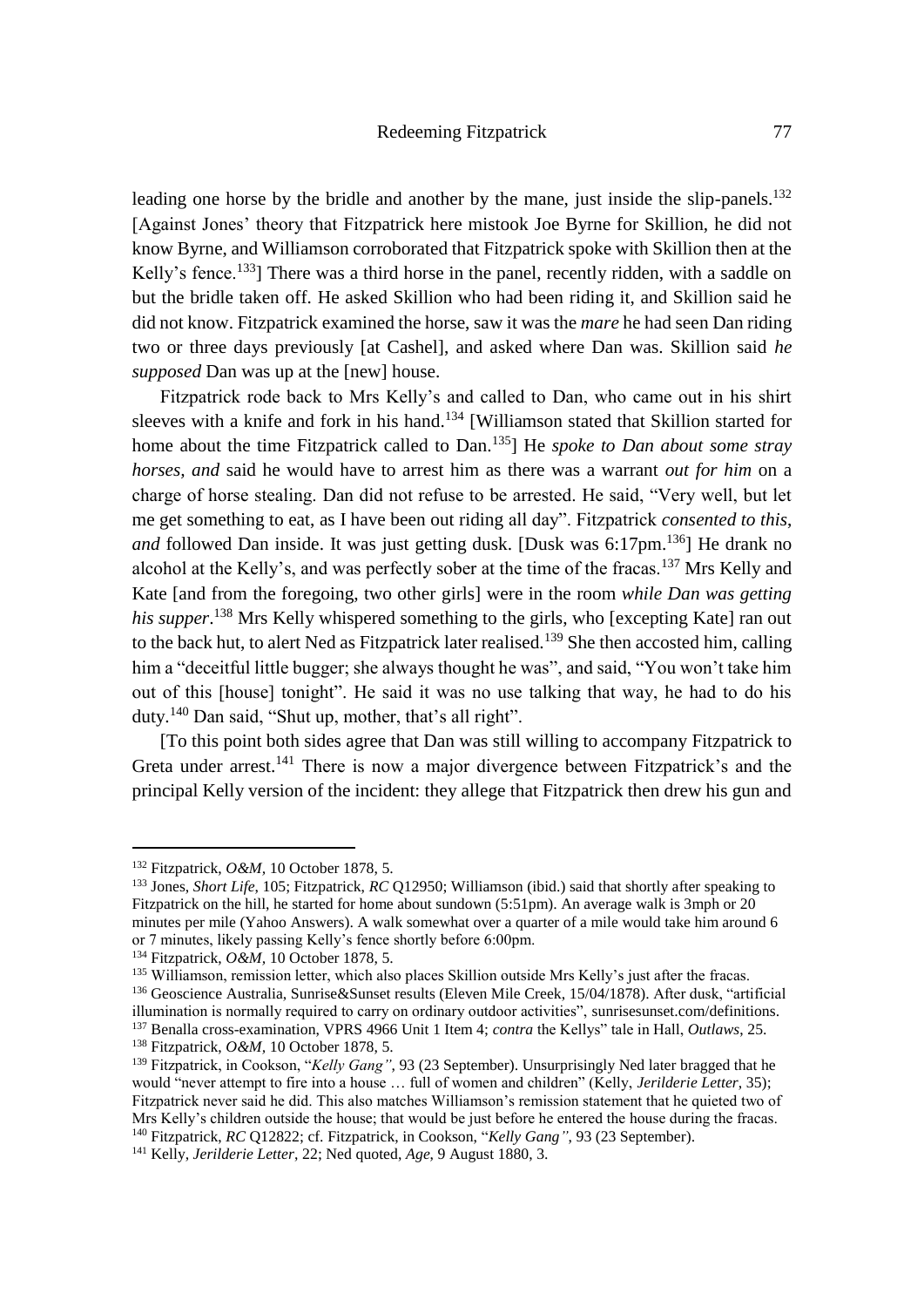told Mrs Kelly not to interfere or he would shoot her.<sup>142</sup> Why he would do this when Dan was still willing to go to Greta is never explained; certainly Fitzpatrick did not feel that any crisis or resistance had arisen up to this point.<sup>143</sup> According to the Kellys, Mrs Kelly then said he would not have drawn his revolver if Ned were there. Dan then said falsely, "Look, there's Ned". As Fitzpatrick looked around, Dan leapt up, seized the gun, put Fitzpatrick in a wrestling hold, and threw him out of the house, with Fitzpatrick injuring his wrist on a door latch on the way, and Ned not present at all.<sup>144</sup> While certainly an exciting tale, it is also hollow. Fitzpatrick had obliged Dan, perhaps foolishly, by letting him finish his dinner, but Dan's consent recognised that resisting or evading arrest could only add to his charge sheet.<sup>145</sup>]

Fitzpatrick then saw Skillion passing the house in the dusk [about 6:17pm], leading a horse. It was about 15 minutes since Fitzpatrick had seen Williamson chopping wood.<sup>146</sup> Fitzpatrick had been in the house barely 3 minutes when Ned came to the doorway and *without a word* fired at him with a revolver, but did not hit him.<sup>147</sup> Fitzpatrick was standing with his back to the partition, *about a yard and a half inside* [from it], *rather behind the door, with his back towards it*. Mrs Kelly was standing with her back to the fire. Dan was sitting at the table. Fitzpatrick was standing up alongside him, with his right side to Dan.<sup>148</sup> His left side was to Ned, who was about two yards off him.<sup>149</sup>

[There is only one arrangement that meets all these criteria: Fitzpatrick stood about halfway between the front door and the rear passageway entrance directly opposite; 2 yards from either doorway in a 12 foot wide room, facing the fireplace centred in the far wall, and about 1½ yards in from the main bedroom partition, in line with the bedroom door behind him, as Ned fired from the front doorway, which was just over 2 feet wide.<sup>150</sup>]

Immediately after the shot Ned said "Out of this you bugger", <sup>151</sup> as Mrs Kelly rushed at him and struck him *a heavy blow* with [the flat of] her fire shovel on the left side of his helmet, which he had not taken off, *making a large dent in it, and* smashing it down on

<sup>142</sup> Kelly, *Euroa Letter*, 6-7 (cf. *Jerilderie Letter*, 22-3); *Age,* 9 August 1880, 3.

<sup>143</sup> Fitzpatrick, *RC* Q12822.

<sup>144</sup> Kelly, *Euroa Letter*, 6; Ned quoted, *Age,* 9 August 1880, 3.

<sup>145</sup> Hall, *Outlaws*, 23; Standish, *RC* Q2.

<sup>146</sup> Fitzpatrick, *RC* Q12866. Possibly about 25 minutes. It would be about 10 minutes since Fitzpatrick first spoke to Dan outside the new hut with Williamson nearby (remission statement), and another 15 since he earlier left Williamson on the hill and came there via the old hut.

<sup>147</sup> Fitzpatrick, *RC* Q12822. Some short time; in Cookson, "*Kelly Gang"*, 93 (September 23), he said he "had not been inside more than 10 minutes" when Mrs Kelly sent the girls with a message to Ned. <sup>148</sup> Fitzpatrick, *RC* Q12823.

<sup>149</sup> Fitzpatrick, *O&M,* 10 October 1878, 5.

<sup>&</sup>lt;sup>150</sup> There is a faithful replica of Mrs Kelly's new hut behind the "Kate's Cottage" shop and museum in Glenrowan. (All doorways are similarly narrow.) The kitchen/living room is 15' by 12'; see McMenomy, *Illustrated History*, 75 for an exterior illustration. In *RC* Q12824 over 3 years later, Fitzpatrick said he was about 1½ yards from Ned when shot; but the 1878 depositions produce the above coherent scenario. <sup>151</sup> *O&M,* 10 October 1878, 5; Fitzpatrick to Crown Solicitor, 20 September 1878, VPRS 4966 Unit 1 Item 4.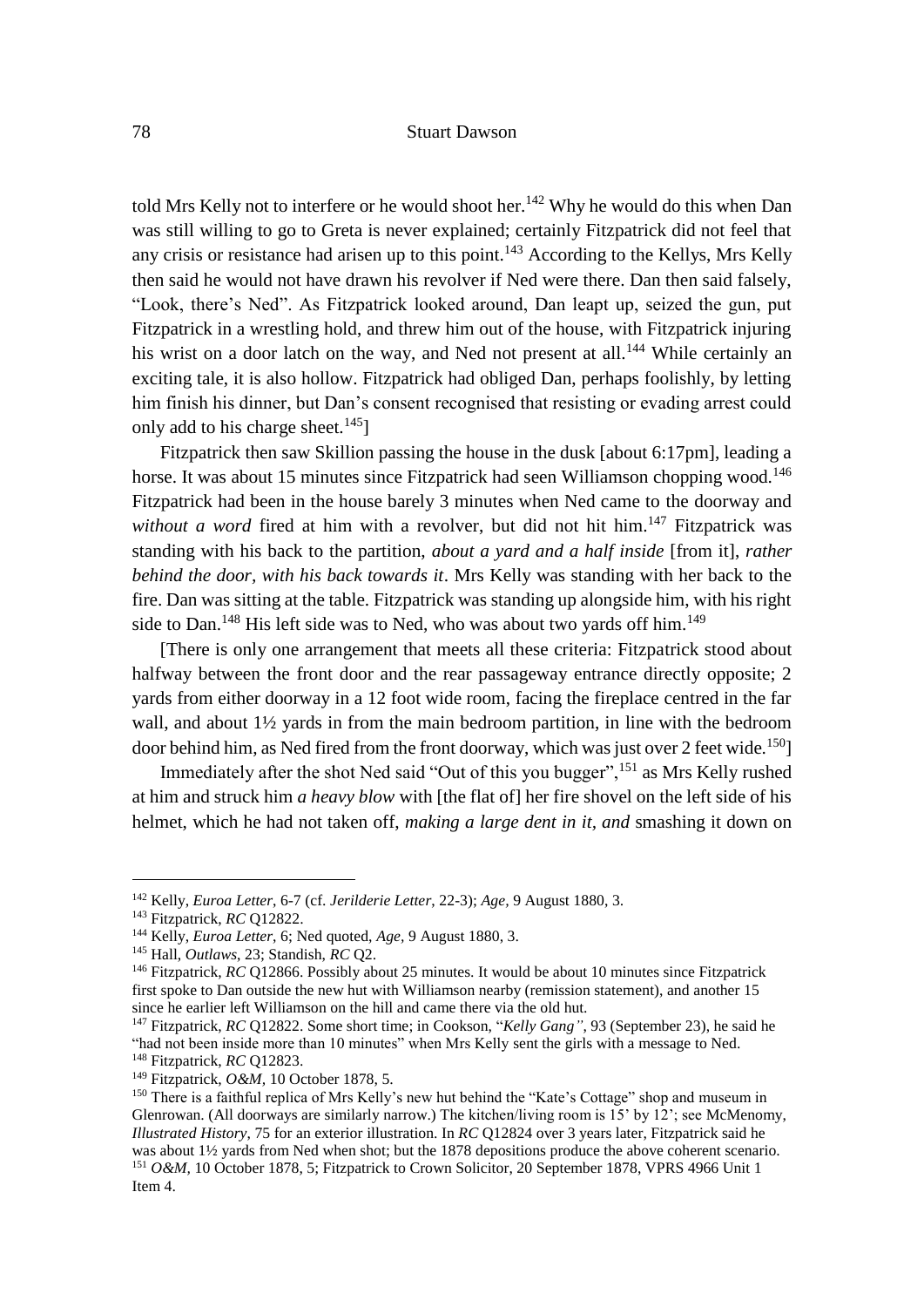his head.<sup>152</sup> [She later admitted this, but was not believed.<sup>153</sup>] He had raised his arm to ward off the shovel when Ned fired again.<sup>154</sup> This second ball lodged in his left wrist. Fitzpatrick knocked the shovel down with his right hand, and then turned to draw his revolver, but Dan had snatched it from his belt while his attention was drawn to Mrs Kelly and Ned, and was now holding it pointed at Fitzpatrick. Skillion came to Ned's side at the door just as the second shot was fired, trying to force his way in beside Ned; he had a revolver in his hand, but he did not use it.<sup>155</sup>

[Williamson's remission letter stated that the man he called King went to the house at that point "with a revolver in his hand". He would not have been able to enter the room past Ned due to the narrow 2'2½" (673mm) doorway. By then Fitzpatrick would have been looking towards the doorway into the night, and hardly in a calm state. On both Ned's comment to McIntyre and Williamson's statements, a misidentification of this man occurred and it was Joe Byrne.<sup>156</sup> This explains Ned's subsequent protestations of Skillion's innocence; but the narrative here presents Fitzpatrick's belief and deposition. While much would be said about Fitzpatrick's "perjury", Ned could have named Byrne after his death to try to exonerate Skillion, who was still doing hard labour; yet Ned did not do so. Years later, Lloyd, as Kenneally's informant, said nothing to settle it.]

<sup>&</sup>lt;sup>152</sup> Fitzpatrick, *RC* Q12825. The dented helmet was produced in court: "It was not the edge of the shovel [that] struck me"; "it was like a contractors shovel worn down"; Benalla deposition, VPRS 4966 Unit 1 Item 4.

<sup>153</sup> In her Beechworth trial, "that she knocked Fitzpatrick down with a shovel", *Argus,* 10 August 1880, 7; see Morrissey, *Lawless life*, 61.

<sup>154</sup> Fitzpatrick, *O&M,* 10 October 1878, 5.

<sup>155</sup> Reconstructed in order from *RC* Q12828, Q12865, *Federal Standard* (Benalla), *O&M* (Assizes), Q12827-8.

<sup>156</sup> In the Jerilderie letter, Ned said that Skillion was not there "at the time of the row" (Kelly, *Jerilderie Letter*, 24), and he told McIntyre that the men with him at Stringybark Creek were the ones that were there (McIntyre prosecution brief, VPRS 4966 Unit 1 Item 6). As Hart was then gaoled, this identified Byrne. Williamson said the police "discovered [in 1881] Byrne was at Kellys hut at the time", and later wrote (in Kenneally, *Inner History,* 54) that Byrne, whom he stopped from "going into Fitzpatrick's presence after the brawl", was mistaken for Skillion (whom he "closely resembled", McQuilton, *Kelly Outbreak,* 86); see Prison Register descriptions, VPRS 515 Vol. 24, 99; Vol. 28, 272.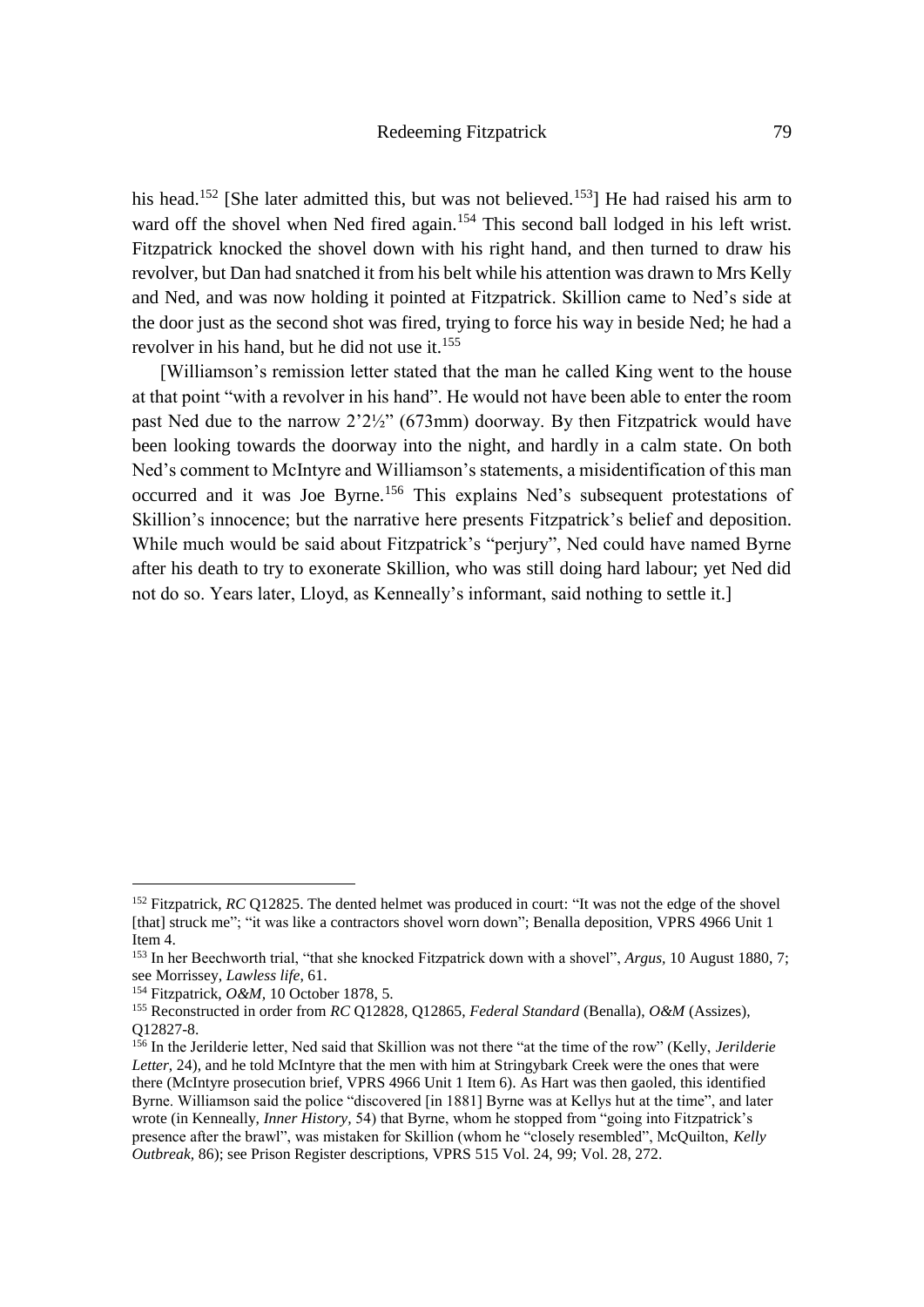Williamson came to the door of the bedroom as the second shot was fired.<sup>157</sup> He was also armed with a revolver or pistol, and from his position he could see Mrs Kelly.<sup>158</sup> Neither of these men were in the house when Fitzpatrick first came in.<sup>159</sup> Ned remained in the same position [in the doorway], with his revolver pointed at Fitzpatrick. Fitzpatrick slewed around, took hold of the muzzle of Ned's pistol, and turned it away from himself. In the struggle, the pistol went off a third time, *the bullet passing through the sleeve of Fitzpatrick's jumper*. <sup>160</sup> They all had their revolvers levelled at him. Fitzpatrick said to Ned, "You cowardly wretch, do you want to murder me?", and Ned said, "That'll do boys". Ned said to Skillion, "You bugger, why didn't you tell me who was here?" Williamson muttered something which he could not hear. Skillion did not say anything. *Turning to Fitzpatrick*, Ned said "If I had known it was you I would not have fired, but none of the other buggers would have left here alive". Miss Kelly was in the house while the firing was going on; she sat down and cried.

The wound in Fitzpatrick's arm was bleeding *all the time*, and he fainted. *As he was coming around he heard the men talking*, whilst lying on the floor.<sup>161</sup> Ned said to Skillion,<sup>162</sup> "Bill would have given that bugger who went by a pill [bullet] the other day" if not for him. Skillion said, "What, the Benalla cove?" Ned said "No, Sgt. Steele, and I've got a pill for him yet". [The *Federal Standard* here interpreted "Bill" as "(meaning Skillion)", but it more likely meant Billy King, the name Byrne had assumed, who had just been briefly present.<sup>163</sup>]

<sup>157</sup> Fitzpatrick, *RC* Q12826. Official Benalla record, "came in from the bedroom"; *Fed. Std.* report, "came out of the bedroom"; Beechworth deposition, "came in armed with a revolver". The Benalla depositions locate Williamson in the bedroom just prior to the fracas; the Beechworth and Commission depositions have Williamson "come in" as far as the bedroom door. This is viable if Williamson came in the back, up the passage, and was first noticed near the main bedroom door during the fracas. Williamson (remission letter) said that Fitzpatrick "had his back to that part of the hut where the bedroom was and was excited in struggling with Kelly at the door of the hut". Fitzpatrick said he didn't know how Williamson got into the house before him. When asked were there two doors, he incorrectly answered that there was only the entrance door (*RC* Q12868-9). He may have disregarded the passage doorway to the two rear bedrooms and back door. It had no door fitted, and was possibly curtained with blanketing or calico like the old hut (*RC* Q1024) and Sherritt's (Jones, *Short Life*, 207). Williamson's remission letter claimed he was outside the house, not "coming out of the bedroom" as Fitzpatrick said; but he could only have seen Dan holding Fitzpatrick's "right arm and Mrs Kelly ... holding a spade against [his] chest" from within the house. <sup>158</sup> Williamson had seen 'some revolvers and ammunition" that Skillion had purchased in Melbourne the previous year (Statement to Green, 29 October 1878, VPRS 4965 Unit 5 Item 353), and Fitzpatrick had previously seen a revolver at the house (Benalla cross-examination).

<sup>159</sup> Fitzpatrick, *RC* Q12826.

<sup>&</sup>lt;sup>160</sup> Fitzpatrick subsequently claimed the cost of a replacement uniform jumper due to his having a bullet hole in the sleeve and having to be kept for evidence (VPRS 4969 Unit 1 Item 30, 24 May 1878). Sgt. Steele similarly grappled with Ned's revolver during his apprehension at Glenrowan (*Argus,* 29 June 1880, 6).

<sup>161</sup> Fitzpatrick, *O&M,* 10 October 1878, 5.

<sup>162</sup> Fitzpatrick named Skillion here in both his Benalla and Beechworth depositions; the *Federal Standard* mixed the names in its report of the Benalla testimony and had Ned speaking to Williamson.

<sup>&</sup>lt;sup>163</sup> Ned spoke to Bill Skillion; Williamson was "Bricky". Williamson stated to Green that the man called Billy King was then staying at the Kellys; a man "that would fire on anyone that would attempt to arrest him" (29 October 1878, VPRS 4965 Unit 5 Item 353). Skillion thus entered the house after Fitzpatrick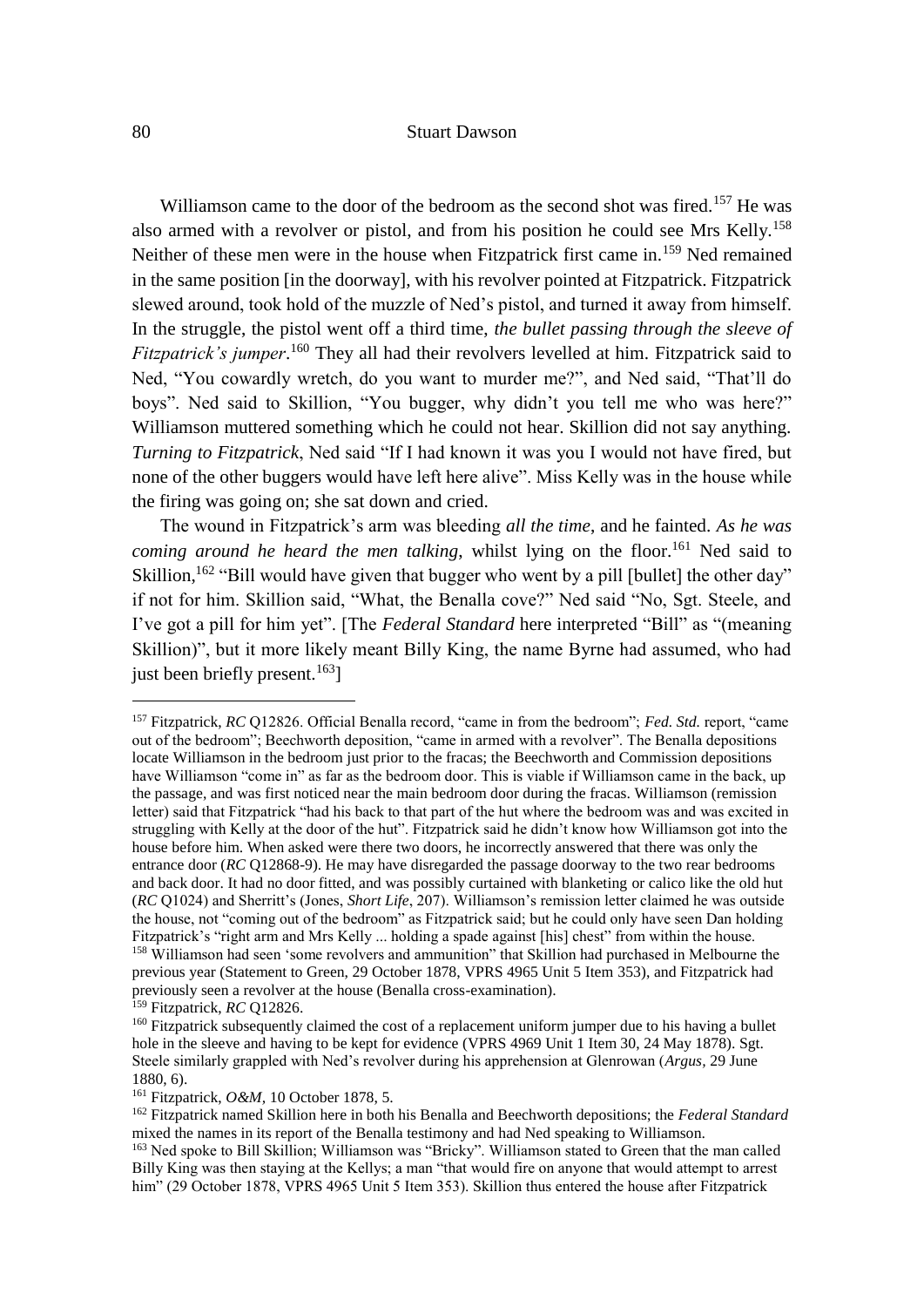He was then in the act of getting up, and Skillion and Williamson went outside.<sup>164</sup> [It] would be then that Williamson "pulled Burns (Byrne) back in the dark, when he was going into Fitzpatrick's presence … after the brawl".<sup>165</sup>] *They left soon after*. <sup>166</sup> Mrs Kelly remained, and Fitzpatrick got up *from the floor*. *Ned's sister* [Kate] *was present then.*<sup>167</sup> Ned said to him, "I'm sorry that this happened, as it was you; it will get me into trouble. I'll get it pretty heavy". Fitzpatrick said it was nothing.<sup>168</sup> When he got up his revolver was on the table, taken to pieces and unloaded. He put it together, then Ned took it out of his hand, and asked if he had any more ammunition. He said no. Ned kept the ammunition from the revolver, then began to examine Fitzpatrick's wrist. *It was swollen, and the bullet was seen under the skin*. He said, "Here's the bullet, we must have it out", and got a rusty razor *to cut it out*. Fitzpatrick wanted to go home and get a doctor to remove it, but Ned *refused*, saying, "You can't go away with that in your hand". Fitzpatrick said he would operate himself. He cut the ball out *with a sharp pen knife*. It was a small pointed ball, like the one produced [in court]. Ned took the bullet and Mrs Kelly bandaged his arm. He saw a bullet mark in the bark partition where he had been standing.

Fitzpatrick went outside, and sat on a log.<sup>169</sup> *Ned followed him*, and called Dan to bring in his horse [to put behind the house].<sup>170</sup> Ned said he was very plucky to suffer the pain, and said, "Now I spared you, you must spare me. How will you manage to say you were shot?" He replied that he would not mention who shot him. Ned said, "say you shot yourself, or you had better say this, that you went up to arrest Dan who was in company with Williamson,<sup>171</sup> *that you had your revolver out, and in putting the handcuffs on it went off and shot you*, and then Dan took the ammunition from you".<sup>172</sup> *Afterwards* Ned asked him if he knew a man named Whitlow, and he answered no. Ned told him to say this, *as it would do better*: "two men rushed from behind a tree as you were arresting Dan, two big men, one like himself, who they would think was his brother Jim, and the other was Whitlow. Then say you heard one of them cry out, "'Oh! Whitlow, you've shot him.'"

had fainted, and Williamson stated that Skillion was subsequently despatched for horses. Fitzpatrick never suspected Byrne's existence, but saw Skillion immediately prior, and heard him talking while recovering.

<sup>164</sup> This paragraph is sourced largely from Fitzpatrick's Beechworth deposition, *O&M,* 10 October 1878, 5.

<sup>165</sup> Williamson, in Kenneally, *Inner History,* 54.

<sup>&</sup>lt;sup>166</sup> Corroborated by Williamson, remission letter: Ned told him "to run into the yard some horses which were on the flat and to tell Skillion to go to Harty's [sic] ... four miles away and bring two more horses", a roughly two hour return task.

<sup>&</sup>lt;sup>167</sup> Dan had already left the room; cf. Beechworth deposition, "Ned Kelly, Mrs Kelly and her daughter were then in the house"  $(O\&M, 10$  October 1878, 5).

<sup>168</sup> Ibid.

<sup>169</sup> Ibid.

<sup>170</sup> Ibid.

<sup>&</sup>lt;sup>171</sup> *O&M* (ibid.) has Skillion here; possibly a reporter's error.

<sup>&</sup>lt;sup>172</sup> This may be the origin of the Kelly variant that Fitzpatrick shot himself inside the house during a struggle with Dan.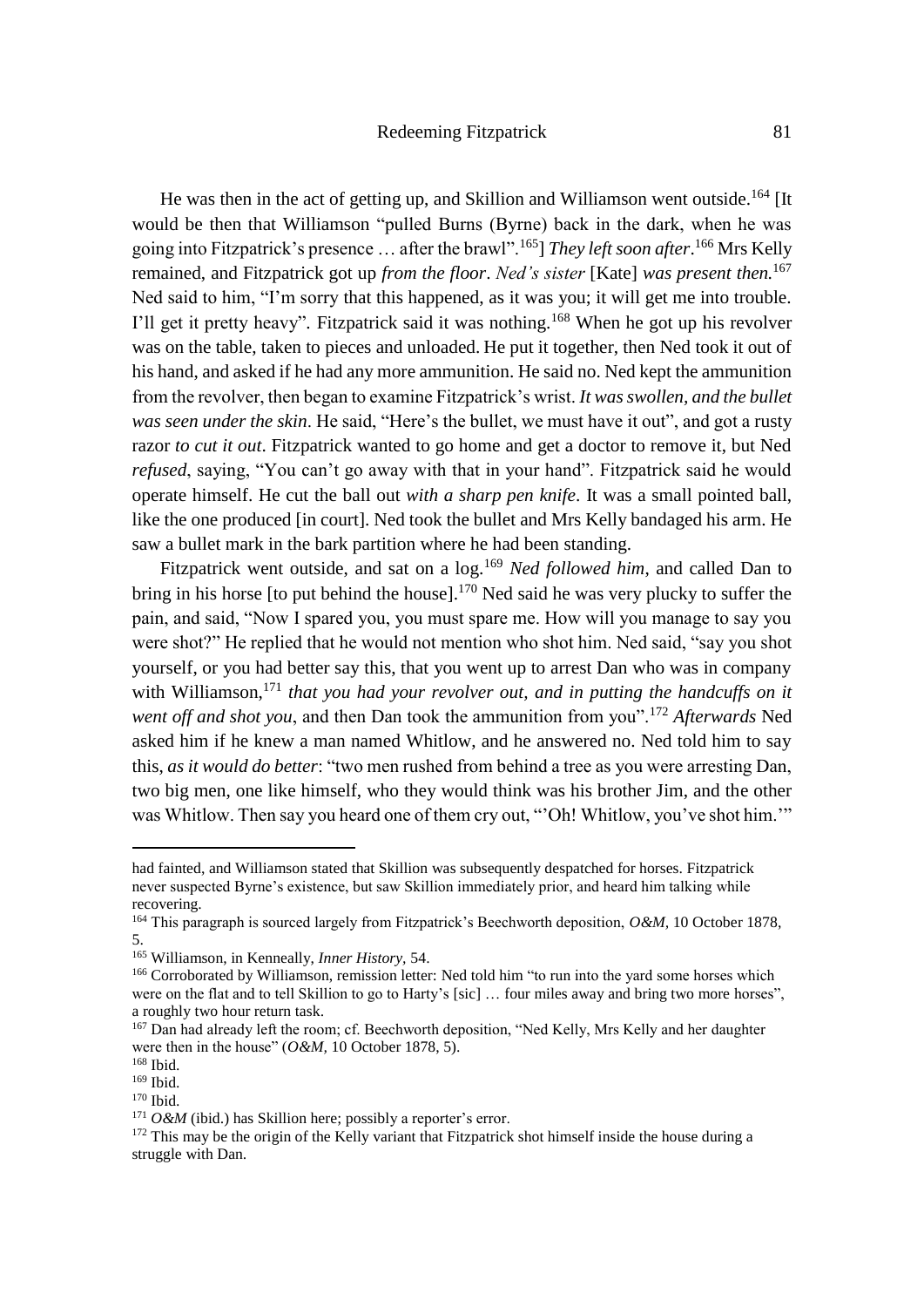He gave as a reason for saying this that both the men were miles away *at the time*. <sup>173</sup> Ned told him to say a lot of other things that Whitlow was supposed to have said. [He should say that the one like Jim] was the man who stole Jackson's and Frost's horses, and altered the brands from G to OO, one a little chestnut horse with a bad back, which he sold to Kennedy on the other side of the Murray.<sup>174</sup>

Ned also *compelled* him to make an entry in his *notebook* at the time of the conversation, so that he would not forget it. *(Book produced and entry read to somewhat similar tale as above.)*<sup>175</sup> Fitzpatrick wanted to leave, but Ned would not return his revolver, making the excuse that they were catching the horses.<sup>176</sup> He said, "If you *go home and* say I shot you, you'll get no credit for it. The Government won't reward you, but I'll make it worth your while. I'll give you a few hundred which I will have after the Baumgarten case is over. They only want me to keep out of the way until the case is over".<sup>177</sup> Fitzpatrick said he wouldn't mention it.<sup>178</sup> Mrs Kelly was there then, and she told Ned to say that if Fitzpatrick told of it *he'd not be alive long*, as they had plenty of friends about. Ned said it would be no use the police attempting to hunt him down, as he was too well acquainted with the country and could watch the police without himself being seen, and that he would never again be taken alive.<sup>179</sup> Fitzpatrick then went and got his horse *from behind the house*, where Dan had tied it at Ned's instruction so as not to be seen. *His hand was very painful*. <sup>180</sup> Ned gave him his revolver and Dan brought his handcuffs. They bade him good night and shook hands with him.<sup>181</sup>

*Ned showed him out of the panel* about 10pm, *and he started for Benalla*. <sup>182</sup> Ned accompanied him as far as the pound, with Dan following them. It was a fine, starry, moonlight night.<sup>183</sup> When he was about  $2\frac{1}{2}$  miles from Kelly's, about 10.15pm, he saw Williamson and Skillion about 100 yards behind, coming after him on horseback.<sup>184</sup> He

 $173$  Jim was gaoled; Whitlow was the Oxley pound-keeper (Williamson, remission letter).

<sup>174</sup> Fitzpatrick, *O&M,* 10 October 1878, 5.

<sup>&</sup>lt;sup>175</sup> At Beechworth Fitzpatrick replied to Barry that he "made the pencil entry in the book while sitting on the log; the other entries a few days afterwards", *O&M,* (ibid.). Fitzpatrick's notebook cannot be located. <sup>176</sup> Corroborated by Williamson, remission letter.

<sup>177</sup> Fitzpatrick, *O&M,* 10 October 1878, 5. "A few hundred" (Benalla deposition) matches Fitzpatrick's Beechworth deposition, and rules out the alternative reporting of "five hundred" in the *Federal Standard*. The words sound similar.

<sup>178</sup> Ibid.

<sup>179</sup> *Argus*, 22 April 1878, 3.

<sup>180</sup> Cf. Williamson, remission letter: "Kate Kelly said he was in great pain".

<sup>181</sup> Fitzpatrick, *O&M,* 10 October 1878, 5.

<sup>&</sup>lt;sup>182</sup> Fitzpatrick to Crown Solicitor, 20 September 1878, VPRS 4966 Unit 1 Item 4; he erroneously said 11pm in *RC* Q12859. The time of departure was more likely around 9:45-9:50pm, as the soon-mentioned 2.5 miles would take almost 30 minutes at 5.3mph. All timings are obviously approximate, but viable.

<sup>183</sup> Fitzpatrick with Lindsay, *O&M,* 10 October 1878, 5); two days before full moon ("1878 Australia", www.timeanddate.com).

<sup>&</sup>lt;sup>184</sup> Fitzpatrick to Crown Solicitor, 20 September 1878, VPRS 4966 Unit 1 Item 4; timing corroborated by Williamson's remission letter, that Ned told him and Skillion "to take the horses up on the range and wait there till they came. [They] waited there about an hour when Dan and King [Byrne] came up and took the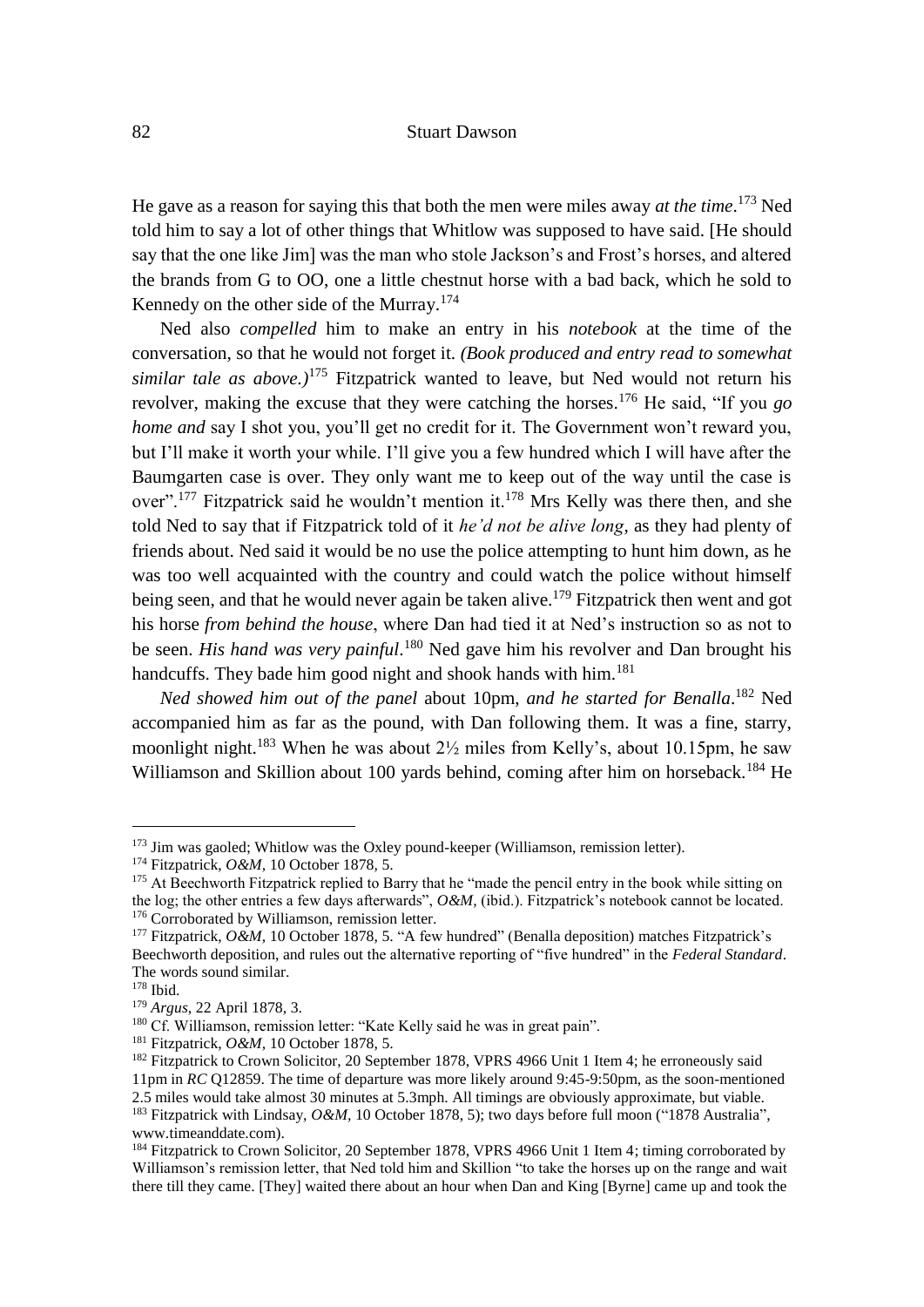spurred on [for the remaining  $1\frac{1}{2}$  miles] to Lindsay's at Winton [which he reached "between 10 and 11 at night", i.e. around  $10:30$ pm].<sup>185</sup> He dismounted, but was too weak to stand up.<sup>186</sup> David Lindsay and his brother Richard helped him inside and gave him some brandy [and water].<sup>187</sup> [David testified that "he could not take it at first".<sup>188</sup> He also testified that Fitzpatrick was quite sober upon arrival.<sup>189</sup>] Fitzpatrick told them what had happened. They re-bandaged him, and Richard accompanied him to Benalla, which he reached about 2am.<sup>190</sup> [Fitzpatrick's narrative ends here. On this estimate he would have left Winton somewhere between 12:00 and 12:30am. Seven miles to Benalla at a gentle walk, around  $4mph,$ <sup>191</sup> would take over 1.5 hours.]

Whelan corroborated that Fitzpatrick woke him at 2am. He deposed that he "saw a mark like a bullet wound" and sent for Dr. Nicholson. The doctor examined and dressed his wrist, while Whelan took a statement.<sup>192</sup> Nicholson later testified "there was the smell of brandy on him", but that he "was certainly not drunk".<sup>193</sup> (This did not prevent FitzSimons claiming that on his way back through Winton, Fitzpatrick drank himself "into a stupor until the early hours of the morning".<sup>194</sup>) Whelan trusted the integrity of Fitzpatrick's statement, which would be rigorously tested by cross-examination in the courts, and set in motion the issuing of warrants against the accused in accordance with law. Allegations that Fitzpatrick was impaired by alcohol before or during his call on the Kellys, or got drunk afterwards, should be rejected on the independent testimonies of Nicholson, Lindsay, and his daughter, as malicious fabrication.

horses and started. Skillion and I then started for home, near which place we met Ned Kelly who said that he had been seeing Fitzpatrick on the road".

<sup>&</sup>lt;sup>185</sup> Report of David Lindsay's testimony: "Fitzpatrick was at his house between 10 and 11 at night. He appeared faint and sat down." (*O&M,* 10 October 1878, 5) The context is clearly the time Fitzpatrick arrived at Lindsay's, and he was still 1.5 miles away at 10:15pm.

<sup>&</sup>lt;sup>186</sup> Corroborated by Lindsay, ibid.

<sup>187</sup> Ibid.

<sup>&</sup>lt;sup>188</sup> Lindsay deposition, Benalla, 17 May 1878, VPRS 4966 Unit 1 Item 4.

<sup>189</sup> Lindsay testimony, *O&M,* 10 October 1878, 5; ditto Mrs James (Lindsay's daughter), *Northern Star*, 30 December 1930, 7.

<sup>190</sup> The official Benalla record says "Rd" (Richard) accompanied him to Benalla; the *Federal Standard* has David; but Richard is corroborated by Lindsay's daughter, *Northern Star*, 30 December 1930, 7.

<sup>191</sup> Horse gait, "walk", https://en.wikipedia.org/wiki/Horse\_gait#Walk, accessed 17/8/2015.

<sup>192</sup> Whelan, *RC* Q5947.

<sup>193</sup> Nicholson, *O&M,* 10 October 1878, 5; corroborated by Mrs James, *Northern Star*, 30 December 1930, 7, "A drink Fitzpatrick had with [Richard] Lindsay in Benalla before he reported was the only other one Fitzpatrick had, and that may have given rise to the rumours that he was drunk".

<sup>194</sup> FitzSimons, *Kelly*, 134.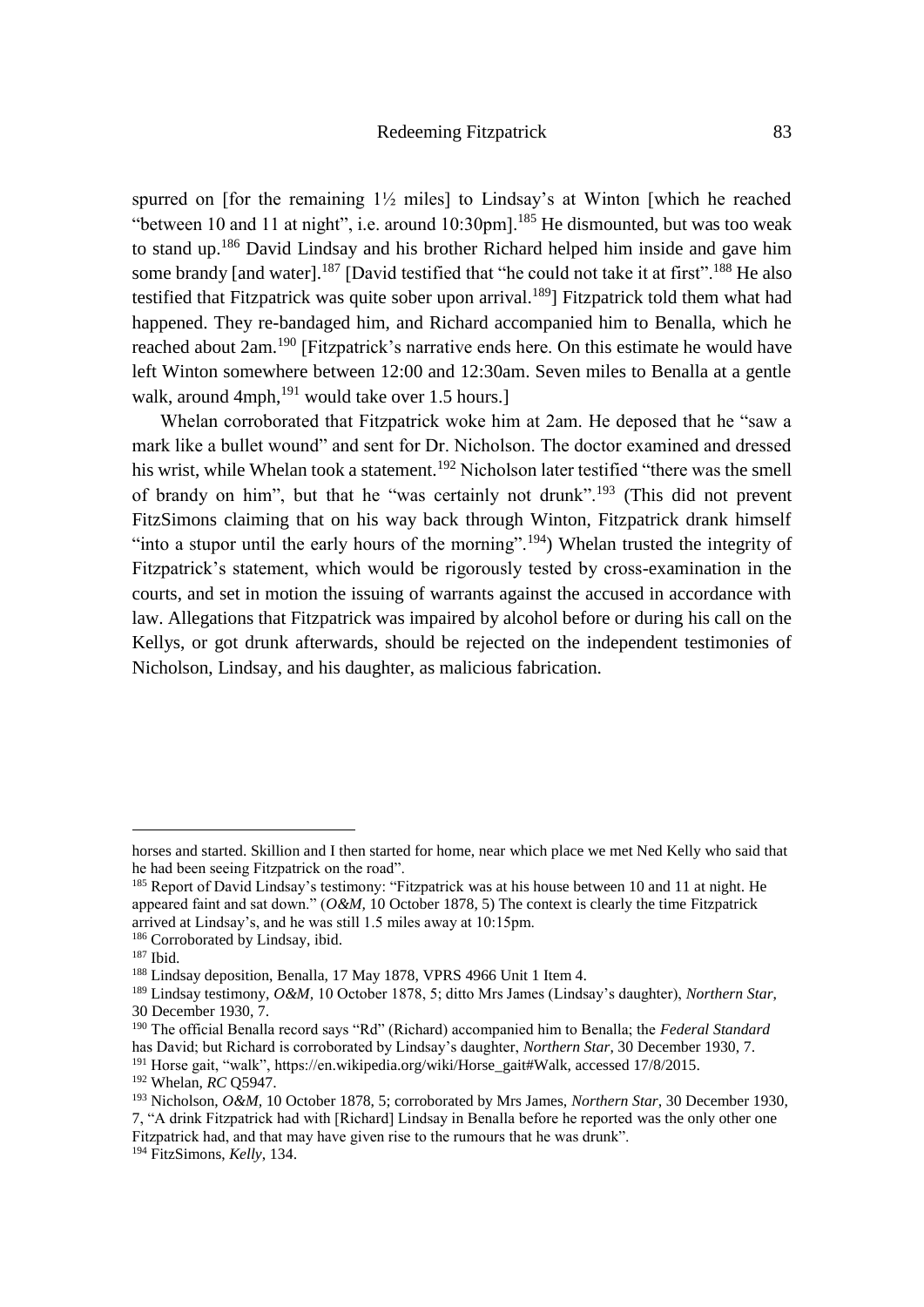# NED'S SHIFTING TALE

In the Euroa letter, Ned claimed he was not present; that Fitzpatrick spoke to Williamson on the hill, then to a man he falsely swore was Skillion, Skillion being away after horses at the time which witnesses could prove. Fitzpatrick then rode to the house to arrest Dan. They went inside. While Dan was eating, Mrs Kelly said Dan need not go unless he chose because Fitzpatrick did not have a warrant. According to Ned, Fitzpatrick drew his revolver. Dan said Ned was coming, and while distracted, Dan seized the gun, threw Fitzpatrick "and part of the door outside, and kept him there until Skillion and Ryan came with horses". Fitzpatrick invented a story about being shot, and advised Dan to "clear out" as Steele or Brown would be there in the morning. The Jerilderie letter gave a wordier presentation of the same narrative.<sup>195</sup> Skillion's alleged early absence is refuted by Williamson's 1881 remission letter, which also told a story by Ned, similar to the one he gave Fitzpatrick, of Fitzpatrick's injury resulting from a man shooting at him on the hill. (Williamson said he could never have thought of that, and would say nothing.)

On 7 August 1880 the *Age* published a short version of the "affair" from Ned's solicitor David Gaunson. It has Mrs Kelly asking Fitzpatrick if he had a warrant, and explicitly states that after a struggle Dan "made him a prisoner". On 9 August the *Age* published a longer narration of Ned's version, said to be from a reporter's interview conducted three days earlier in the Beechworth gaol. The *Argus*, however, reported that both the gaol governor and the sheriff "state emphatically that no such interview took place". The only permitted visitors were his solicitor, priest, and doctor. "The only reasonable deduction … is that the report [was supplied by] Gaunson".<sup>196</sup> There is nothing remotely approaching its highly polished prose anywhere in Ned's other writings or reported speeches. (A four paragraph excerpt was recycled unchanged as the muchquoted Condemned Cell letter of 1 November 1880.<sup>197</sup>)

In the report, Ned asserted that Fitzpatrick had been drinking while watching for Dan to come home. He saw Dan and said he was wanted on a warrant, agreeing to let Dan eat dinner. Mrs Kelly asked why Dan was going with Fitzpatrick; in this version it was Dan who asked to see the warrant. Fitzpatrick drew his revolver. Dan disarmed him as previously, but then "gave it him back and let him go, not offering any violence whatever. A day or two afterwards my mother, Skillian, and Williamson, both of whom were not present on that occasion, were arrested…. Fitzpatrick's statement is false from beginning to end". In this version, Ned's previous statements that Dan made Fitzpatrick a prisoner after seizing his revolver have disappeared. It challenges Fitzpatrick's integrity, sobriety, and Dr Nicholson's not probing the wound, all lines pursued in the Assizes. There is also

<sup>195</sup> Kelly, *Euroa Letter*, 5-7; *Jerilderie Letter*, 21-4.

<sup>196</sup> *Age,* 7 August 1880, 6; *Age,* 9 August 1880, 3; *Argus,* 10 August 1880, 7; visitors refused: telegrams, VPRS 4967 Unit 2 Items 33, 50. Gaunson was named as the author by "Peerybingle" in *O&M,* 17 August 1880, 3.

<sup>197</sup> E.g. Meredith and Scott, *Acrimony*, 80; Dean and Balcarek, *Ned and the Others*, 379.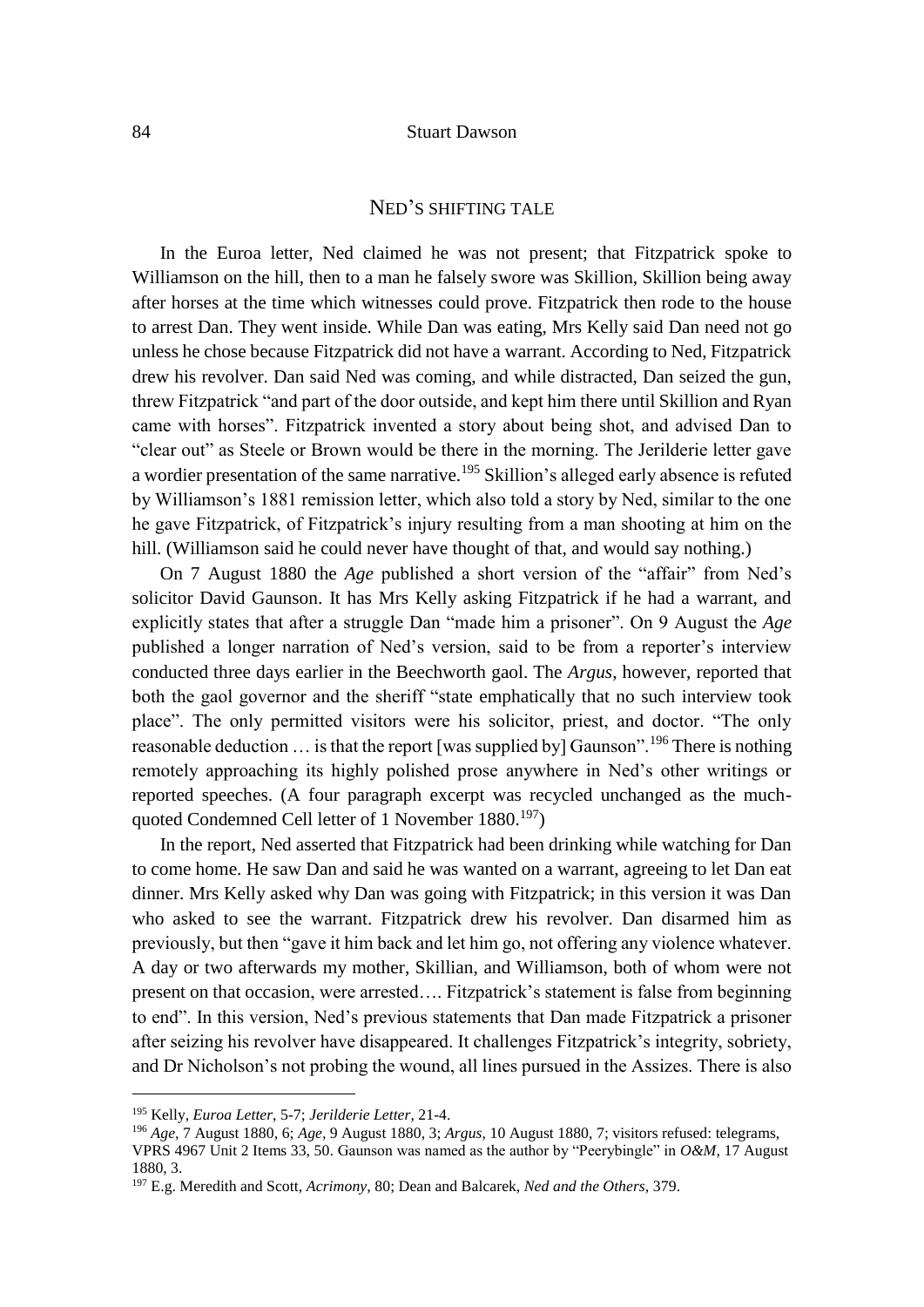a unique claim that "since the trial the doctor has told Fitzpatrick that his wound was never caused by a bullet", completely at odds with Nicholson's evidence.<sup>198</sup> In sum, Ned's story keeps changing (as did those of his family and associates), and the defence arguments vary accordingly. Much of it demonstrates pathological lying, a trait that would continue in his endlessly shifting stories about Stringybark Creek and Glenrowan.<sup>199</sup>

#### THE AFTERMATH

Williamson, Skillion, and Mrs Kelly were each arrested by Steele over the following night on charges of aiding and abetting the attempted murder of Fitzpatrick.<sup>200</sup> Fitzpatrick returned to Mrs Kelly's some days later "*with Sgt. Whelan and Const. Reilly* and looked for a bullet mark *where he had noticed one strike*, but found two sheets of bark removed from the place where he had previously noticed the bullet mark". He stated that he had no doubt about the identities of Ned, Dan, Williamson and Skillion.<sup>201</sup> Williamson's remission letter confirms they were all present at various times throughout that evening. Fitzpatrick's testimony holds true.

Fitzpatrick was temporarily transferred to Beechworth in May 1878, and then to the Richmond Depot on 13 September for his own safety.<sup>202</sup> Kelly confederate Aaron Sherritt approached him in Beechworth on more than one occasion and offered to lead him to the Kellys, as he would also try with Detective Ward in January/February 1879.<sup>203</sup> Jones speculated that this was an attempt to provide the Kellys with a "valuable hostage" towards the release of their mother.<sup>204</sup> But it would more likely have resulted in the Kellys – who had gone bush – disposing of their most hated trooper.<sup>205</sup>

Marked 'sick" with "general mounted duty and drill" throughout October 1878, after the Stringybark Creek ambush Fitzpatrick applied to rejoin the hunt for the Kellys, and

<sup>198</sup> Kenneally, *Inner History,* 60 repeated Ned's claim as fact. Dr Nicholson testified that the wound "might have been produced by a bullet … The wounds are consistent with Fitzpatrick's statement. Either of the bullets produced could have caused the wound", *O&M,* 10 October 1878, 5. On bullet wounds see Gregory Blake, *Eureka Stockade: A ferocious and bloody battle* (Newport: Big Sky, 2012), 203. Graham Fricke, *Ned's Nemesis: Ned Kelly and Redmond Barry in a Clash of Cultures* (North Melbourne: Arcadia, 2007), 104, n.18, noted that as Nicholson had not witnessed the incident, his testimony was proper and correct.

<sup>199</sup> Russ Scott and Ian MacFarlane, "Ned Kelly – Stock Thief, Bank Robber, Murderer – Psychopath", *Psychiatry, Psychology and Law*, 21.5 (2014), esp. 732-734.

<sup>&</sup>lt;sup>200</sup> Steele, Statement 17 May 1878, VPRS 4966 Unit 1 Item 4.

<sup>201</sup> Fitzpatrick, Benalla deposition, VPRS 4966 Unit 1 Item 4 with *Federal Standard,* 25 May 1878, 3.

<sup>202</sup> Fitzpatrick, *RC* Q12808; *Record of Service*; Muster Rolls, VPRS 55 Units 8-9.

<sup>203</sup> Fitzpatrick, *RC* Q12925; Ward, *RC* Q13847.

<sup>204</sup> Jones, *Friendship*, 62.

<sup>205</sup> Ned said he would "roast him", McIntyre, prosecution brief, VPRS 4966 Unit 1 Item 1; "he would rush through a hundred bayonets to get at [Fitzpatrick]", *O&M,* 21 December 1878, 4.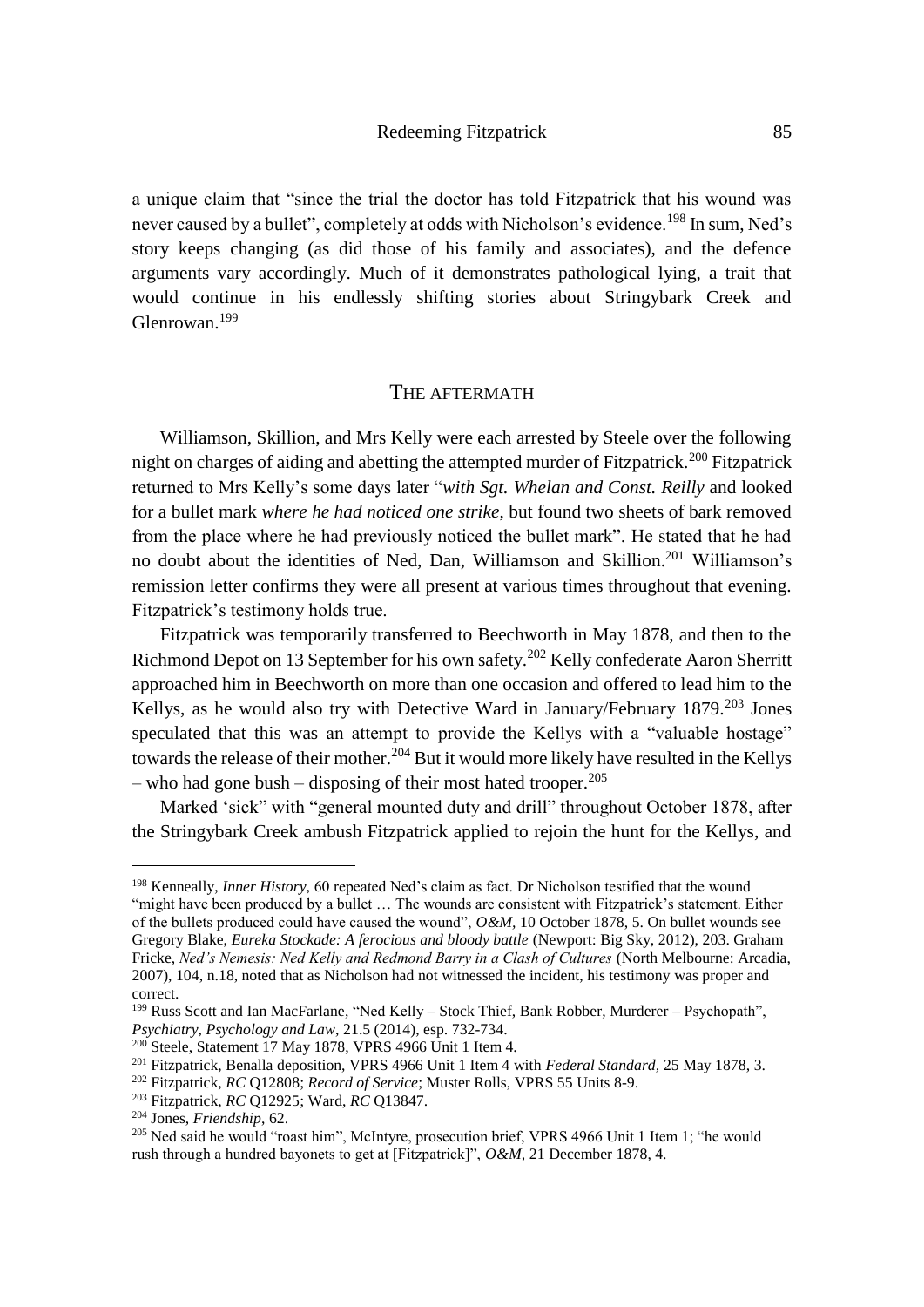joined others on special duty in NE District search parties from 1 November to 28 February  $1879$ <sup>206</sup> He was then sent to Sydney, NSW to watch for any of the gang attempting to escape by ship. He soon identified Jim Kelly, who was in Darlinghurst Gaol under a false name.<sup>207</sup> Working 12 to 14 hour days he was twice reprimanded for lateness in mid-March.<sup>208</sup> In early May he appears to have been playing detective in an obscure intrigue in which a servant woman he had befriended was accused of stealing jewellery from her employer, and his honesty was called into question.<sup>209</sup> Although he denied any wrongdoing he was bluntly recalled to Victoria, paid up to  $14 \text{ Mav}^{210}$  Standish saw his conduct as "calculated to bring discredit on the Victoria Police" and said he was only retained in the Force "due to the injuries he sustained in the discharge of his duty last year and the probability of his being required to give evidence at some future inquiry", warning him that he would be dismissed for any further serious misconduct.<sup>211</sup> From 18 June to 16 September 1879 he was recorded as in the Police Hospital, and on 27 July was fined for laughing there after hours.<sup>212</sup>

He transferred to Lancefield on 17 September 1879, Standish having given instructions that he was to be kept "under a tight hand". He fell out with his OIC, Const. Joseph Mayes, and further charges of misconduct (to which he pleaded not guilty) followed. He was cautioned twice in early 1880, and Standish held him to be "unsteady and unreliable".<sup>213</sup> Eventually, on Mayes" report that he "had associated with the lowest persons in Lancefield, and could not be trusted out of sight, and never did [his] duty", he was dismissed from the force.<sup>214</sup> Mayes had a strongly negative view of the adequacy of many young officers and was especially hostile to Fitzpatrick, whom he held personally responsible for the Kelly outbreak.<sup>215</sup> Discharged by Standish on 27 April 1880 "for inefficiency and insubordination", Fitzpatrick was denied any opportunity to reply.<sup>216</sup>

On learning of his dismissal, over 100 residents of the Lancefield district petitioned the Chief Commissioner that Fitzpatrick had given excellent service throughout his time there, and urged his reinstatement. Specifically, the petitioners said he was "zealous, diligent, obliging, and universally liked, while we never saw him in company of any but the best citizens. Had he been what [Mayes'] report was said to allege it could not have

<sup>&</sup>lt;sup>206</sup> Fitzpatrick, *RC* O12945-7; Muster Rolls, VPRS 55 Unit 8.

<sup>207</sup> Fitzpatrick, Report, 5 March 1879, VPRS 4969 Unit 1 Item 31.

<sup>208</sup> Fitzpatrick, *RC* Q12921; *Record of Service*.

<sup>209</sup> Police correspondence, VPRS 4969 Unit 1 Item 30.

<sup>210</sup> Fitzpatrick, Report, 7 May 1879; Standish, Memo, 12 May 1879, VPRS 4969 Unit 1 Item 30.

<sup>211</sup> Standish, Memo, 25 May 1879, ibid.

<sup>212</sup> Fitzpatrick, *RC* Q12897; *Record of Service*; Muster Rolls, VPRS 55 Units 8-9.

<sup>213</sup> Fitzpatrick, *Record of Service*; Standish, Memo, 14 February 1880, VPRS 678 Unit 70 file z265.

<sup>214</sup> Fitzpatrick, *Record of Service*; *RC* Q12903-6; Q12892; Standish, Memo, 25 May 1879, VPRS 4969 Unit 1 Item 30.

<sup>215</sup> Mayes, *RCP* Q2481-8; at Q2481, "I had a great deal to do to get rid of him, and at last had him dismissed".

<sup>&</sup>lt;sup>216</sup> Standish, letter to Chief Secretary, with file note, 23 April 1880, VPRS 3991 Unit 1257 Item 81/5048; Fitzpatrick, *RC* Q12893.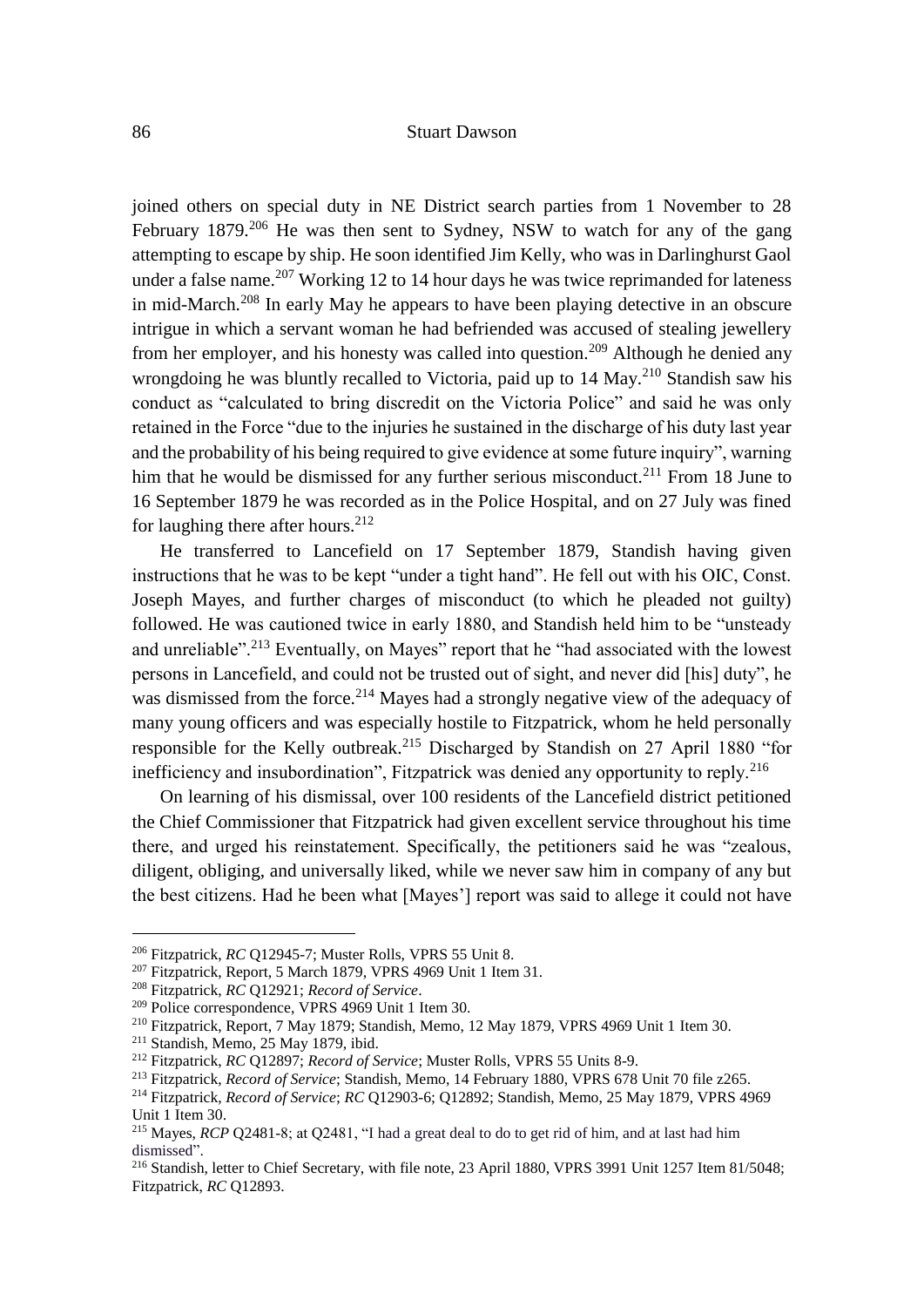escaped our attention. He made several clever captures and appeared to us as one of the most efficient and obliging men in the force".<sup>217</sup>

The signatories included "what appears to be nearly all the prominent merchants, publicans and farmers of the district".<sup>218</sup> Standish replied on 10 May, writing that in his opinion "the Ex-Constable's conduct during the time he was a member of the Force, was generally bad and discreditable…. I cannot hold out any hope of his ever being reinstated".<sup>219</sup> Fitzpatrick's 18 May request to the Chief Secretary for an enquiry into his dismissal, supported by Robert Harper MP, was declined, and an appeal to the Premier on 28 May by Lancefield J.P. James Lockwood to reconsider Fitzpatrick's case had no effect.<sup>220</sup>

The matter did not end there, however. A second petition, addressed to the Chief Secretary and ignored to date in the commentary, was drawn up by the citizens of Lancefield twelve months later, and forwarded on 15 June 1881 by Alfred Deakin MP.<sup>221</sup> The petitioners were "aggrieved that no notice whatever was taken of the earlier petition", and asked that the Chief Secretary "either cause a Board of enquiry to be held so that Alexander Fitzpatrick could answer the charges made against him or reinstate him into the Police Force". In response, Acting Chief Commissioner Chomley wrote to the Chief Secretary that Fitzpatrick's file showed him "quite unfit for the Police Force", and that he had heard him spoken about "in places where he was known before he joined the service and I have always heard him described as a liar and a larrikin".<sup>222</sup> Chomley ignored both that Fitzpatrick had come well recommended and that three years of Kelly-obsessed publicity doubtless encouraged such beliefs. With no allowance for his extraordinary experience at the hands of the Kellys, Fitzpatrick felt harshly treated after three years of service. He told the 1881 Commission that the petitions should have counted for more than Mayes' report, and that his character had been "greatly injured" through his discharge "and being mixed up with the Kellys".<sup>223</sup> He would hold to the end of his days that in that regard, he had properly done his duty.<sup>224</sup>

Given strong public support for Fitzpatrick by the people of Lancefield, that his sworn testimony is largely corroborable, and that he had a good service record through to March 1879, he appears to have been justified in believing himself to have been wrongfully dismissed. The grounds for his dismissal are to be found in Standish's memo of 23 April 1880. Proposing Fitzpatrick's immediate discharge, Standish wrote that Fitzpatrick had

<sup>217</sup> Lancefield petition, VPRS 4969 Unit 1 Item 30.

<sup>218</sup> MacFarlane, *Unmasking*, 170.

<sup>219</sup> Standish, letter, VPRS 4969 Unit 1 Item 30.

<sup>&</sup>lt;sup>220</sup> Fitzpatrick, endorsed letter to Chief Secretary, 18 May 1880, VPRS 3991 Unit 1257 Item 81/5048;

Lockwood, letter, 28 May 1880, ibid.

<sup>&</sup>lt;sup>221</sup> Petition, 15 June 1881, VPRS 3991 Unit 1257 Item 81/5048.

<sup>222</sup> Memo, Chomley to Chief Secretary, 23 June 1881, VPRS 3991 Unit 1257 Item 81/5048.

<sup>223</sup> Fitzpatrick, *RC* Q12923-4, Q12994 (26 July 1881).

<sup>224</sup> Fitzpatrick, in Cookson, "*Kelly Gang"*, 93-4 (23 September).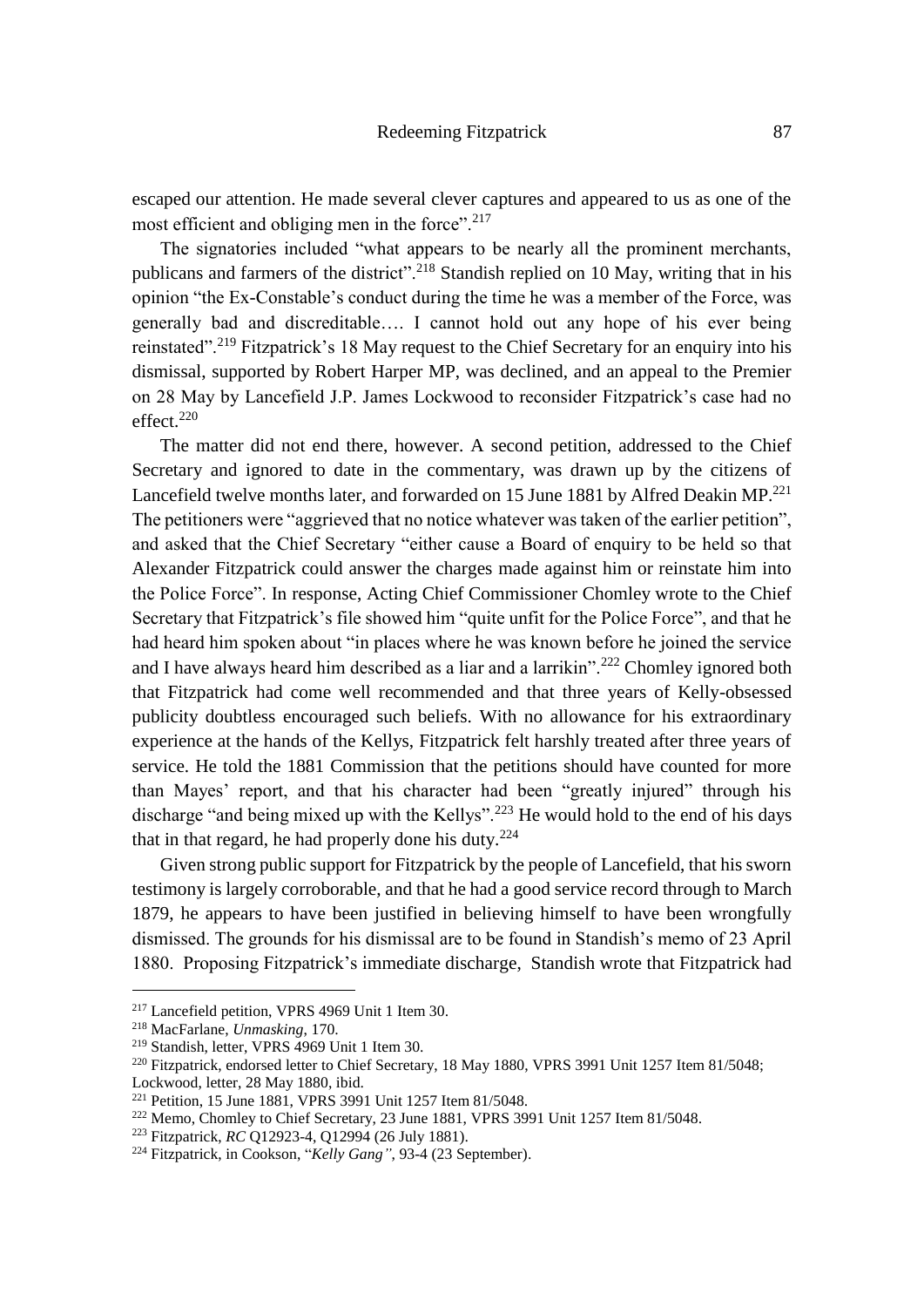"deteriorated", listing first, his unforgotten disapproval of Fitzpatrick's initial refusal to marry his pregnant fiancée in 1877; second, the displeasure Standish felt at complaints about his officer from the NSW Inspector-General of Police; and third, Mayes' view that Fitzpatrick was "useless and unreliable …an unreclaimable larrikin". The unforgiveable offence for which Fitzpatrick had ultimately been discharged was "a piece of gross impertinence to his superior officer", Mayes.<sup>225</sup>

## **CONCLUSION**

Fitzpatrick's call at the Kellys to arrest Dan Kelly was lawful, planned and sanctioned. He broke no regulations, was not intoxicated, was never infatuated with Kate Kelly, and did not assault or molest her. Mrs Kelly would not countenance Dan's arrest despite his consent. She initiated the fracas by summoning Ned, whose presence is amply attested, and who shot at Fitzpatrick without a second thought. In Fitzpatrick's view, "any constable would have been in the same position".<sup>226</sup> Had it been a better aimed bullet, or from a more powerful revolver (such as a .44 Webley or Colt) rather than a .31 or similar small ball, it could well have been fatal.<sup>227</sup> The charge of attempted murder was not at odds with Ned's intention, and indeed murder was freely discussed. Kate admitted to Steele "that only for her they would have finished Fitzpatrick off", an intention corroborated by Williamson.<sup>228</sup> From Fitzpatrick's testimony, Ned's letters, Mrs Kelly's initial admission to Steele, and Williamson's remission letter, charges of aiding and abetting were clearly appropriate for Mrs Kelly and Dan. Williamson was present on his own admission and was at least an accessory after the fact, as was Skillion on Williamson's statement, regardless of his likely absence during the fracas.

It was almost certainly Byrne, not Skillion, at the fracas. It is viable that Skillion walked past with a horse just before the incident as Fitzpatrick stated, was there directly afterwards as Williamson corroborated, but, as Ned insisted, was not part of the actual fracas. The only man who could have saved Skillion – by admitting his own presence – was Joe Byrne. As he never did so, Skillion's cause was lost. Ned had only himself (and his mother) to blame for the fracas and its outcome, regardless that the resulting prison

<sup>225</sup> Memo, Standish to Chief Secretary, 23 April 1880, VPRS 3991 Unit 1257 Item 81/5048. Standish found one of the two complaints (Campbell's) about Fitzpatrick at Lancefield unwarranted, and saw no "cause or justification for official interference", Memo, Standish to Under Secretary, 19 April 1880, loc. cit.

<sup>226</sup> Fitzpatrick, *RC* Q12879.

<sup>&</sup>lt;sup>227</sup> Jones, *Short Life*, 105 claimed Ned was "a deadly marksman" but this is based on Ned's own claims, and signs of target practice around the Stringbark Creek log hut. With small black powder revolvers such as the .31 Colt, both the precision and the "man-stopping power" was unpredictable (Blake, *Eureka Stockade*, 30, cf. 131, 196-7). Ned fired three shots with apparent intent to kill, ceasing only upon Fitzpatrick's courageous grappling with him, once he realised who Fitzpatrick was.

<sup>228</sup> Steele, *RC* Q9215; Williamson to Green (29 October 1878, VPRS 4965 Unit 5 Item 353), "King [Byrne] said that in place of being shot through the arm, he should be shot through the heart".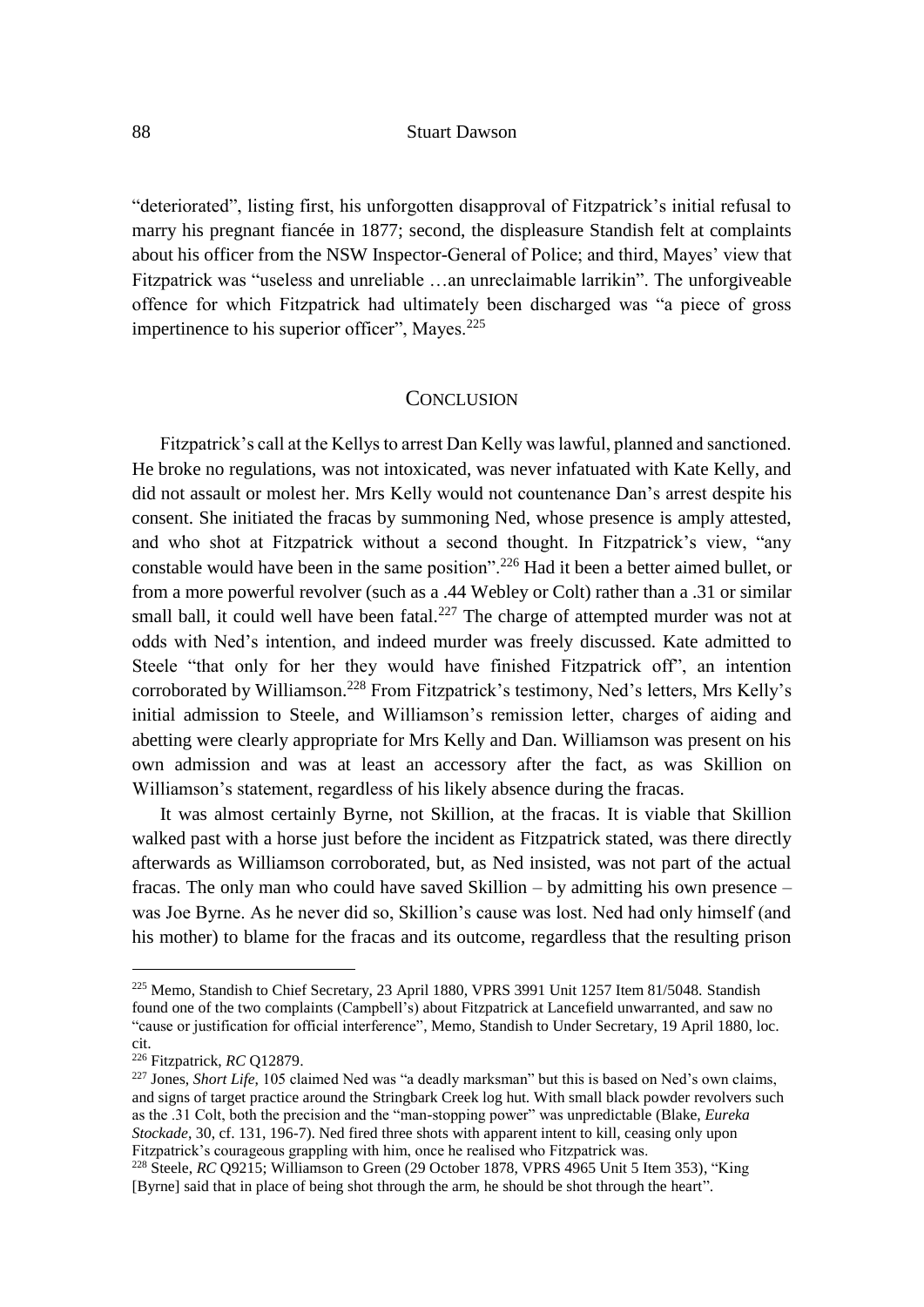sentences were arguably excessive. Fitzpatrick's vilification was a product of the attempt by the Kellys and some close associates to escape punishment for involvement in the fracas. When this failed, they continued to decry Fitzpatrick as part of a desperate effort to obtain the release of Mrs Kelly, Skillion and Williamson from prison.

Ned's various statements are a series of ever-shifting fabrications with the central theme of being victimised by the inevitable police response to his extensive, ongoing criminal activity, much of which preyed on passing drovers and on other small selectors" livestock and plough horses.<sup>229</sup> He was certainly no Robin Hood or 'social bandit'' before the incident.<sup>230</sup> By contrast, this paper has presented a comprehensive reconstruction of Fitzpatrick's testimony from its several partial sources. The amalgamated narrative provides a coherent account of the April incident, with independent corroboration of many key points and timings. The differences in its source iterations are minor and not self-contradictory. As Insp. Winch said to the Commission, "There was a great deal of talk that this business was owing to the misconduct of Fitzpatrick. You will see by [Williamson's affidavit] that that was mere nonsense".<sup>231</sup>

Since 1878 Fitzpatrick has almost universally been the subject of hostile treatment based on partisan prejudice and selective presentation of the evidence.<sup>232</sup> Certainly his service record sank from March 1879, but there is no reason to extrapolate that deterioration backwards into his successful first year and a half, as many writers have done. There is likewise no excuse for presenting piecemeal excerpts from his depositions interspersed with comments like "extraordinary" and "preposterous" to justify a more favourable image of Ned Kelly.<sup>233</sup> Similarly, the presentation of pure invention, such as FitzSimons having Fitzpatrick drink himself "into a stupor" after the fracas, in direct contradiction to source evidence, undermines efforts to construct reliable history.<sup>234</sup> Kelly history is riddled with misrepresentations of documents and records that are then recycled as fact.<sup>235</sup> Redeeming the integrity of Fitzpatrick's testimony and of his service record, at

<sup>229</sup> Kelly, *passim*; Doug Morrissey, "Ned Kelly and Horse and Cattle Stealing", *Victorian Historical Journal* 66.1 (1995), esp. 40-2; cf. Fitzpatrick, *RC* Q12888-90; Whelan, Report, 3 November 1880, VPRS 4969 Unit 1 Item 29.

<sup>230</sup> Cf. George Boxhall, *History of the Australian Bushrangers*, 3rd ed. (London: Unwin, 1908), 189, "I have no desire to raise any doubts as to the generosity and benevolence of Robin Hood, but I can find no evidence of any such beneficence on the part of any of the Australian bushrangers".

<sup>231</sup> Winch, *RC* Q14296.

<sup>&</sup>lt;sup>232</sup> Fitzpatrick to Cookson, "*Kelly Gang*", 94 (23 September), the public "listened greedily to any tale at that time, and my position was most unenviable". Kenneally's entire "loaded dice" argument is built on selective evidence.

<sup>233</sup> Jones, *Short Life*, 98-9; FitzSimons, *Kelly*, 138; cf. Clune, *Kelly Hunters*, 132-4, "fantastic and improbable".

<sup>234</sup> FitzSimons, *Kelly*, 134.

<sup>235</sup> E.g. Corfield's much-cited *Encyclopedia*, 165, states that Fitzpatrick was discharged "as a perjurer and a drunkard", wrongly lending authority to the Kelly's allegations of perjury and drunkenness. As noted, it was rather for "inefficiency and insubordination", with all issues dated after his posting to Sydney.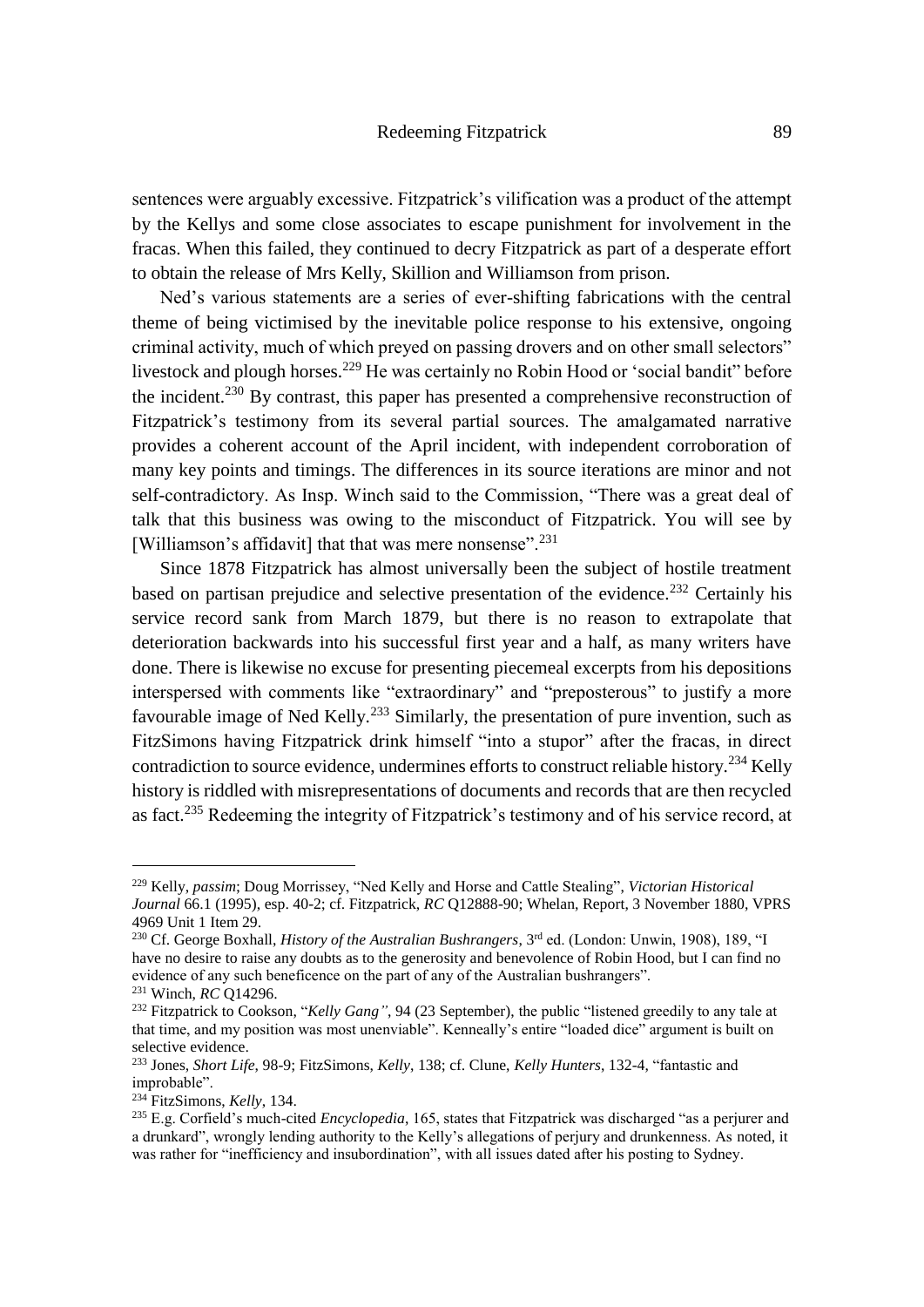least through to March 1879, is a key part of setting the record straight. As a historical figure Ned Kelly will likely always occupy a contested ideological space; nonetheless, the maltreatment of Fitzpatrick by so many hands suggests that a rigorous reappraisal of much other Kelly mythology is in order.

#### ABBREVIATIONS

- *O&M Ovens and Murray Advertiser* (Beechworth).
- *RC Police Commission, Minutes of Evidence taken before the Royal Commission into the Police Force in Victoria, together with Appendices.* Melbourne: Government Printer, 1881.
- *RC2 Police Commission, Second Progress Report of the Royal Commission of Enquiry into the Circumstances of the Kelly Outbreak.* Melbourne: Government Printer, 1881.
- *RCP Royal Commission on Police, Proceedings of the Commission, Minutes of Evidence, Appendices etc.* Melbourne: Government Printer, 1883.
- SLV State Library of Victoria.
- VPM Victoria Police Museum.
- VPRS *Victorian Public Record Series*, in the Public Records Office Victoria.

# **BIBLIOGRAPHY**

- Ashmead, Joseph W. "The Thorns and The Briars: A True Story of the Kelly Gang". Unpublished typescript, SLV MSPA PA, Box 55, [1922].
- Blake, Gregory. Eureka Stockade: A ferocious and bloody battle. Newport: Big Sky, 2012.
- Boxhall, George E. History of the Australian Bushrangers. 3<sup>rd</sup> ed. London: Unwin, 1908.
- Brown, Max. Australian Son. Sydney: Angus & Robertson, rev. edn. 1981.
- Carroll, Brian. Ned Kelly: Bushranger. Dee Why West: Lansdowne, 1976.
- Clune, Frank. The Kelly Hunters: the authentic, impartial history of the life and times of Edward Kelly, the ironclad outlaw. Sydney: Angus & Robertson, 1954.
- Cookson, Brian W. "The Kelly Gang from within: Articles written by Brian W. Cookson for the Sydney "Sun", 27 August to 24 September 1911". Compiled and edited by Brian McDonald. Bondi, N.S.W.: Australian History Promotions, 2005.

Corfield, Justin. The Ned Kelly Encyclopedia. South Melbourne: Lothian, 2003.

- Datas [William J. Bottell]. Datas: The Memory Man, by Himself. London: Wright and Brown [1932].
- Dean, Gary J., and Dagmar Balcarek. Ned and the Others. Glenrowan: Glen Rowen Cobb & Co, rev. edn. 2014.
- FitzSimons, Peter. Ned Kelly: The Story of Australia's Most Notorious Legend. Sydney: Heinemann, 2013.
- Fricke, Graham L. Ned's Nemesis: Ned Kelly and Redmond Barry in a Clash of Cultures. North Melbourne: Arcadia, 2007.
- Haldane, Robert K. The People's Force: A History of the Victoria Police. 2nd edn. Carlton South: Melbourne University Press, 1995.
- Hall, George W. The Kelly Gang, or The Outlaws of the Wombat Ranges. Mansfield: G.W. Hall, 1879.
- Hare, Francis A. The Last of the Bushrangers. London: Hurst and Blackett, 1892. Reprint, Uckfield: Naval & Military Press, 2006.
- Jones, Graham. Ned Kelly: The Larrikin Years. Wangaratta: Charquin Hill, 1990.
- Jones, Ian. "A new view of Ned Kelly". In Ned Kelly: Man and Myth, ed. Colin Cave, 154-189. North Ryde: Cassell, 1968.
- ———. The Fatal Friendship. Rev. edn. South Melbourne: Lothian, 2003.
- ———. Ned Kelly: A Short Life. New edn. South Melbourne: Lothian, 2003.
- Joy, William, and Tom Prior. The Bushrangers. Sydney: Shakespeare Head Press, 1963.